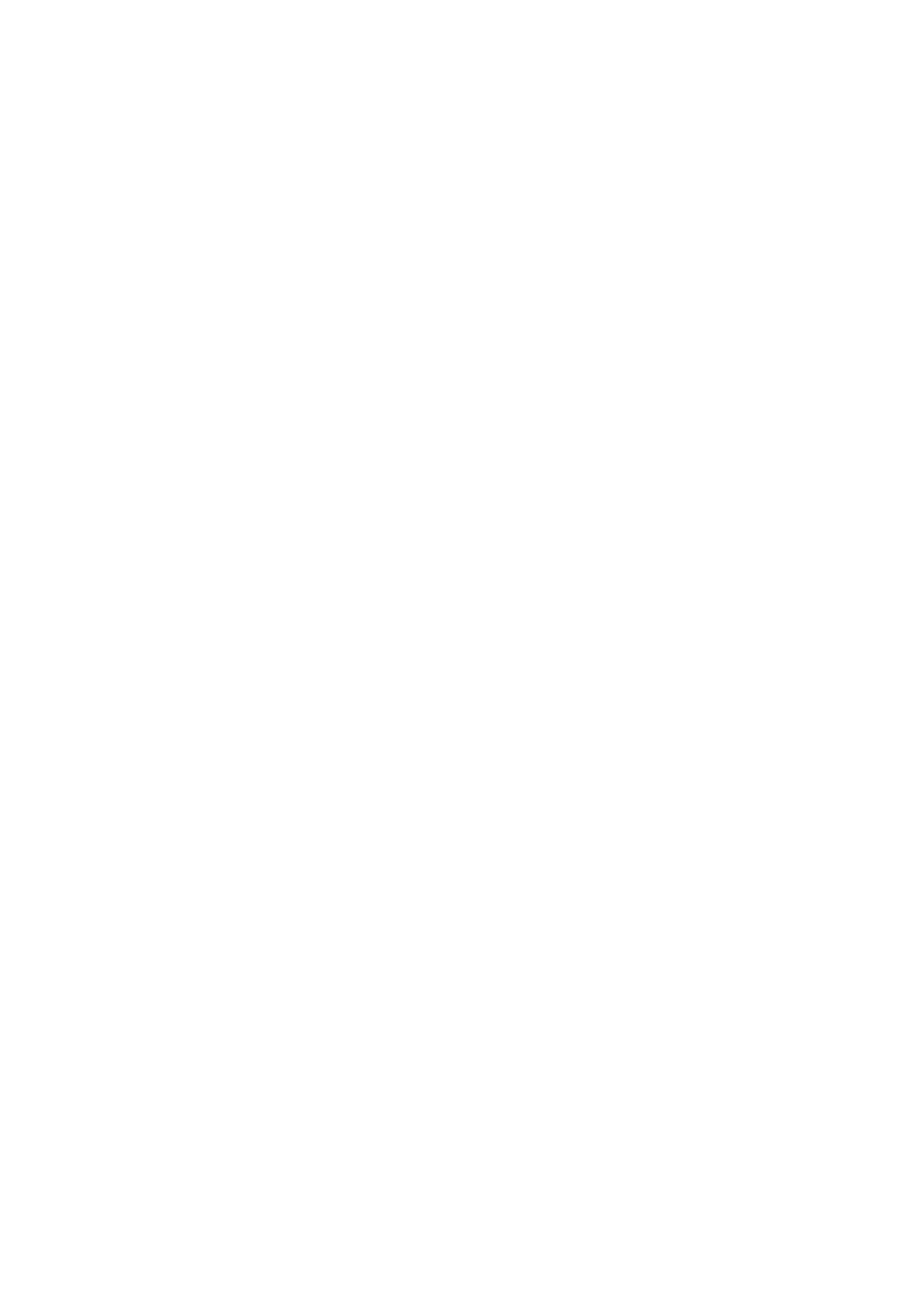Peter Werner & Rudolf Zahner

# **Biodiversity and Cities**

### **A Bibliography**

### **Conference Edition**

Third Conference of the COmpetence NeTwork URban ECology

#### **Urban Biodiversity & Design, Erfurt 2008**

Funded by





Darmstadt 2008

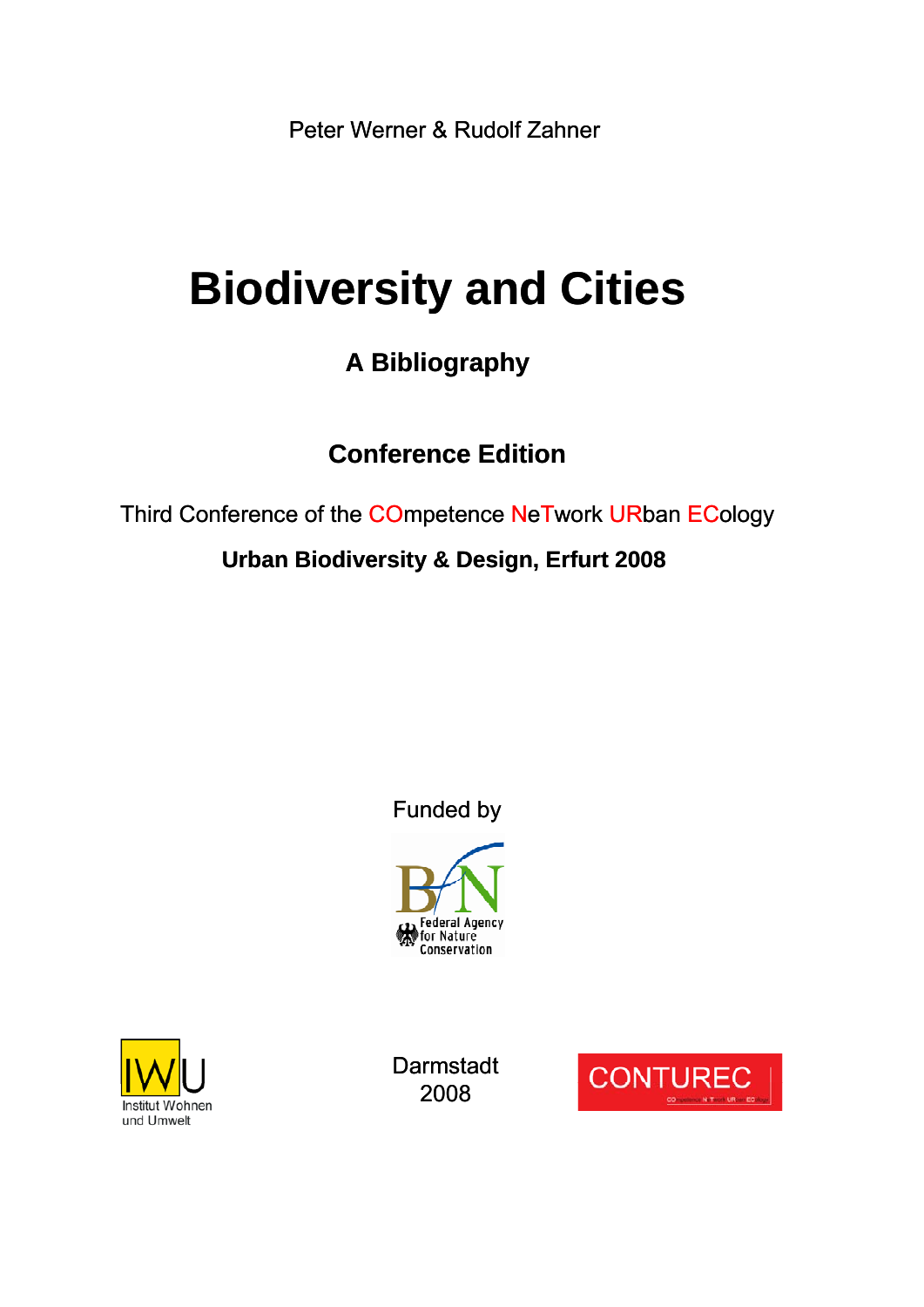Biodiversity and Cities A Bibliography

Conference Edition Third Conference of the COmpetence NeTwork URban ECology Urban Biodiversity & Design, Erfurt 2008

Part of a review funded by BfN, Federal Agency for Nature Conservation, Germany

Authors: Peter Werner & Rudolf Zahner Institut Wohnen und Umwelt GmbH, Darmstadt Annastr. 15, 64285 Darmstadt, Germany p.werner@iwu.de

Cover photo: Urban Biodiversity & Design, Erfurt 2008

Darmstadt, May 2008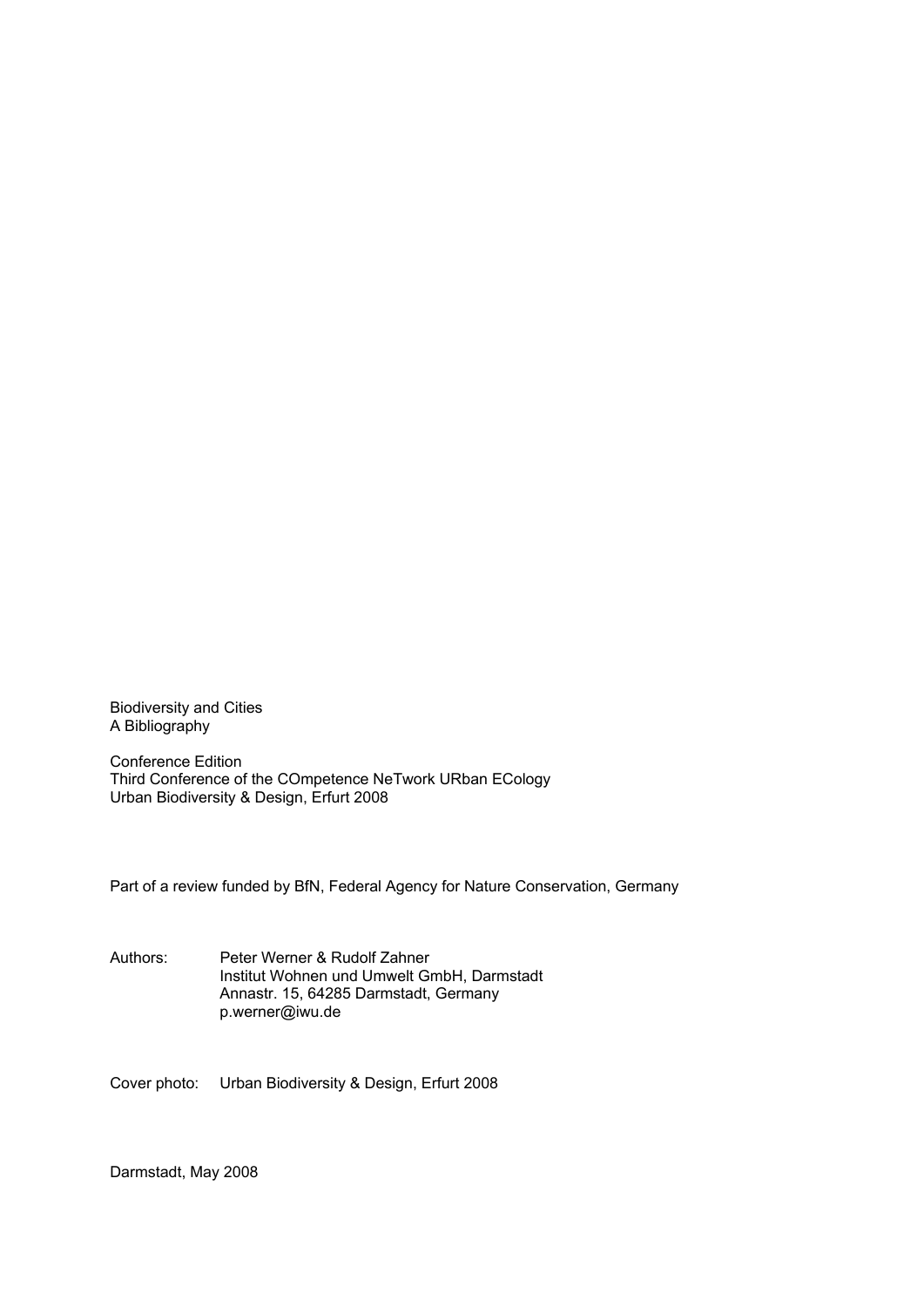#### **Foreword**

This bibliography has been drawn up in connection with the preparation of a review of the literature on biological diversity and cities; it is being made available as a working resource to participants attending the conference on "Urban Biodiversity & Design" – hence the subtitle "Conference Edition". The preparation of the review is being funded by the German Federal Agency for Nature Conservation (Bundesamt für Naturschutz, BfN). The work is being carried out by the Institute for Housing and Environment in Darmstadt, where the Competence Network Urban Ecology (CONTUREC) is also based.

The bibliography comprises in the main only recent publications – usually from 2000 onwards. It contains those that we have used in preparing the above-mentioned review, and hence includes some older references that were needed for our work. It is not an attempt to cover all the publications of the last seven or eight years, since that would require the inclusion of several hundred more references. The review will be published in the coming months; details will be sent to all conference participants.

> Darmstadt, May 2008 *Peter Werner Rudolf Zahner*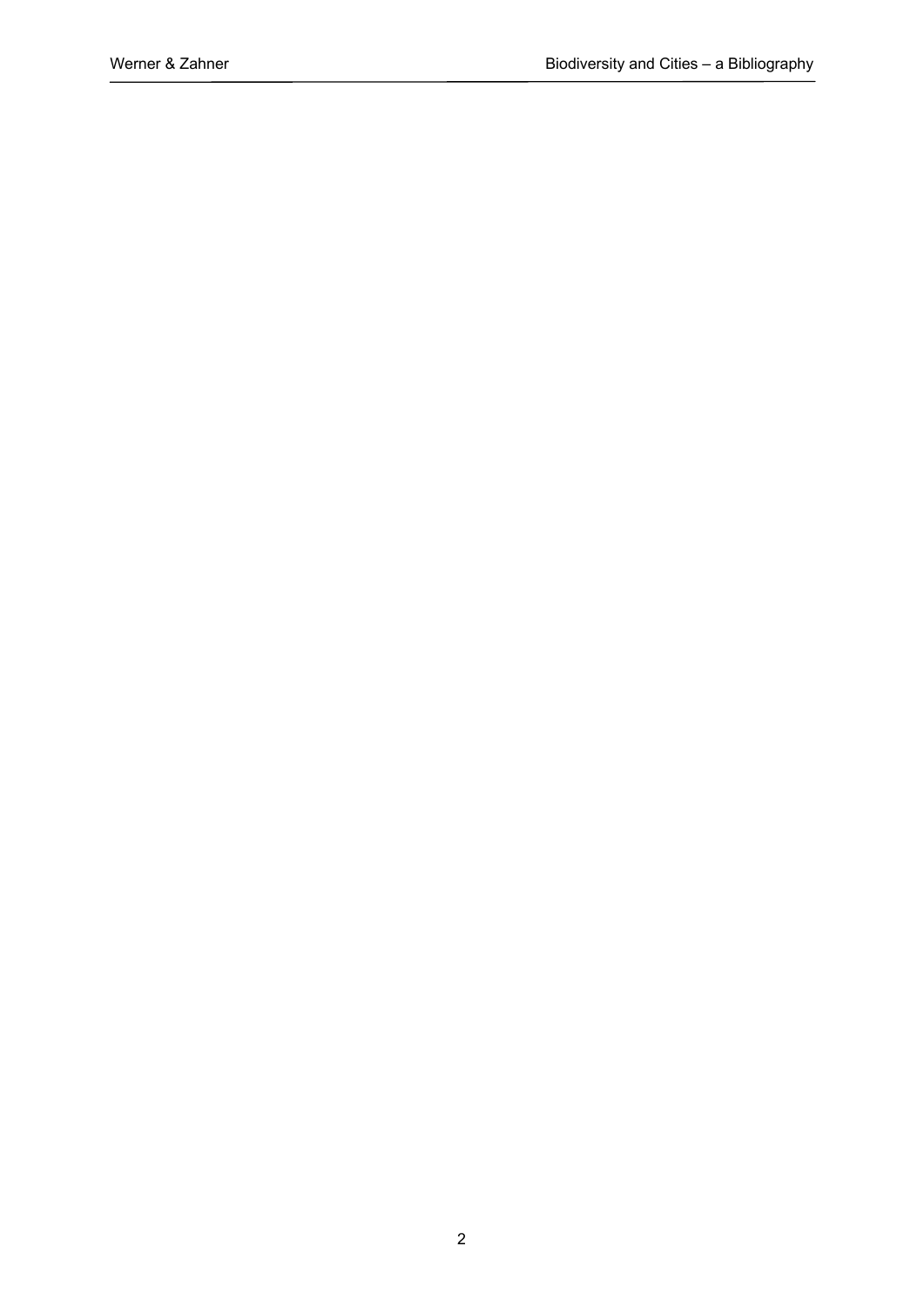#### **Recent Literature related to Biodiversity and Cities**

- Abendroth, S., Müller, N. & Pfützenreuter, S. (2005): Zur Umsetzung der Biodiversitätskonvention im besiedelten Bereich - Hintergründe der Jenaer Tagung 2004 und Stand der Bemühungen im internationalen Kontext. Conturec 1, 3-14.
- Acosta, R., Mesones, R. V. & Núñez, A. (2005): Fauna de anuros en la ciudad de Salta, Argentina. Revista de Biología Tropical 53 (3-4), 569-575.
- Adams, L. W. (2005): Urban wildlife ecology and conservation: A brief history of discipline. Urban Ecosystems 8 (2), 139-156.
- Adkins, C. A. & Stott, P. (1998): Home ranges, movements and habitat associations of red foxes *Vulpes vulpes* in suburban Toronto, Ontario, Canada. Journal of Zoology 244, 335-346.
- Alaruikka, D., Kotze, D. J., Matveinen, K. & Niemelä, J. (2002): Carabid beetle and spider assemblages along a forested urban-rural gradient in southern Finland. Journal of Insect Conservation 6, 195-206.
- Alkutkar, V., Athalye, P., Adhikari, S., Ranade, A., Patwardhan, M., Kunte, K. & Patwardhan, A. (2001): Diversity of trees and butterflies in forest fragments around Pune city. In: Tropical ecosystems: Structure, diversity and human welfare (Ganeshaiah, K.N., Uma Shaankar, R. & Bawa, K.S., eds), Oxford-IBH, New Delhi, 685-688.
- Almeida, S., Bombaugh, R. & Mal, T. K. (2006): Involving School Children in the Establishment of a Long-Term Plant Biodiversity Study. The American Biology Teacher 68 (4), 213-220.
- Alston, K. P. & Richardson, D. M. (2006): The roles of habitat features, disturbance, and distance from putative source populations in structuring alien plant invasions at the urban/wildland interface on the Cape Peninsula, South Africa. Biological Conservation 132 (2), 183-198.
- Altherr, G. (2007): From genes to habitats effects of urbanisation and urban areas on biodiversity. Diss. Philosophisch-Naturwissenschafliche Fakultät, Universität Basel, 126 pp.
- Alvey, A. A. (2006): Promoting and preserving biodiversity in the urban forest. Urban Forestry and Urban Greening 5 (4), 195-201.
- Andersson, E. (2006): Urban Landscapes and Sustainable Cities. Ecology and Society 11 (1), art. 34.
- Angel, S., Parent, J. & Civco, D. (2007): Urban sprawl metrics: an analysis of global urban expasion using GIS. ASPRS 2007 Annual Conference Tampa, Florida, May 7-11, 2007, 12 pp.
- Angold, P. G., Sadler, J. P., Hill, M. O., Pullin, A., Rushton, S., Austin, K., Small, E., Wood, B., Wadsworth, R., Sanderson, R. & Thompson, K. (2006): Biodiversity in urban habitat patches. Science of The Total Environment 360, 196-204.
- Antos, M. J., Fitzsimons, J. A. Palmer, G. C. & White, J. G. (2006): Introduced birds in urban remnant vegetation: Does remnant size really matter? Austral Ecology 31, 254- 261.
- Antos, M. J., G. G. Ehmke, C. L. Tzaros & Weston, M. A. (2007): Unauthorized human use of an urban coastal wetland sanctuary: Current and future patterns. Landscape and Urban Planning 80, 173-183.
- Araujo, M. B. (2003): The coincidence of people and biodiversity in Europe. Global Ecology and Biogeography 12, 5-12.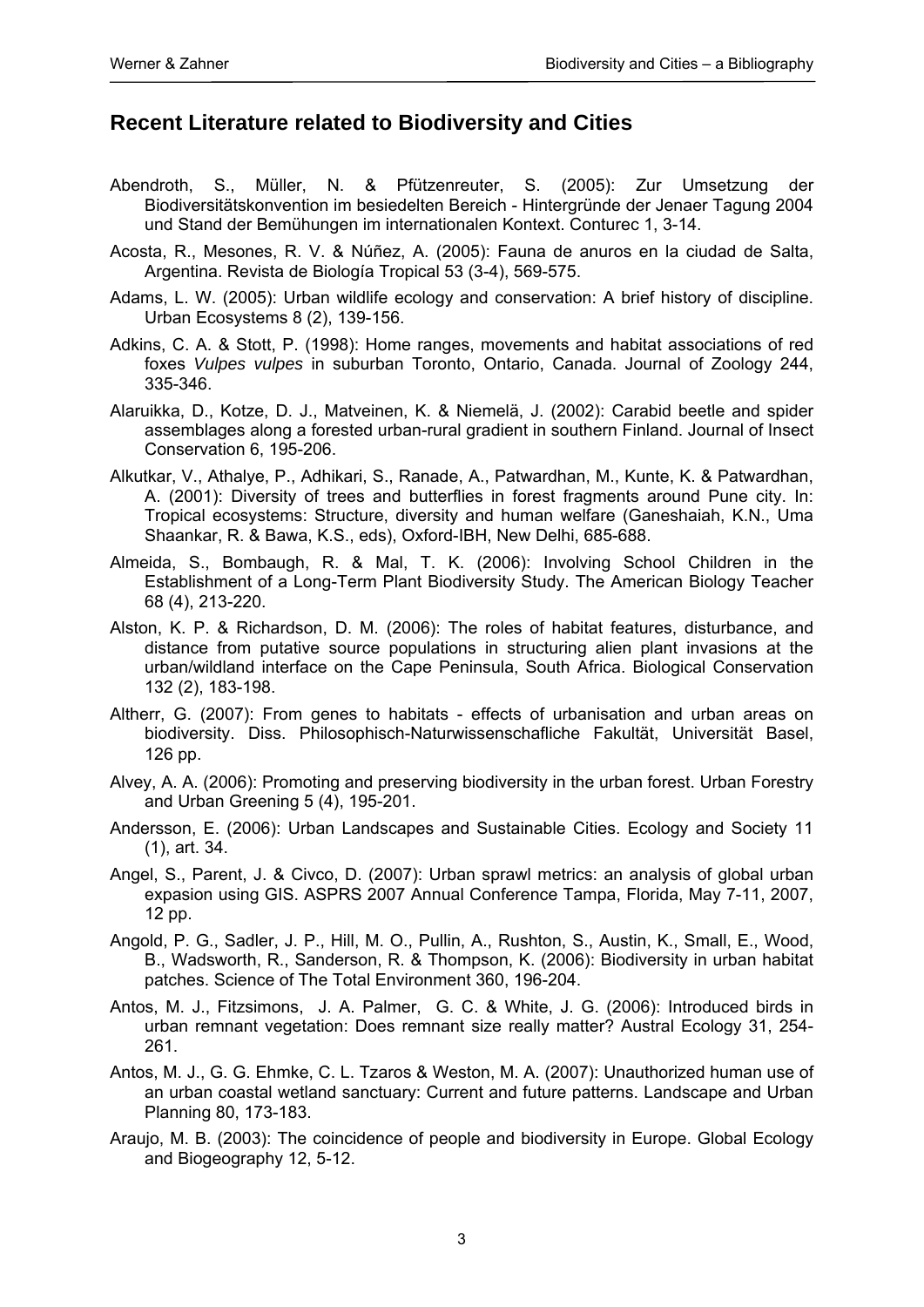- Araujo, M. B., Nogues-Bravo, D., Reginster, I., Rounsevell, M. & Whittaker, R. J. (2008): Exposure of European biodiversity to changes in human-induced pressures. Environmental Science and Policy 11, 38-45.
- Arnfield, A. J. (2003): Two decades of urban climate research: a review of turbulence, exchanges of energy and water, and the urban heat island. International Journal of Climatology 23 (1), 1-26.
- Avila-Flores, R., Fenton, M. B. (2005): Use of spatial features by foraging insectivorous bats in a large urban landscape. Journal of Mammalogy 86 (6), 1193-1204.
- Babinska-Werka, J. & Zólw, M. (2008): Urban populations of red squirrel (*Sciurus vulgaris*) in Warsaw. Annales Zoologici Fennici 45, online early.
- Badiru, A. I., Machado Rodriguez, A. C., Faustino de Pires, M. A. (2005): The 'urbanforest' and 'Green space' classification Model in the Spatial Arrangement of Registro-SP, Brazil. 45th Congress of the European Regional Science Association, 10 pp.
- Baker, L. A., Brazel, Anthony J., Selover, N., Martin, C., McIntyre, N., Steiner, F., Nelson, A. & Musacchio, L. (2002): Urbanization and warming of Phoenix (Arizona, USA): Impacts, feedbacks and mitigation. Urban Ecosystems 6 (3), 183-203.
- Baker, P. J. & Harris, S. (2000): Interaction rates between members of a group of Red Foxes (*Vulpes vulpes*). Mammal Review 30 (3-4), 239-242.
- Baker, P. J. & Harris, S. (2007): Urban mammals: what does the future hold? An analysis of the factors affecting patterns of use of residential gardens in Great Britain. Mammal Review 37 (4), 297-315.
- Baker, P. J., Ansell, R. J., Dodds, P. A. A., Webber, C. E. & Harris, S. (2003): Factors affecting the distribution of small mammals in an urban area. Mammal Review 33 (1), 95-100.
- Baker, P. J., Bentley, A. J., Ansell, R. J. & Harris, S. (2005): Impact of predation by domestic cats *Felis catus* in an urban area. Mammal Review 35 (3&4), 302-312.
- Baldwin, R.E., Ray, J.C., Trombulak, S.C. & Woolmer, G. (2007): Relationship between spatial distribution of urban sprawl and species imperilment: response to Brown and Laband. Conservation Biology 21 (2), 546-548.
- Banks, P. B. & Bryant, J. V. (2007): Four-legged friend or foe? Dog walking displaces native birds from natural areas. Biology Letters 3, 611-613.
- Barbosa, O., Tratalos, J. A., Armsworth, P. R., Davies, R. G., Fuller, R. A., Johnson, P. & Gaston, K. J. (2007): Who benefits from access to green space? A case study from Sheffield, UK. Landscape and Urban Planning 83, 187-195.
- Barthel, S., Colding, J., Elmqvist, T. & Folke, C. (2005): History and Local Management of a Biodiversity-Rich, Urban Cultural Landscape. Ecology and Society 10 (2), art. 27.
- Bastin, L. & Thomas, C. D. (1999): The distribution of plant species in urban vegetation fragments. Landscape Ecology 14, 493-507.
- Bautista, L. M., Garcia, J. T., Calmaestra, R. G., Palacin, C., Martin, C. A., Morales, M. B., Bonal, R. & Viñuela, J. (2004): Effect of Weekend Road Traffic on the Use of Space by Raptors. Conservation Biology 18 (3), 726-732.
- Beckerman, A. P., Boots, M. & Gaston, K. J. (2007): Urban bird declines and the fear of cats. Animal Conservation 10, 320-325.
- Bellocq, M. I., Filloy, J. & Garaffa, P. (2008): Influence of agricultural intensity and urbanization on the abundance of the raptor chimango caracara (*Milvago chimango)* in the Pampean region of Argentina. Annales Zoologici Fennici 45, 128-134.
- Bennett, L. P. & Milne, R. J. (2004): Criteria to assess and select sites for long-term avian monitoring in an urbanizing landscape. Environmental Monitoring and Assessment 94 (1-3), 17-162.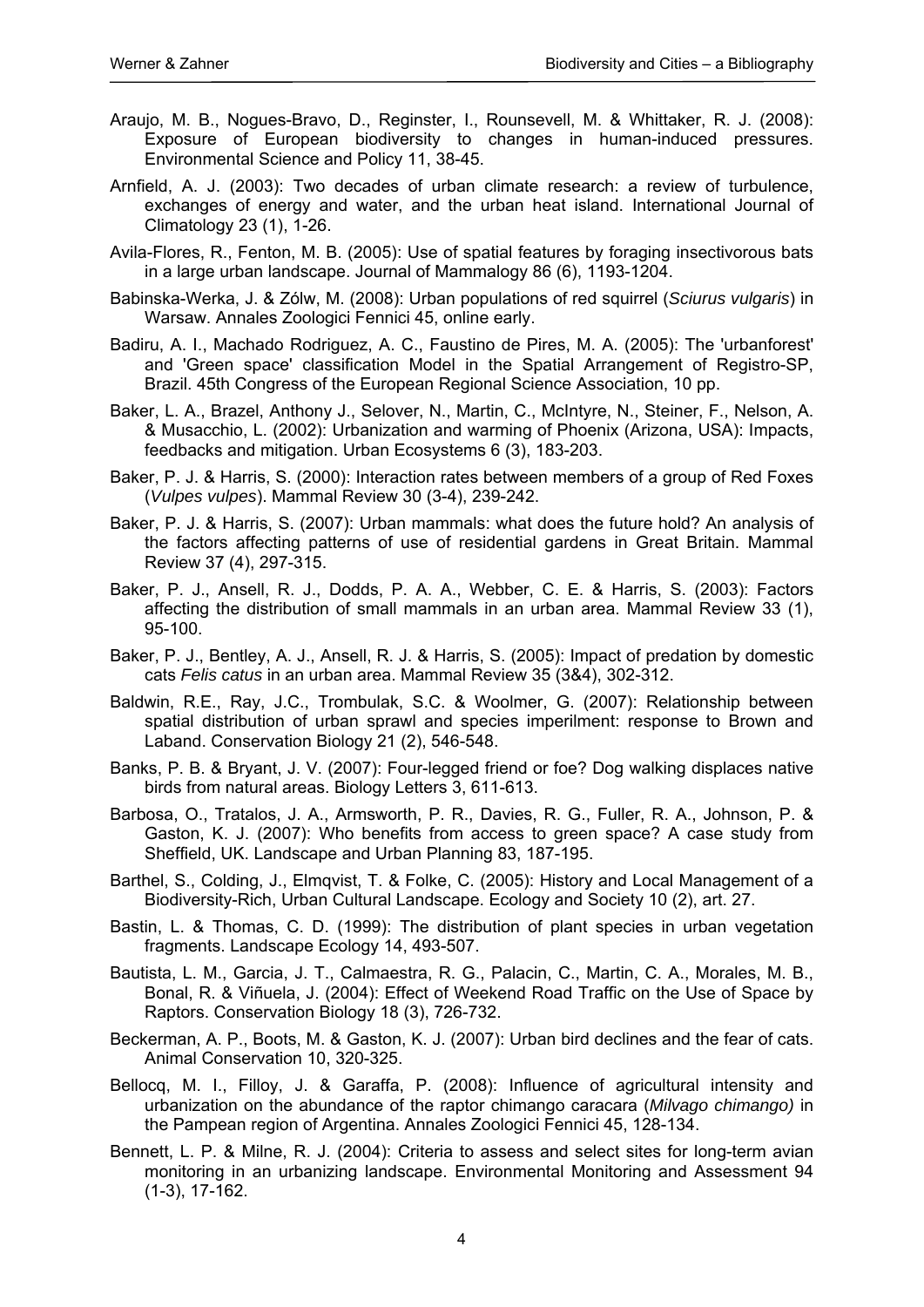- Berkowitz, A. R., Nilon, C. H. & Hollweg, K. S. (eds.) (2003): Understanding urban ecosystems - A new frontier for science and education. Springer, New York, 505 pp.
- Bertin, R. I. (2002): Losses of native plant species from Worcester, Massachusetts. Rhodora 104 (920), 325-349.
- Blair, R. (1999): Birds and Butterflies along an Urban Gradient: Surrogate Taxa for Assessing Biodiversity? Ecological Applications 9 (1), 164-170.
- Blair, R. (2004): The effects of urban sprawl on birds at multiple levels of biological organization. Ecology and Society 9 (5), art. 2.
- Blair, R. B. (1996): Land Use and Avian Species Diversity Along an Urban Gradient. Ecological Applications 6 (2), 506-519.
- Blewett, C. M. & Marzluff, J. M. (2005): Effects of urban sprawl on snags and the abundance and productivity of cavity-nesting birds. Condor 107, 678-693.
- Bodsworth, E. & Shepherd, P. & Plant, C. (2005): Exotic plant species on brownfield land: their value to invertebrates of nature conservation importance. English Nature Research Reports No. 650, 101 pp.
- Boet, P., Belliard, J., Berrebi-dit-Thomas, R. & Tales, E. (1999): Multiple human impacts by the City of Paris on fish comunities in the Seine river basin, France. Hydrobiologia 410, 59-68.
- Bolger, D. T., Suarez, A. V., Crooks K. R., Morrison, S. A. & Case, T. J. (2000): Arthropods in Urban Habitat Fragments in Southern California: Area, Age, and Edge Effects. Ecological Applications 10 (4), 1230-1248.
- Bonnes, M., Carrus, G., Bonaiuto, M., Fornara, F. & Passafaro, P. (2004): Inhabitants' environmental perceptions in the city of Rome within the framework for urban biosphere reserves of the UNESCO programme on man and biosphere. Annals New York Academy of Sciences 1023, 175-186.
- Booker, D. J., Dunbar, M. J., Shamseldin, A., Durr, C. & Acreman, M. C. (2003): Physical habitat assessment in urban rivers under future flow scenarios. Water and Environment Journal 17 (4), 251-256.
- Borgström, S. T., Elmqvist, T., Angelstam, P. & Alfsen-Norodom, C. (2006): Scale Mismatches in Management of Urban Landscapes. Ecology and Society 11 (2), art. 16.
- Bößneck, U. (2005): New citizens among snails part of mollusce diversity in urban areas? In: Müller, N. (ed.): Biodiversität im besiedelten Bereich. - Conturec 1, 73-78.
- Bößneck, U. (2005): Neubürger unter Schnecken Träger der Biodiversität im Siedlungsraum? Conturec 1, 73-78.
- Bowman, R. & Marzluff, J.M. (2001): Integrating avian ecology into emerging paradigms in urban ecology. In: Marzluff, J.M., Bowman, R & Donnelly, R. (eds.): Avian Conservation and Ecology in an Urbanizing World. Kluwer Academic Publ. New York, 569-578.
- Bozek, C. K., Prange, S. & Gehrt, S. D. (2007): The influence of anthropogenic resources on multi-scale habitat selection by raccoons. Urban Ecosystems 10 (4), 413-425.
- Bradley, C. A. & Altizer, S. (2006): Urbanization and the ecology of wildlife deseases. Trends in Ecology and Evolution 22 (2), 95-102.
- Bremner, A. & Park, K. (2007): Public attitudes to the management of invasive non-native species in Scotland. Biological Conservation 139, 306-314.
- Breuste, J. H. (2004): Decision making, planning and design for the conservation of indigenous vegetation within urban development. Landscape and Urban Planning 68, 439-452.
- Briffett, C. (2001): Is Managed Recreational Use Compatible with Effective Habitat and Wildlife Occurrence in Urban Open Space Corridor Systems? Landscape Research 26 (2), 137-163.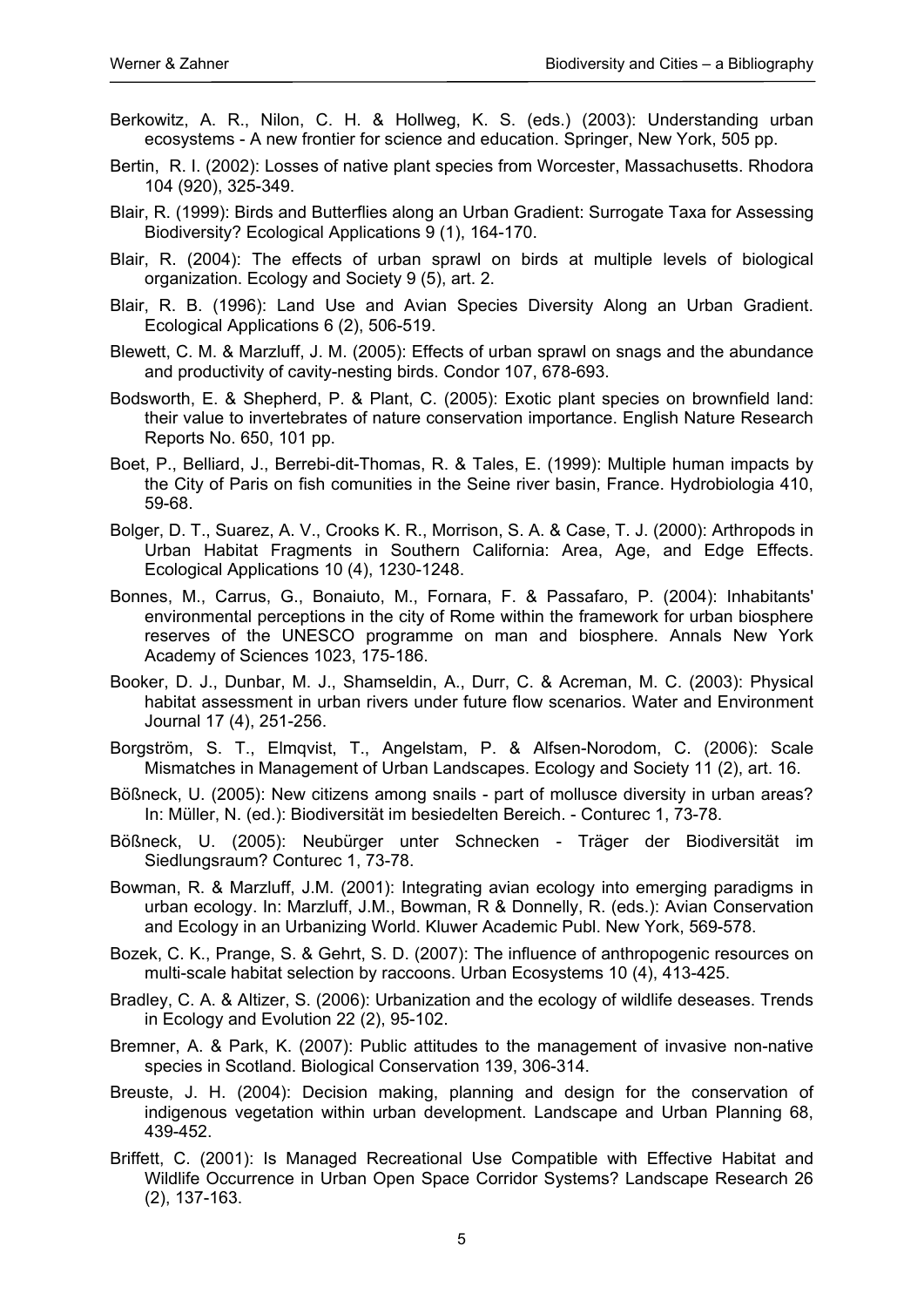- Brown, J. H. & Sax, D. F. (2004): An essay on some topics concerning invasive species. Austral Ecology 29 (5), 530-536.
- Brown, K. S. & Freitas, A. V. L. (2002): Butterfly communities of urban forest fragments in Campinas, Sao Paulo, Brazil: Structure, instability, environmental correlates, and conservation. Journal of Insect Conservation 6, 217-231.
- Brown, R. M. & Laband, D. N. (2006): Species Imperilment and Spatial Patterns of Development in the United States. Conservation Biology 20 (1), 239-244.
- Bryant, M. M. (2006): Urban landscape conservation and the role of ecological greenways and local metropolitan scales. Landscape and Urban Planning 76, 23-44.
- Burger, J. R. Bowman, G. E. Woolfenden & Gochfeld, M. (2004): Metal and metalloid concentrations in the eggs of threatened Florida scrub-jays in suburban habitat from south-central Florida. Science of The Total Environment 328, 185-193.
- Burgman, M. A., Keith, D., Hopper, S. D., Widyatmoko, D. & Drill, C. (2007): Threat syndromes and conservation of the Australian flora. Biological Conservation 134, 73-82.
- Burhans, D. E. & Thompson, F. R. (2006): Songbird abundance and parasitism differ between urban and rural shrubland. Ecological Applications 16 (1), 394-405.
- Burt, J. W., Muir, A. A., Piovia-Scott, J., Veblen, K. E., Chang, A. L., Grossman, J. D. & Weiskel, H. W. (2007): Preventing horticultural introductions of invasive plants: potential efficacy of voluntary initiatives. Biological Invasions 9, 909-923.
- Cabezas, M. G. (2005): Fragmentation and human disturbances in peri-urban forests: effects on vascular flora. Diss. Universidad Autònoma de Barcelona, 148 pp.
- Cardillo, M. (2003): Biological determinants of extinction risk: why are smaller species less vulnerable? Animal Conservation 6, 63-69.
- Caroll, S. P. (2007): Natives adapting to invasive species: ecology, genes, and the sustainability of conservation. Ecological Research 22, 892-901.
- Celecia, J. (1997): Urban ecology: Biodiversity and contemporary stakes of inventories. Journal d'Agriculture Traditionelle et de Botanique Appliqueé 39 (2), 241-263.
- Celesti-Grapow, L., Pysek, P., Jarosik, V. & Blasi, C. (2006): Determinants of native and alien species richness in the urban flora of Rome. Diversity and Distribution 12, 490-501.
- Chace, J. F. & Walsh, J. J. (2006): Urban effects on native avifauna: a review. Landscape and Urban Planning 74, 46-69.
- Chace, J. F., Walsh, J. J., Cruz, A., Prather, J. W. & Swanson, H. M. (2003): Spatial and temporal activity patterns of the brood parasitic brown-headed cowbird at an urban/wildland interface. Landscape and Urban Planning 64 (3), 179-190.
- Chae, J.-H & Koo, T.-H. (2004): Habitat Feature Analysis in Urban Biotope for Bird Diversity Promotion in Seoul Urban Area.
	- http://www.yesform.com/z\_n/forms/view\_webf/A17B13C23/webf\_8778.html, 87-100.
- Chamberlain, D. E., Toms, M. P., Cleary-McHarg, R. & Banks, A. N. (2007): House sparrow (*Passer domesticus*) habitat use in urbanized landscapes. Journal of Ornithology 148 (4), 453-462.
- Chambers, L. K. & Dickman, C. R. (2002): Habitat selection of the long-nosed bandicoot, *Perameles nasuta* (Mammalia, Peramelidae), in a patchy urban environment. Austral Ecology 27, 334-342.
- Chandler R. B., Strong, A. M. & Kaufman, C. C. (2004): Elevated lead levels in urban house sparrows: A threat to sharp-shinned hawks and merlins. Journal of Raptor Research 38, 62-68.
- Chapman, R. E., Wang, J. & Bourke, A. F. G. (2003): Genetic analysis of spatial foraging patterns and resource sharing in bumble bee pollinators. Molecular Ecology 12 (10), 2801-2808.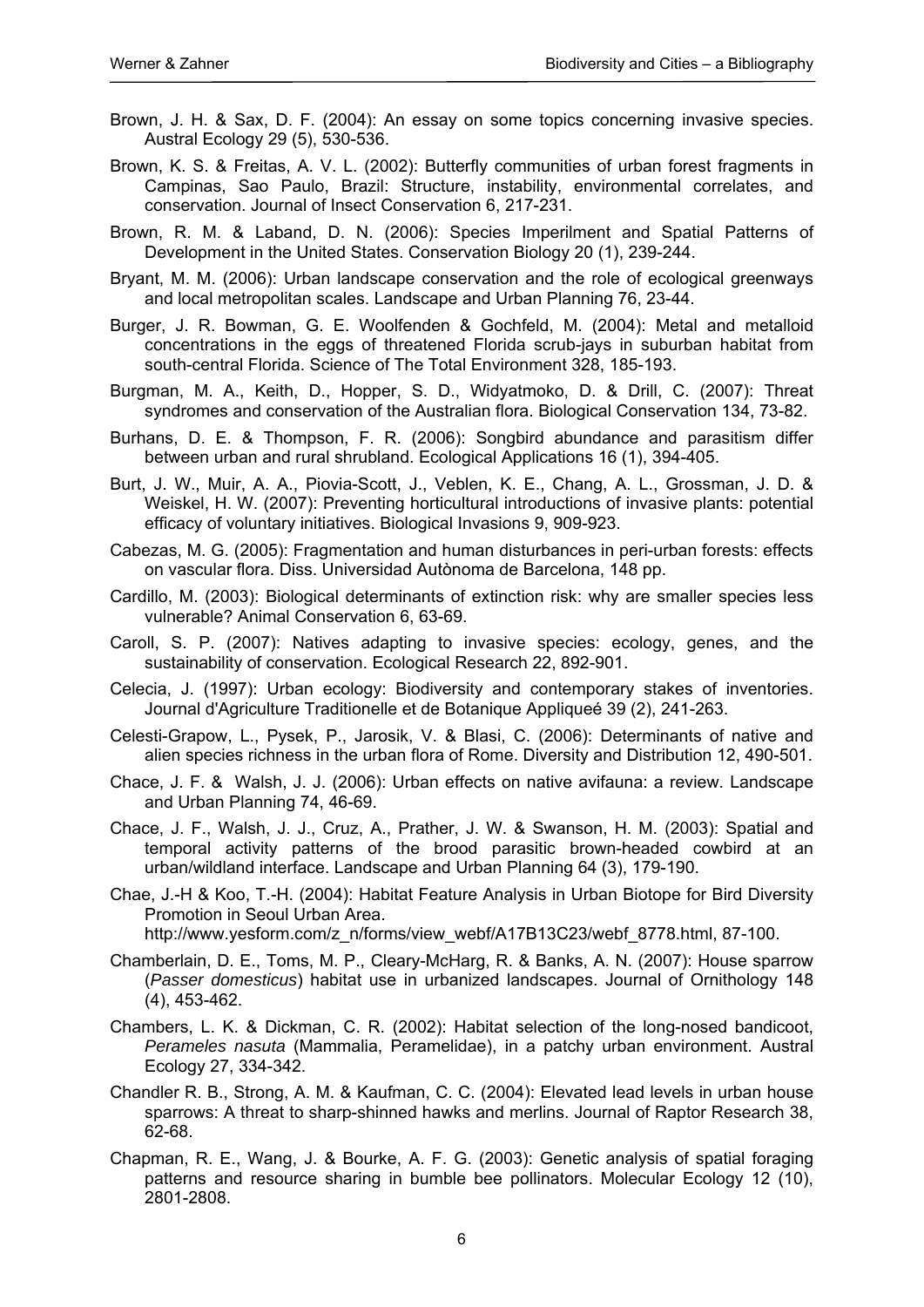- Chocholouskova, Z. & Pysek, P. (2003): Changes in composition and structure of urban flora over 120 years: a case study of the city of Plzen. Flora 198, 366-376.
- Choi, I.-K. (2005): Vorkommen und Verbreitung von Pflanzenarten in der Stadt Cheon-ju (Südkorea) unter besonderer Berücksichtigung anthropogener Einflüsse. Diss. Fakultät VII - Architektur Umwelt Gesellschaft, Technische Universität Berlin, 171 pp.
- Christie, F. J. & Hochuli, D. F. (2005): Elevated Levels of Herbivory in Urban Landscapes: Are Declines in Tree Health More Than an Edge Effect? Ecology and Society 10 (1), art. 10.
- Cilliers, S. S. & Bredenkamp, G. J. (2000): Vegetation of road verges on an urbanisation gradient in Potchefstroom, South Africa. Landscape and Urban Planning 46, 217-239.
- Cilliers, S. S. Müller, N. & Drewes, E. (2004): Overview on urban nature conservation: situation in the western-grassland biome of South Africa. Urban Forestry and Urban Greening 3, 49-62.
- Clark, J. S., Dietze, M., Chakraborty, S., Agarwal, P. K., Ibanez, I., LaDeau, S. & Wolosin, M. (2007): Resolving the biodiversity paradox. Ecology Letters 10, 647-662.
- Clark, P. J., Reed, J. M. & F. S. Chew (2007): Effects of urbanization on buttterfly species richness, guild structure, and rarity. Urban Ecosystems 10 (3), 321-337.
- Clarkson, B. D., Wehi, P. M. & Brabyn, L. K. (2007): A spatial analysis of indigenous cover patterns and implications for ecological restoration in urban centres, New Zealand. Urban Ecosystems 10, 441-457.
- Clemants, S. E. (2003): A Short Bibliography of Urban Floras. Urban Habitats 1 (1), 25-29.
- Clemants, S. E. & Moore, G. (2003): Patterns of species diversity in eight northeastern United States cities. Urban Habitats 1 (1), 4-16.
- Clemants, S. E. & Moore, G. (2005): The Changing Flora of the New York Metropolitan Region. Urban Habitats 3 (1), 192-210.
- Clergeau, P. & Quenot, F. (2007): Roost selection flexibility of European starlings aids invasion of urban landscape. Landscape and Urban Planning 80, 56-62.
- Clergeau, P., Croci, S., Jokimäki, J., Kaisanlahti-Jokimäki, M. L. & Dinetti, M. (2006b): Avifauna homogenisation by urbanisation: analysis at different European latitudes. Biological Conservation 127, 336-344.
- Clergeau, P., Jokimäki, J. & Savard, J.-P. L. (2001): Are urban bird communities influenced by the bird diversity of adjacent landscapes? Journal of Applied Ecology 38, 1122-1134.
- Clergeau, P., Jokimäki, J. & Snep, R. (2006a): Using hierarchical levels for urban ecology. Trends in Ecology and Evolution 21 (12), 660-661.
- Clergeau, P., Savard, J.-P. L., Mennechez, G. & Falardeau, G. (1998): Bird abundance and diversity along an urban-rural gradient: a comparative study between two cities on different continents. The Condor 100, 413-425.
- Collinge, S. K., Prudic, K. L. & Oliver, J. C. (2003): Effects of Local Habitat Characteristics and Landscape Context on Grassland Butterfly Diversity. Conservation Biology 17 (1), 178-187.
- Collins, J. P., Kinzig, A., Grimm, N. B., Fagan, W. F., Hope, D., Wu, J. & Borer, E. T. (2000): A New Urban Ecology: Modeling human communities as integral parts of ecosystems poses special problems for the development and testing of ecological theory. American Scientist 88, 416-425.
- Conard, J. M. & Gipson, P. S. (2006): Spatial and Seasonal Variation in Wildlife-Vehicle Collisions. The Prairie Naturalist 38 (4), 251-260.
- Connell, S. D. & Glasby, T. M. (1999): Do urban structures influence local abundance and diversity of subtidal epibiota? A case study from Sydney Harbour, Australia. Marine Environmental Research 47, 373-387.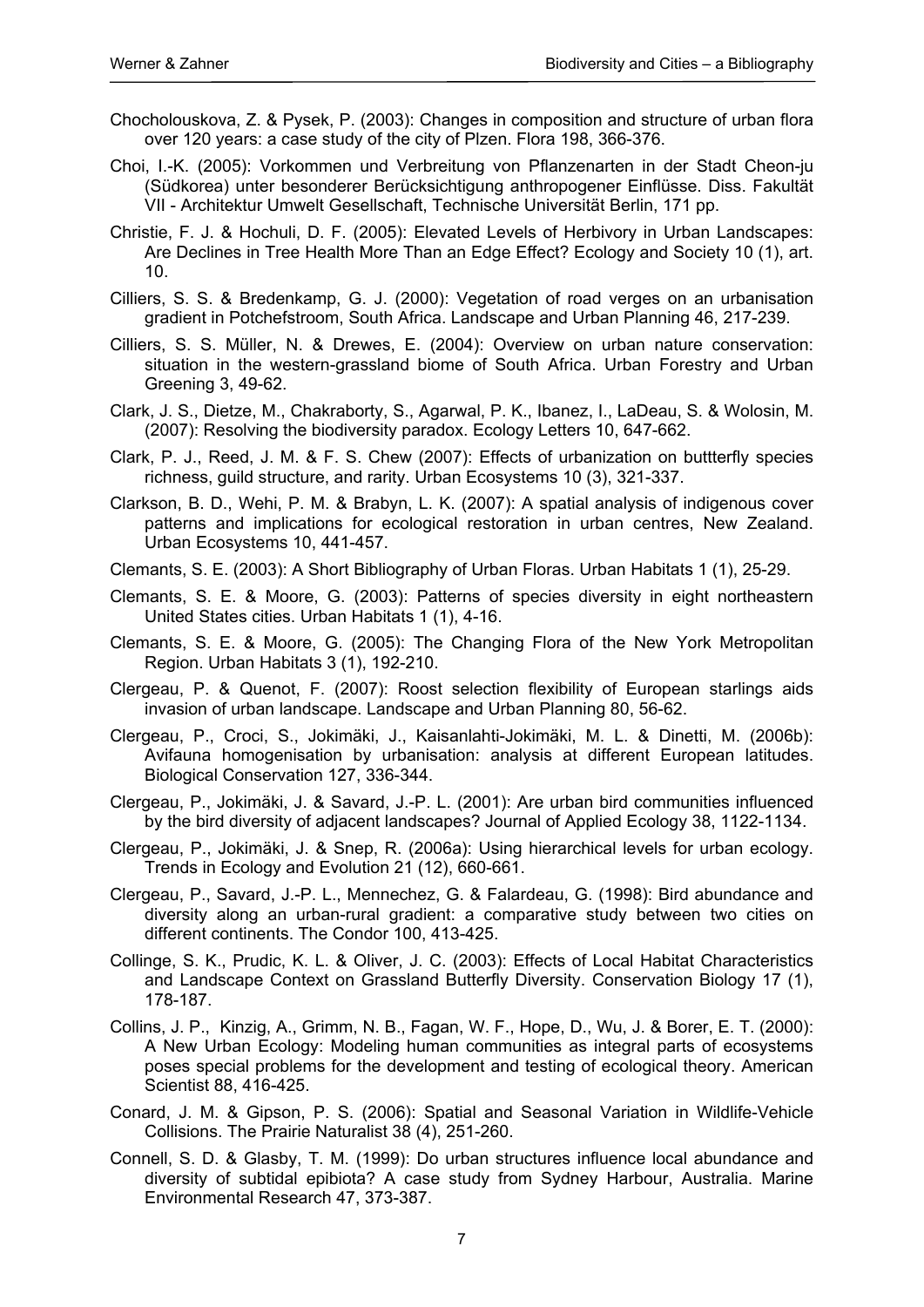- Connor, E. F., Hafernik, J., Levy, J., Moore, V. L. & Rickman, J. K. (2002): Insect conservation in an urban biodiversity hotspot: The San Francisco Bay Area. Journal of Insect Conservation 6, 247-259.
- Contesse, P., Hegglin, D., Gloor, S., Bontadina, F. & Deplazes, P. (2004): The diet of urban foxes (*Vulpes vulpes*) and the availability of anthropogenic food in the city of Zurich, Switzerland. Mammalian Biology 69, 81-95.
- Cook, W. M., Casagrande, D. G., Hope, D., Groffman, P. M. & Collins, S. L. (2004): Learning to roll with the punches: adaptive experimentation in human-dominated systems. Frontiers in Ecology and the Environment 2 (9), 467-474.
- Cook, W. M., Lane, K. T., Foster, B. L. & Holt, R. D. (2002): Island theory, matrix effects and species richness patterns in habitat fragments. Ecology Letters 5 (5), 619-623.
- Cook, W. M., Yao, J., Foster, B. L., Holt, R. D. & Patrick, L. B. (2005): Secondary succession in an experimentally fragmented landscape: Community patterns across space and time. Ecology 86 (5), 1267-1279.
- Cordeiro, N. J. (2007): Conservation in areas of high population density in sub-Saharan Africa. Biological Conservation 134 (2), 155-163.
- Corlett, R. T. (2006): Figs (Ficus, Moraceae) in urban Hong Kong, South China. Biotropica 38 (1), 116-121.
- Cornelis, J. & Hermy M. (2004): Biodiversity relationships in urban and suburban parks in Flanders. Landscape and Urban Planning 69, 385-401.
- Crane, P. & Kinzig, A. (2005): Nature in the Metropolis. Science 308, 1225.
- Crooks, K. R. (2002): Relative Sensitivities of Mammalian Carnivores to Habitat Fragmentation. Conservation Biology 16 (2), 488-502.
- Crooks, K. R., Suarez, A. V., Bolger, D. T. & Soule, M. E. (2001): Extinction and Colonization of Birds on Habitat Islands. Conservation Biology 15 (1), 159-172.
- Crooks, K. R., Suarez, A. V. & Bolger, D. T. (2004): Avian assemblages along a gradient of urbanization in a highly fragmented landscape. Biological Conservation 115, 451-462.
- Crossman, N. D., Bryan, B. A., Ostendorf, B. F. & Collins, S. A. (2007): Systematic landscape restoration in the rural-urban fringe: meeting conservation planning and policy goals. Biodiversity and Conservation 16 (13), 3781-3802.
- Crutsinger, G. M., Souza, L. & Sanders, N. J. (2008): Intraspecific diversity and dominant genotypes resist plant invasions. Ecology Letters 11 (1), 16-23.
- Culley, T. M., Dunbar-Wallis, A. K., Sakai, A. K., Weller, S. G., Mishio, M., Campbell, D. R. & Herzenach, MK. (2006): Genetic variation of ecophysiological traits in two gynodioecious species of Schiedea (Caryophyllaceae). New Phytologist 169, 589-601.
- Culley, T. M., Sbita, S. J. & Wick, A. (2007): Population genetic effects of urban habitat fragmentation in the perennial herb *Viola pubenscens* (Violaceae) using ISSR markers. Annals of Botany 100, 91-100.
- Cumming, G. S, Cumming, D. H. M. & Redman, C. L. (2006): Scale Mismatches in Social-Ecological Systems: Causes, Consequences, and Solutions. Ecology and Society 11 (1), art. 14.
- Cushman, S. F. (2006): The Fish Movement, Habitat Selection, and Stream Habitat Complexity in Small Urban Streams. Diss. submitted to the Faculty of the Graduate School of the University of Maryland, 266 pp.
- Dana, E. D., Vivas, S. & Mota, J. F. (2002): Urban vegetation of Almería City: a contribution to urban ecology in Spain. Landscape and Urban Planning 59, 203-216.
- Daniel, H. (2004): Interactions entre la biodiversité et l´urbanisation etude de la dynamique de la végétation indigène en ville. Institut Francais de la Biodiversité - Concours Jeunes Chercheurs, 1-6.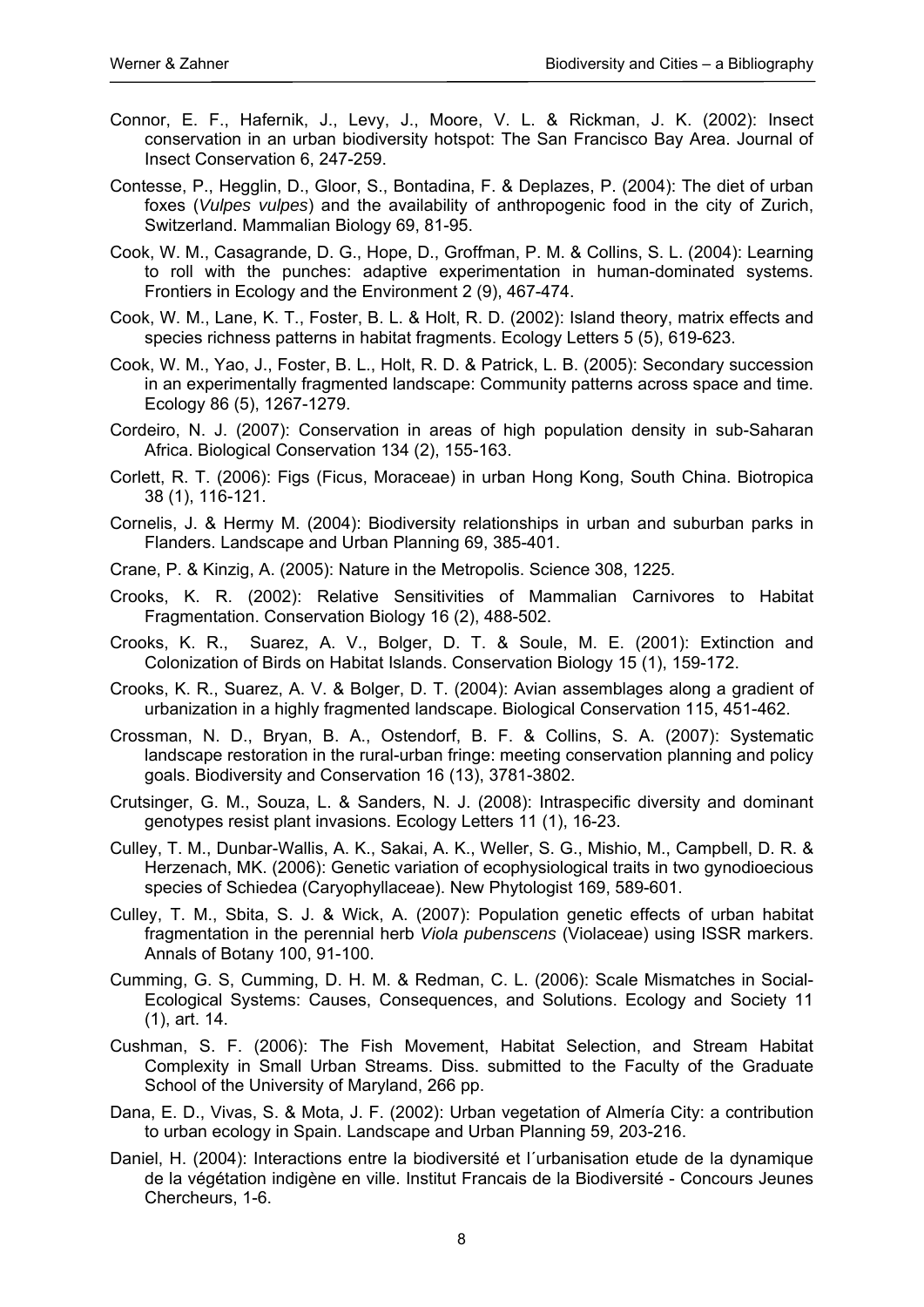- Daniels, G. D. & Kirkpatrick, J. B. (2006): Does variation in garden characteristics influence the conservation of birds in suburbia? Biological Conservation 133 (3), 326-335.
- Dasso, A. & Pinzas, T. (n. d.): NGO Experiences in Lima targeting urban poor through urban agriculture. City Case Study Lima, 349-361.
- Davies, R. G., Barbosa, O., Fuller, R. A., Tratalos, J., Warren, P. H. & Gaston, K. J. (2008): City-wide relationships between green spaces, urban land use and topography. Urban Ecosystems, online early.
- De la Maza, C. L., Hernández, J., Bown, H., Rodríguez, M. & Escobedo F. (2002): Vegetation diversity in the Santiago de Chile urban ecosystem. Arboricultural Journal 26, 347-357.
- DeCandido, R. (2004a): Recent changes in plant species diversity in urban Pelham Bay Park, 1947-1998. Biological Conservation 120, 129-136.
- DeCandido, R. (2004b): A first approximation of the historical and extant vascular flora of New York City: Implications for native plant species conservation. Journal of the Torrey Botanical Society 131 (3), 243-251.
- DeCandido, R. (2005): History of the Eastern Screech-Owl (*Megascops asio*) in New York City, 1867-2005. Urban Habitats 3 (1), 4-20.
- Dehnen-Schmutz, K., Touza, J., Perrings, C. & Williamson, M. (2007a): The Horticultural Trade and Ornamental Plant Invasions in Britain. Conservation Biology 21, 224-231.
- Dehnen-Schmutz, K., Touza, J., Perrings, C. & Williamson, M. (2007b): A century of the ornamental plant trade and its impact on invasion success. Diversity and Distributions 13, 527-534.
- Desender, K., Small, E., Gaublomme, E. & Verdyck, P. (2005): Rural-urban gradients and the population genetic structure of woodland ground beetles. Conservation Genetics 6 (1), 51-62.
- DeStefano, S. & DeGraaf, R. M. (2003): Exploring the ecology of suburban wildlife. Frontiers in Ecology and the Environment 1 (2), 95-101.
- Devictor, V., Julliard, R., Clavel, J., Jiguet, F., Lee, A. & Couvet, D. (2008): Functional biotic homogenization of bird communities in disturbed landscapes. Global Ecology and Biogeography 17 (2), 252-261.
- Devictor, V., Julliard, R., Couvet, D., Lee, A. & Jiguet, F. (2007): Functional homogenization effect of urbanization on bird communities. Conservation Biology 21 (3), 741-751.
- Dewancker, B., Fukuda, H. & Ojima, T. (2002): A Study on the Land Use Change in Kurosaki and A Proposal of an Urban Biotope Network. Journal of Asian Architecture and Building Engineering 1 (2), 123-129.
- Diemer, M., Held, M. & Hofmeister, S. (2003): Urban Wilderness in Central Europe. Rewilding at the Urban Fringe. International Journal of Wilderness 9 (3), 7-11.
- DiMauro, D., Dietz, T. & Rockwood, L. (2007): Determining the effect of urbanization on generalist butterfly species diversity in butterfly gardens. Urban Ecosystems 10, 427- 439.
- Dinetti, M. (2006): Urban avifauna: Is it possible to live together? Veterinary Research Communications 30 (Suppl. 1), 3-7.
- Ditchkoff, S., Saalfeld S. & Gibson, C. (2006): Animal behavior in urban ecosystems: modifications due to human-induced stress. Urban Ecosystems 9 (1), 5-12.
- Donaldson, M. R., Henein, K. M. & Runtz, M. W. (2007): Assessing the effect of developed habitat on waterbird behaviour in an urban riparian system in Ottawa, Canada. Urban Ecosystems 10, 139-151.
- Donnelly, R. & Marzluff, J. M. (2004): Importance of reserve size and landscape context to urban bird conservation. Conservation Biology 18, 733-745.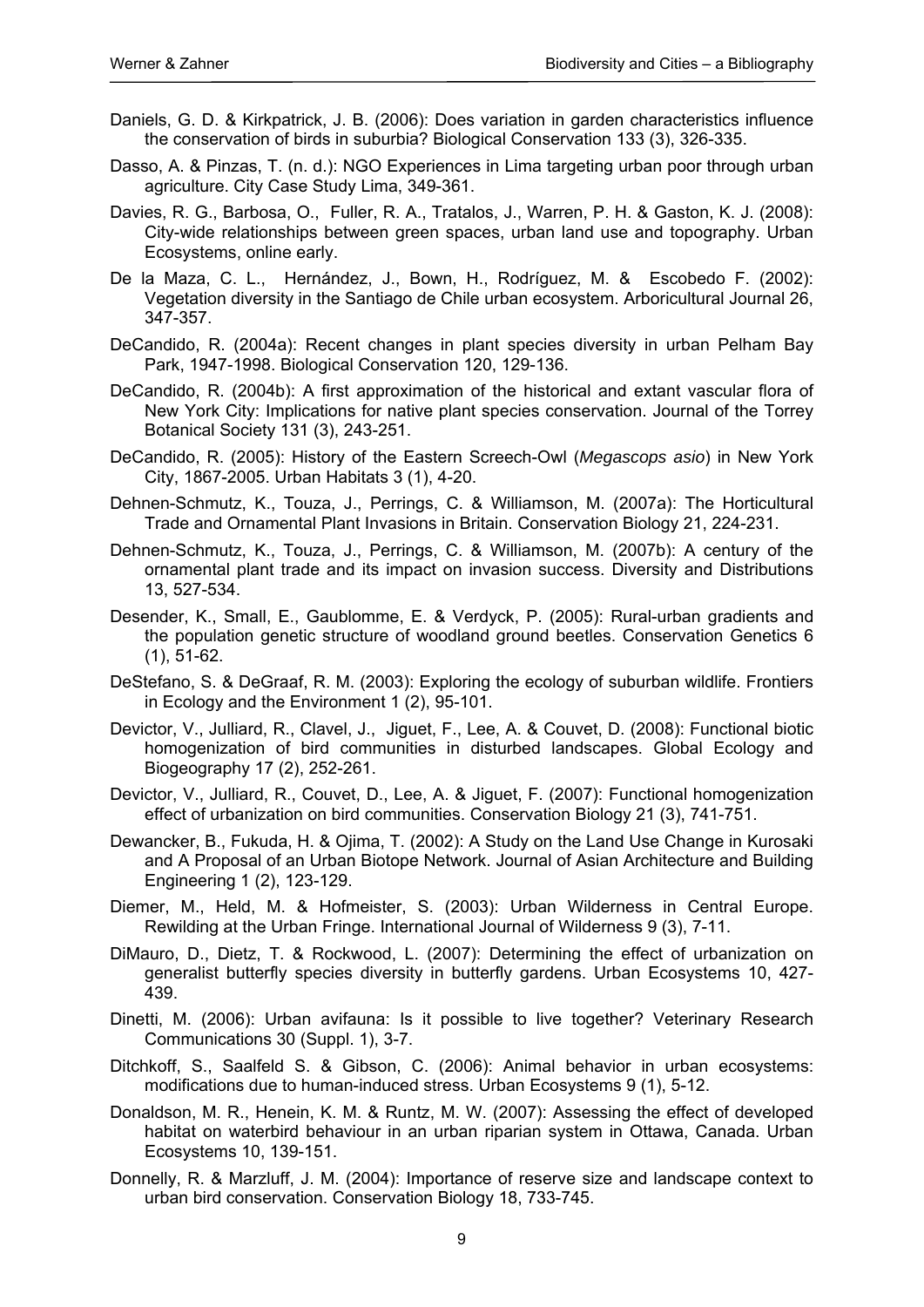- Donnelly, R. & Marzluff, J. M. (2006): Relative importance of habitat quantity, structure and spatial pattern to birds in urbanizing environments. Urban Ecosystems 9 (2), 99-117.
- Donnelly, R. E. (2002): Design of habitat conservation in the Seattle Metropolitan Area. Diss. University of Washington, Seattle, 81 pp.
- Drayton, B. & Primack, R. B. (1996): Plant species lost in an isolated conservation area in metropolitan Boston from 1894 to 1993. Conservation Biology 10 (1), 30-39.
- Drinnan, I. N. (2005): The search for fragmentation thresholds in a Southern Sydney Suburb. Biological Conservation 124, 339-349.
- Dronnet, S., Chapuisat, M., Vargo, E. L., Lohou, C. & Bagnères, A. G. (2005): Genetic analysis of the breeding system of an invasive subterranean termite, Reticulitermes santonensis, in urban and natural habitats. Molecular Ecology 14 (5), 1311-1320.
- Dunn, R. R. & Danoff-Burg, J. A. (2007): Road size and carrion beetle assemblages in a New York forest. Journal of Insect Conservation 11, 325-332.
- Dunn, R. R., Gavin, M. C., Sanchez, M. C. & Solomon, J. N. (2006): The pigeon paradox: Dependence of global conservation on urban nature. Conservation Biology 20 (6), 1814- 1816.
- Echeverria, A. I., Vassallo, A. I. & Isaach, J.P. (2006): Experimental analysis of novelty responses in a bird assemblage inhabiting a suburban marsh. Canadian Journal of Zoology 84, 974-981.
- Elliott, K. H., Duffe, S. L. Lee, P. Mineau & Elliott, J. E. (2006): Foraging ecology of Bald Eagles and urban landfill. Wilson Bulletin 118, 380-390.
- Environment Canada (2007): Area-sensitive forest birds in urban areas. Canadian Wildlife Service, Ontario, 58 pp.
- Er, K. B. H., Innes, J. L., Martin, K. & Klinkenberg, B. (2005): Forest loss with urbanization predicts bird extirpations in Vancouver. Biological Conservation 126, 410-419.
- Essl, F. (2007): From ornamental to detrimental? The incipient invasion of Central Europe by Paulownia tomentosa. Preslia 79, 377-389.
- Evans, K. L., Lennon, J. L. & Gaston, K. J. (2007): Slopes of Avian Species-Area Relationships, Human Population Density and Environmental Factors. Avian Conservation and Ecology 2 (2), art. 7.
- Evans, K. L., vanRensburg, B. J., Gaston, K. J. & Chown, S. L. (2006): People, species richness and human population growth. Global Ecology and Biogeography 15, 625-636.
- Evans, K. L., Greenwood, J. J. D. & Gaston, K. J. (2007): The positive correlation between avian species richness and human population density in Britain is not attributable to sampling bias. Global Ecology and Biogeography 16 (3), 300-304.
- Evelyn, M. J., Stiles, D. A. & Young, R. A. (2004): Conservation of bats in suburban landscapes: roost selection by *Myotis yumanensis* in a residential area in California. Biological Conservation 115, 463-473.
- Everette, A. L., O'Shea, T. J., Ellison, L. E., Stone, L. A. & McCance, J. L. (2001): Bat use of a high-plains urban wildlife urban refuge. Wildlife Society Bulletin 29 (3), 967-9.
- Faeth, S. H., Warren, P. S., Shochat, E. & Marussich, W. A. (2005): Trophic Dynamics in Urban Communities. BioScience 55 (5), 399-407.
- Faggi, A. & Perepelizin, P. V. (2006): Riqueza de aves a lo largo de un gradient de urbanización en ciudad de Buenos Aires. Revista del Museo Argentino de Ciencias Naturales, n.s. 8 (2), 289-357.
- Fahrig, L. (2003): Effects of habitat fragmentation on biodiversity. Annual Review of Ecology and Systematics 34, 487-515.
- Fernandez-Juricic, E. (2000): Bird community composition patterns in urban parks of Madrid. The role of age, size and isolation. Ecological Research 15, 373-383.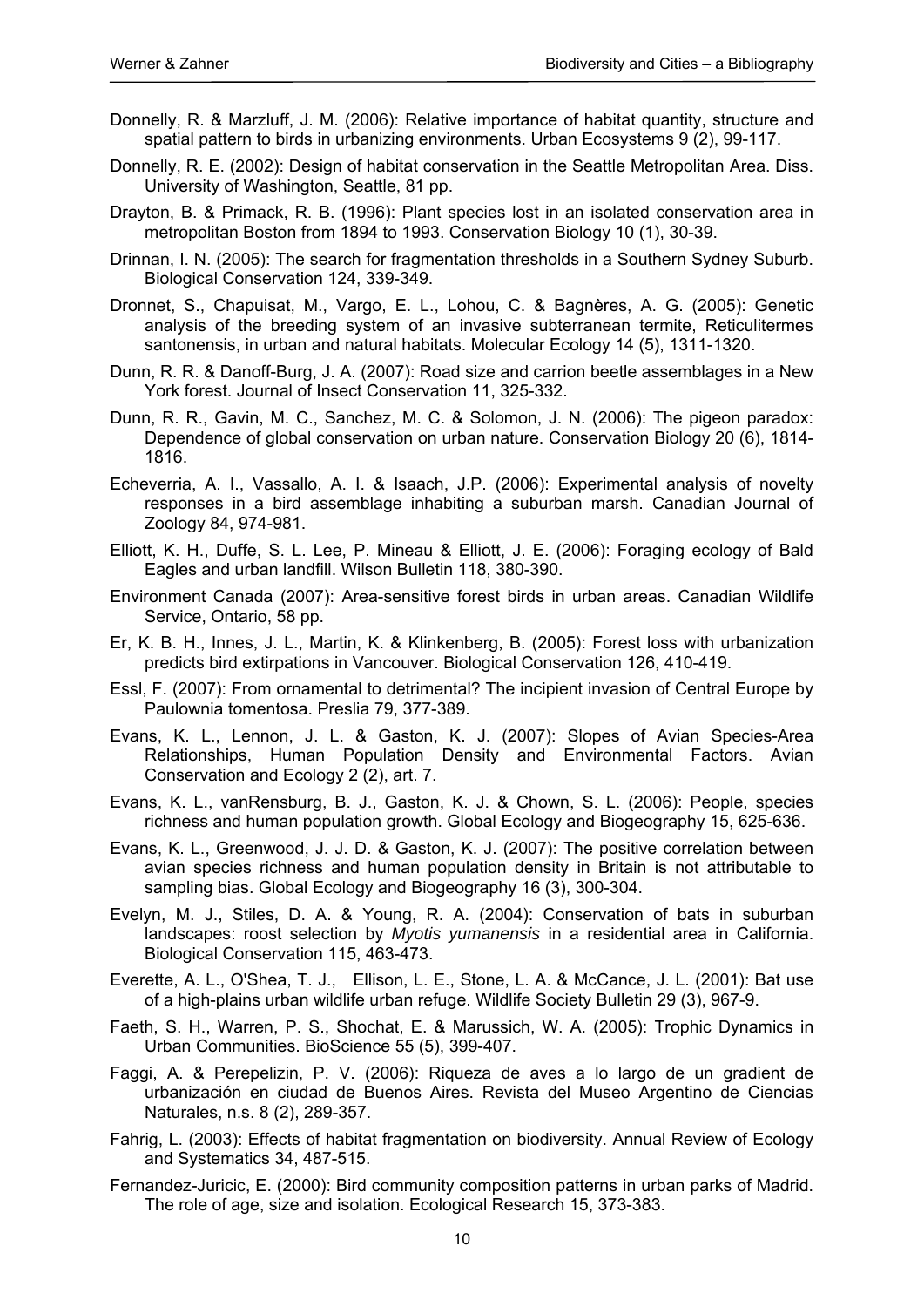- Fernandez-Juricic, E. (2001a): Avifaunal Use of Wooded Streets in an Urban Landscape. Conservation Biology 14 (2), 513-521.
- Fernandez-Juricic, E. (2001b): Density dependent habitat selection of corridors in a fragmented landscape. Ibis 143, 278-87.
- Fernandez-Juricic, E. (2001c): Avian spatial segregation at edges and interiors of urban parks in Madrid, Spain. Biodiversity and Conservation 10, 1303-1316.
- Fernandez-Juricic, E. (2002): Can human disturbance promote nestedness? A case study with breeding birds in urban habitat fragments. Oecologia 131, 269-278.
- Fernandez-Juricic, E. (2004): Spatial and temporal analysis of the distribution of forest specialists in an urban-fragmented landscape (Madrid, Spain): implications for local and regional bird conservation. Landscape and Urban Planning 69, 17-32.
- Fernandez-Juricic, E. & Jokimäki, J. (2001): A habitat island approach to conserving birds in urban landscapes: case studies from southern and northern europe. Biodiversity and Conservation 10, 2023-2043.
- Fernandez-Juricic, E., Venier, M. P., Renison, D. & Blumstein, D. T. (2005): Sensitivity of wildlife to spatial patterns of recreationist behavior: A critical assessment of minimum approaching distances and buffer areas for grassland birds. Biological Conservation 125, 225-235.
- Field, S. G., Lange, M., Schulenburg, H., Velavan, T. P. & Michiels, N. K. (2007): Genetic diversity and parasite defense in a fragmented urban metapopulation of earthworms. Animal Conservation 10, 162-175.
- Fischer, A., Young, J. C. (2007): Understanding mental constructs of biodiversity: Implications for biodiversity management and conservation. Biological Conservation 136, 271-282.
- Fitzhugh, T. W. & Richter, B. D. (2004): Quenching Urban Thirst: Growing Cities and Their Impacts on Freshwater Ecosystems. BioScience 54 (8), 741-754.
- Fleischer, A. L. Jr., Bowman, R. & Woolfenden, G. E. (2003): Variation in Foraging Behavior, Diet, and Time of Breeding of Florida Scrub-Jays in Suburban and Wildland Habitats. The Condor 105, 515-527.
- Florgard, C. (2000): Long-term changes in indigenous vegetation preserved in urban areas. Landscape and Urban Planning 52 (2), 101-116.
- Foeken, D. & Mwangi, A. M. (2000): Increasing Food Security Through Urban Farming in Nairobi. City Case Study Nairobi, 303-327.
- Foley, J. A., Defries, R., Asner, G. P., Barford, C., Bonan, G., Carpenter, S. R., Chapin, F. S., Coe, M. T., Daily, G. C., Gibbs H. K., Helkowski J. H., Holloway, T., Howard, E. A., Kucharik, C. J., Monfreda, C., Patz, J. A., Prentice, I. C., Ramankutty, N. & Snyder, P. K. (2005): Global consequences of land use. Science 309, 570-574.
- Folke, C. (2006): The economic perspective: conservation against development versus conservation for development. Conservation Biology 20 (3), 686-688.
- Forrest, A. & St.Clair, C. C. (2006): Effects of dog leash laws and habitat type on avian and small mammal communities in urban parks. Urban Ecosystems 9 (2), 51-66.
- Forys, E. A. & Allen, C. R. (2005): The Impacts of Sprawl on Biodiversity: the Ant Fauna of the Lower Florida Keys. Ecology and Society 10 (1), art. 25.
- Fountain, M. T. & Hopkin, S. P. (2004): Biodiversity of Collembola in Urban Soils and the Use of Folsomia candida to Assess Soil 'Quality'. Ecotoxicology 13, 555-572.
- Franchin, A. G. & Marcal, O. (2004): A riqueza da avifauna no Parque Municipal do Sabiá, zona urbana de Uberlândia (MG). Biotemas 17 (1), 179-202.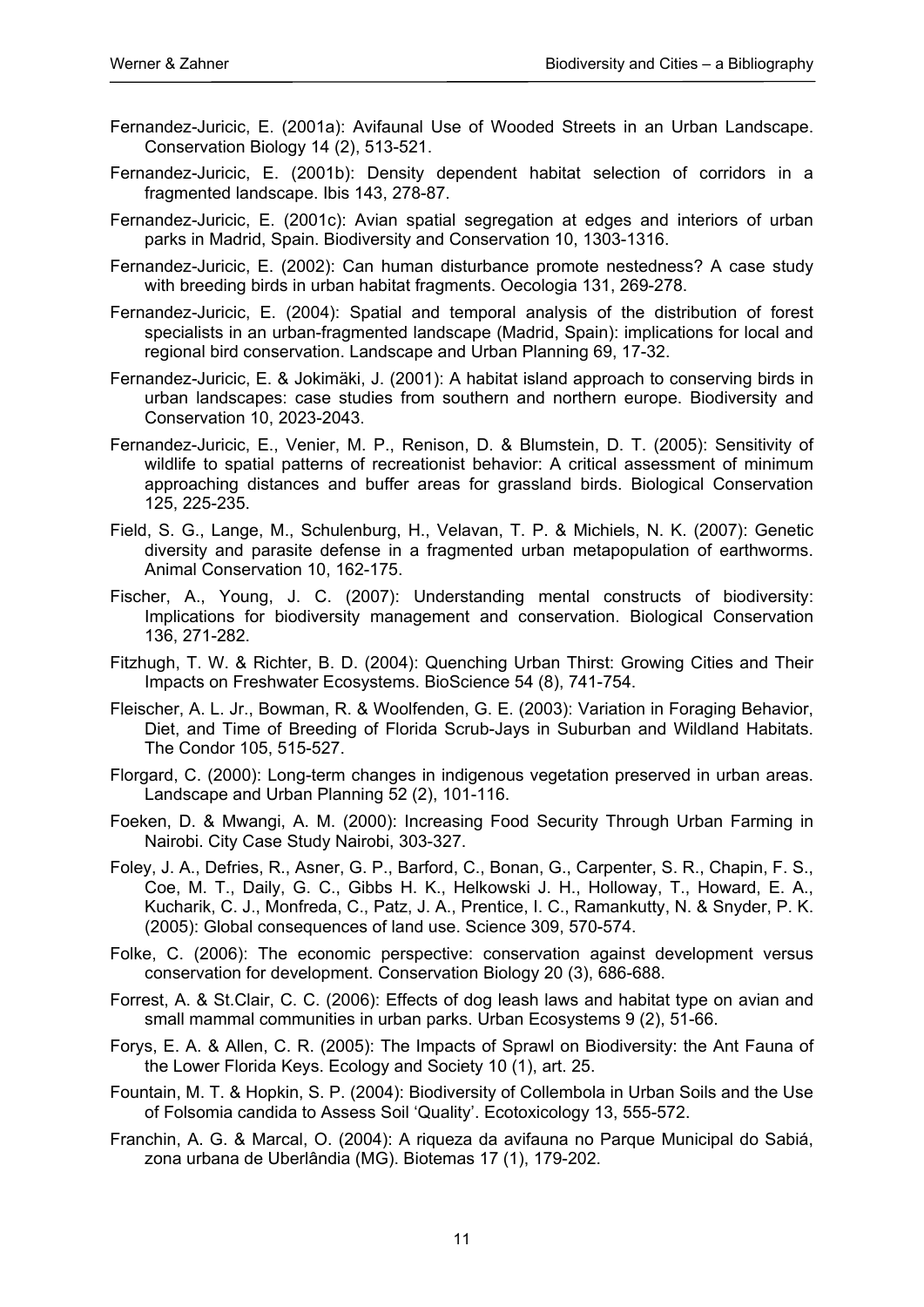- Franchin, A. G., deOliveira, G. M., de Melo, C., Tomé, C. E. R. & Marcal, O. (2004): Avifauna do Campus Umuarama, Universidade Federal de Uberlândia (Uberlândia, MG). Revista Zoociências 6 (2), 219-230.
- Fuller, R. A., Irvine, K. N., Devine-Wright, P., Warren, P. H. & Gaston, K. J. (2007): Psychological benefits of greenspace increase with biodiversity. Biology Letters 3, 390- 394.
- Fundali, E. (2001): The ecological structure of the bryoflora of Wroclaw's parks and cemeteries in relation to their localization and origin. Acta Societatis Botanicorum Poloniae 70 (3), 229-235.
- Gaisler J., Zukal, J., Rehak, Z. & Homolka, M. (1998): Habitat preference and Flight activity of bats in a city. Journal of Zoology 244, 439-445.
- Garber, S. D. (1998): Urban Naturalist. Dover Publ., Mineola, N.Y., 256 pp.
- Garden, J., McAlpine, C., Peterson, A. Jones, D. & Possingham, H. (2006): Review of the ecology of Australian urban fauna. Austral Ecology 31 (2), 126-148.
- Garnett, T. (n. d.): Urban Agriculture in London: Rethinking our Food Economy. City Case Study London, 477-499.
- Garret, L. C. & Conway, G. A. (1999): Characteristics of Moose-vehicle Collisions in Anchorage, Alaska, 1991-1995. Journal of Safety Research 30 (4), 219-223.
- Gaston, K. J. (2005): Biodiversity and extinction: species and people. Progress in Physical Geography 29 (2), 239-247.
- Gaston, K. J. & Evans, K. L. (2004): Birds and people in Europe. Proceedings of the Royal Society London B 271, 1649-1655.
- Gaston, K. J., Fuller, R. A., Loram, A., MacDonald, C., Power, S. & Dempsey, N. (2007): Urban domestic gardens (XI): variation in urban wildlife gardening in the United Kingdom. Biodiversity and Conservation 16 (11), 3227-3238.
- Gaston, K. J., Warren, P. H., Thompson, K. & Smith, R. M. (2005): Urban domestic gardens (IV): the extent of the resource and its associated features. Biodiversity and Conservation 14 (14), 3327-3349.
- Gaston, K. J., Smith, R. M., Thompson, K. & Warren, P. H. (2005): Urban domestic gardens (II): experimental tests of methods for increasing biodiversity. Biodiversity and Conservation 14 (2), 395-413.
- Gehrt, S. D. & Chelsvig, J. E. (2003): Bat activity in an urban landscape: Patterns at the landscape and microhabitat scale. Ecological Applications 13 (4), 939-950.
- Germaine, S. S. & Wakeling, B. F. (2001): Lizard species distributions and habitat occupation along an urban gradient in Tucson, Arizona, USA. Biological Conservation 97, 229-237.
- Germaine, S. S., Schweinsburg, R. E. & Germaine, H. L. (2001): Effects of residential density on sonoran desert nocturnal rodents. Urban Ecosystems 5 (3), 179-185.
- Ghate, U., Nalawade, S. & Bhatt, S. (2001): Urban havens: Nero's fiddle? The Hindu, online.
- Gibb, H. & Hochuli, D. F. (2002): Habitat fragmentation in an urban environment: large and small fragments support different arthropod assemblages. Biological Conservation 106, 91-100.
- Gibbs, J. P. & Stanton, E. J. (2001): Habitat Fragmentation and Arthropod Community Change: Carrion Beetles, Phoretic Mites, and Flies. Ecological Applications 11 (1), 79- 85.
- Giordania, P., Brunialtia, G. & Alleteob, D. (2002): Effects of atmospheric pollution on lichen biodiversity (LB) in a Mediterranean region (Liguria, northwest Italy). Environmental Pollution 118, 53-64.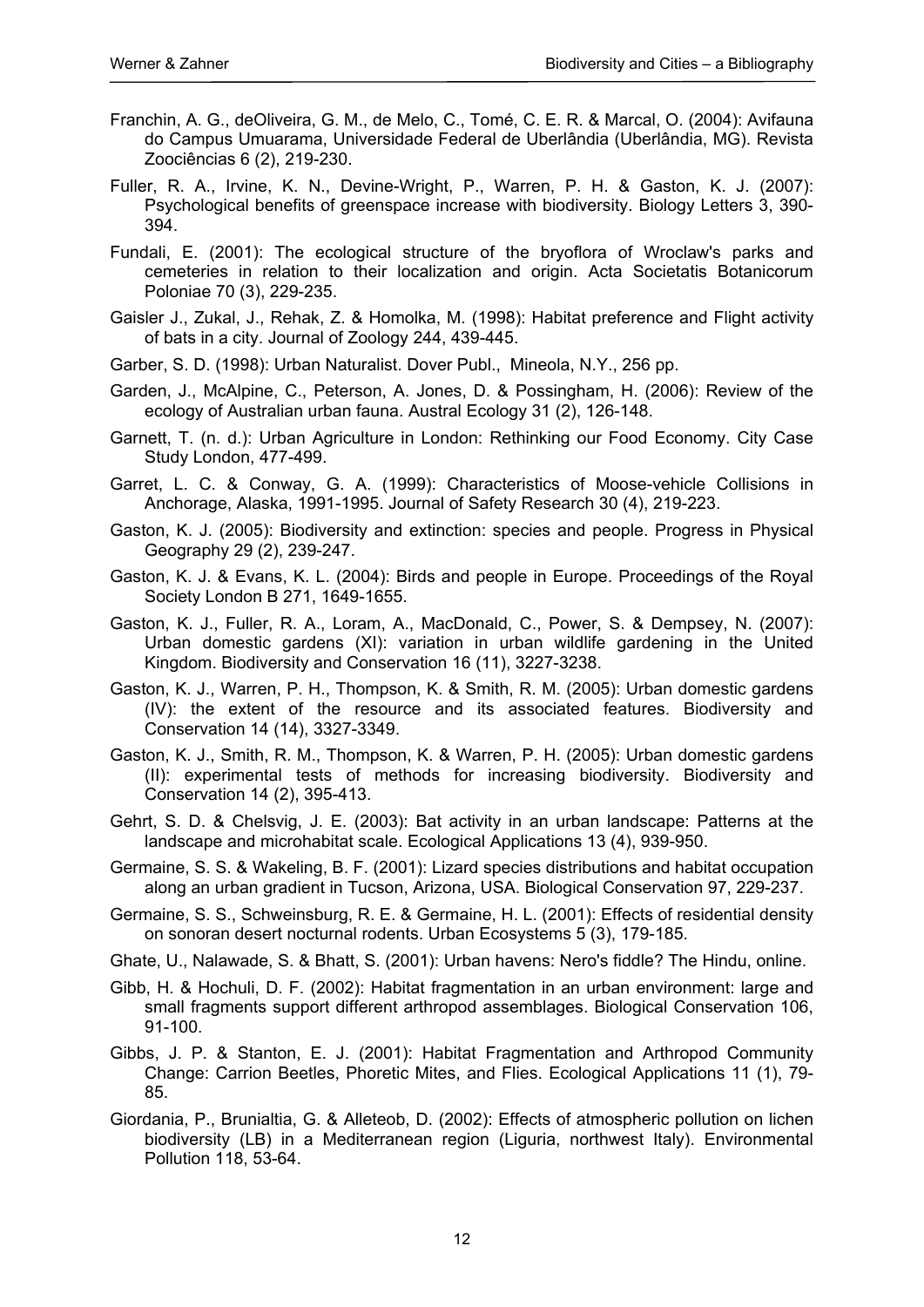- Gloor, S. (2002): The Rise of Urban Foxes (*Vulpes vulpes*) in Switzerland and Ecological and Parasitological Aspects of a Fox Population in the Recently Colonised City of Zurich. Diss. Mathematisch-naturwissenschaftliche Fakultät Universität Zürich, 124 pp.
- Gloor, S., Bontadina, F., Hegglin, D., Deplazes, P. & Breitenmoser, U. (2001): The rise of urban fox populations in Switzerland. Mammalian Biology 66, 155-164.
- Godefroid, S. (2001): Temporal analysis of the Brussels Flora as indicator for changing environmental quality. Landscape and Urban Planning 52, 203-224.
- Godefroid, S. & Koedam, N. (2003): How important are large vs. small forest remnants for the conservation of the woodland flora in an urban context? Global Ecology and Biogeography 12, 287-298.
- Godefroid, S., Monbaliu, D. & Koedam, N. (2007): The role of soil and microclimatic variables in the distribution patterns of urban wasteland flora in Brussels, Belgium. Landscape and Urban Planning 80, 45-55.
- Gonzalez-Afanador, E. (2007): Urban influence on diversity of avifauna in the Edwards Plateau of Texas: effect of property sizes on rural landscape structure. Diss. Texas A&M University, 116 pp.
- Green, D. M. & M. G. Baker (2003): Urbanization impacts of habitat and bird communities in a Sonoran desert ecosystem. Landscape and Urban Planning 63, 225-239.
- Grimm, N., Shears, B., Gries, C., Kuby, L., Stinchfield, K., Williams, L. & Zisner, C. (2005): Central Arizona-Phoenix Long-Term Ecological Research: Phase 2. Research report, 1- 46.
- Gryz, J., Krauze, D. & Goszczynski, J. (2008): The small mammals of Warsaw as inferred from the tawny owl (*Strix aluco*) pellet analyses. Annales Zoologici Fennici 45, online early.
- Guinchi, D., Gaggini, V. & Baldaccini, N. E. (2007): Distance sampling as an effective method for monitoring feral pigeon (*Columba livia f. domestica*) urban populations. Urban Ecosystems 10, 397-412.
- Guirado, M., Pino, J. & Rodà, F. (2006): Understorey plant species richness and composition in metropolitan forest archipelagos: effects of forest size, adjacent land use and distance to the edge. Global Ecology and Biogeography 15, 50-62.
- Gyllin, M. (2004): Biological Diversity in Urban Environments. Diss. Swedish University of Agricultural Sciences, 27 p.
- Hadidian, J. & Smith, S. (2001): Urban Wildlife. The State of the Animals: 2001, 165-182.
- Hahs, A. K. & McDonnell, M. J. (2007): Composition of the plant community in remnant patches of grassy woodland along an urban-rural gradient in Melbourne, Australia. Urban Ecosystems 10, 355-377.
- Hammond, R. A. & Hudson, M. D. (2007): Environmental management of UK golf courses for biodiversity-attitudes and actions. Landscape and Urban Planning 83, 127-136.
- Hansen, A. J. & Clevenger, A. P. (2005): The influence of disturbance and habitat on the presence of non-native plant species along transport corridors. Biological Conservation 125, 249-259.
- Hansen, A. J., Knight, R. L., Marzluff, J. M., Powell, S., Brown, K., Gude, P. H. & Jones, K. (2005): Effects of Exurban Development on Biodiversity: Patterns, Mechanisms and Research Needs. Ecological Applications 15 (6), 1893-1905.
- Hansen-Moller, J. & Oustrup, L. (2004): Emotional, physical/functional and symbolic aspects of an urban forest in Denmark to nearby residents. Scandinavian Journal of Forest Research 19, Suppl. (4), 56-64.
- Hardy, P.B. & Dennis, R. L. H. (1999): The impact of urban development on butterflies within a city region. Biodiversity and Conservation 8 (9), 1261-1279.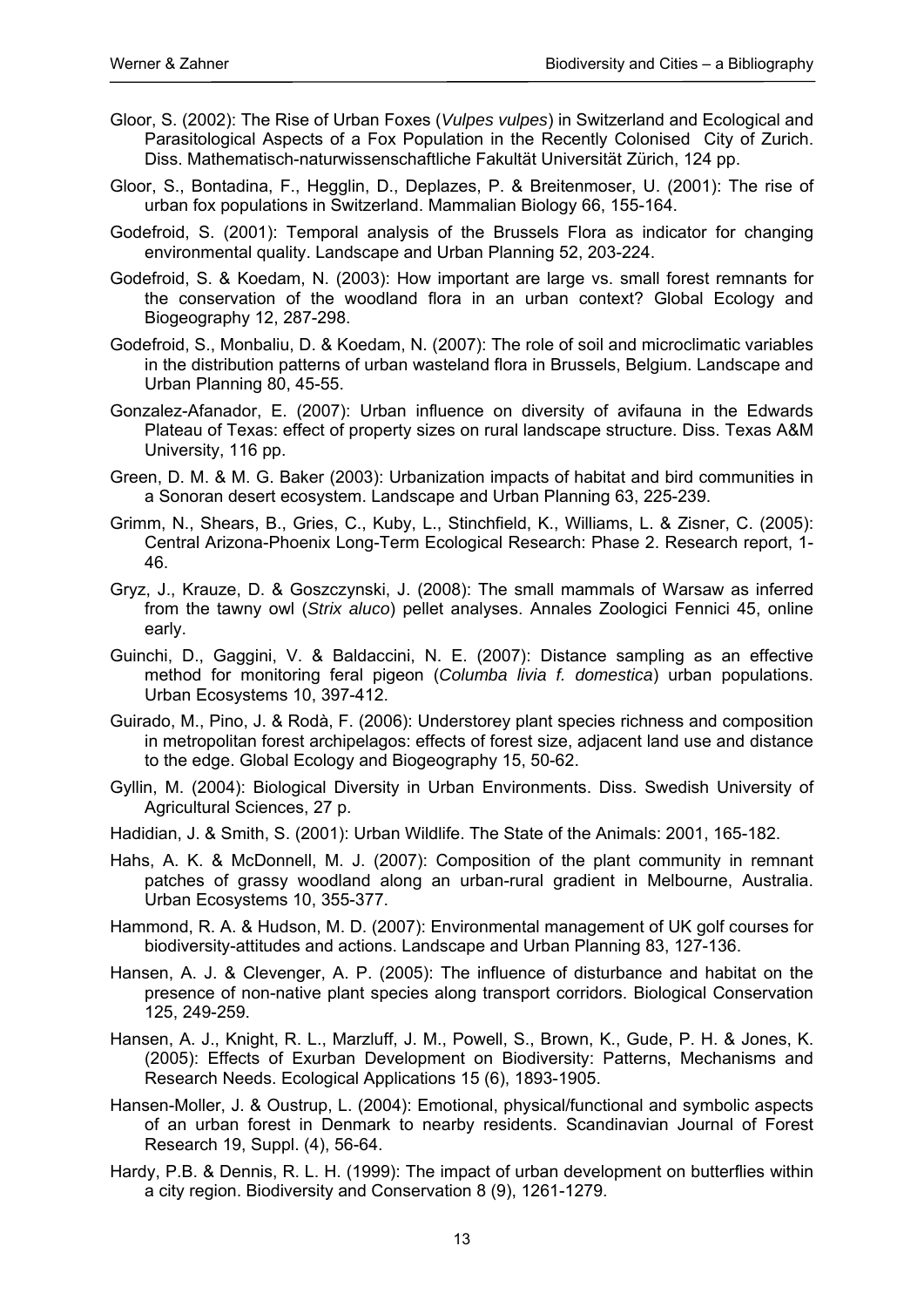- Harrison, C. & Davies, G. (2002): Conserving Biodiversity That Matters: Practitioners' Perspectives on Brownfield Developement and Development an Urban Nature Conservation. Journal of Environmental Management 65, 95-108.
- Harveson, P. M., Lopez, R. R., Collier, B. A. & Silvy, N. J. (2007): Impacts of urbanization on Florida Key deer behavior and population dynamics. Biological Conservation 134 (3), 321-331.
- Hawkes, C. V. (2007): Are Invaders Moving Targets? The Generality and Persistence of Advantages in Size, Reproduction, and Enemy Release in Invasive Plant Species with Time since Introduction. American Naturalist 170, 832-843.
- Hedblom, M. (2007): Birds and Butterflies in Swedish Urban and Peri-urban Habitats: a Landscape Perspective. Diss. Swedish University of Agricultural Sciences, Uppsala, 37 pp.
- Hegglin, D., Bontadina, F., Gloor, S., Romer, J., Müller, U., Breitenmoser, U. & Deplazes, P. (2004): Baiting red foxes in an urban area: a camera trap study. Journal of Wildlife Management 68 (4), 1010-1017.
- Henle, K., Davies, K. F., Kleyer, M., Marules, C. & Settele, J. (2004): Predictors of species sensitivity to fragmentation. Biodiversity and Conservation 13 (1), 207-251.
- Hermy, M. & Cornelis, J. (2000): Towards a monitoring method and a number of multifaceted and hierarchical biodiversity indicators for urban and suburban parks. Landscape and Urban Planning 49, 149-162.
- Heuser, J. (2007): Wildniss für Kinder in der Stadt. Conturec 2, 153-158.
- Hill, M. O., Roy, D. B. & Thompson, K. (2002): Hemeroby, urbanity and ruderality: bioindicators of disturbance and human impact. Journal of Applied Ecology 39 (5), 708- 720.
- Hirota, T., Hirotata, T., Mashima, H., Satoh, T. & Obara, Y. (2004): Population structure of the large Japanese field mouse, *Apodemus speciosus* (Rodentia: Muridae), in suburban landscape, based on mitochondrial D-loop sequences. Molecular Ecology 13 (11), 3275- 3282.
- Hitchings, S. P. & Beebee, T. J. C. (1997): Genetic substructuring as a result of barriers to gene flow in urban *Rana temporaria* (common frog) populations: implications for biodiversity conservation. Heredity 79 (2), 117-127.
- Hitchings, S. P. & Beebee, T. J. C. (1998): Loss of genetic diversity and fitness in Common Toad (*Bufo bufo*) populations isolated by inimical habitat. Journal of Evolutionary Biology 11 (3), 269-283.
- Hobbs, R. J. (2007): Managing plant populations in fragmented landscapes: restoration or gardening? Australian Journal of Botany 55, 371-374.
- Hobbs, R. J. & Yates, C. J. (2003): Impact of ecosystem fragmentation on plant populations: generalising the idiosyncratic. Australian Journal of Botany 51, 471-488.
- Hodgkison, S. C., Hero, J.-M. & Warnken, J. (2007): The conservation value of suburban golf courses in a rapidly urbanizing region of Australia. Landscape and Urban Planning 79, 323-327.
- Hodgson, P. R. (2005): Characteristics that influence bird communities in suburban remnant vegetation. Diss. University Wollongong, 173 pp.
- Hodgson, R., French, K. & Major, R. E. (2007): Avian movement across abrupt ecological edges: Differential responses to housing density in an urban matrix. Landscape and Urban Planning 79, 266-272.
- Hodkison, S. C. (2005): The ecological value of suburban golf courses in south-east Queensland. Diss. Griffith University, Australia, 180 pp.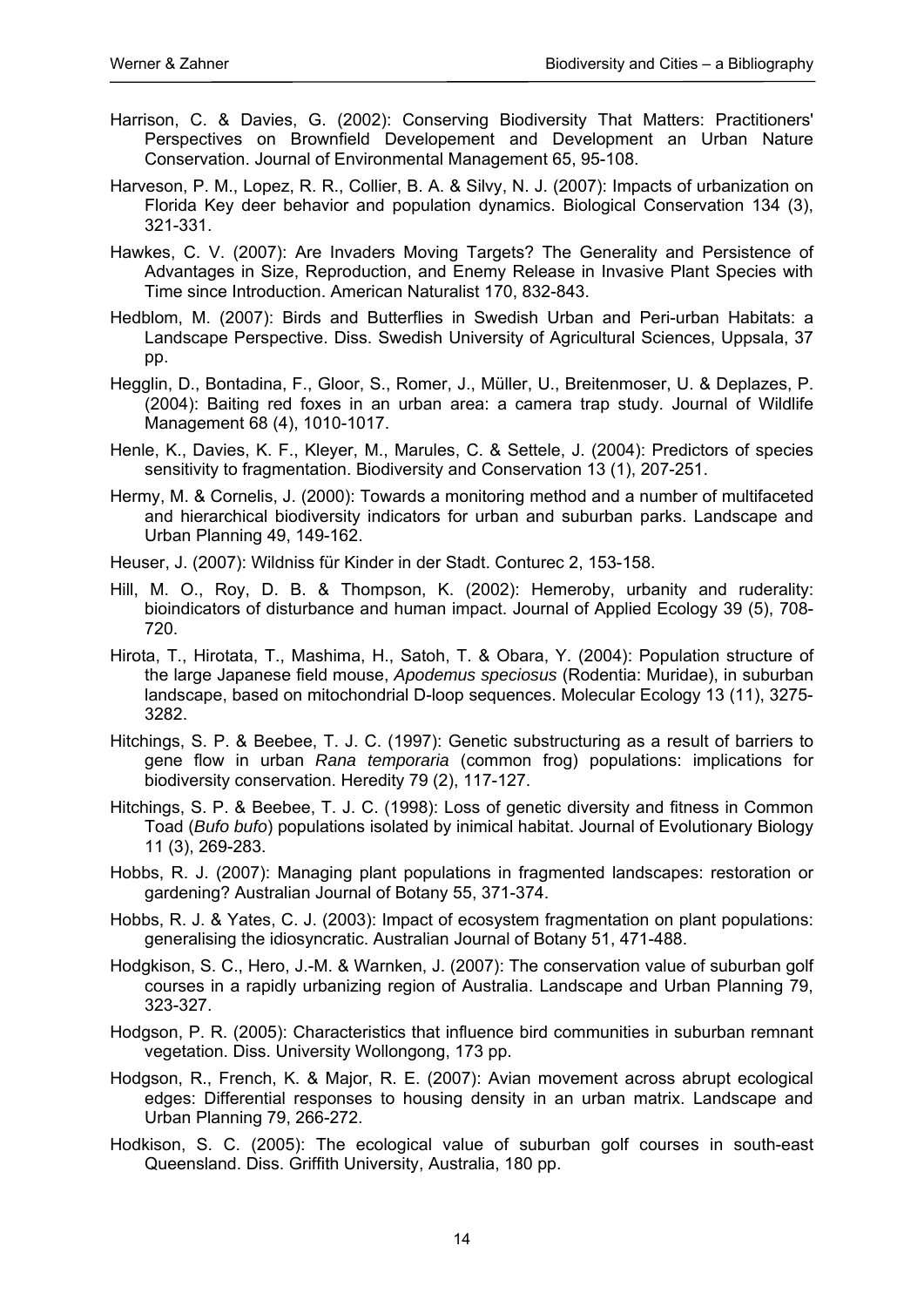- Holway, D. A. & Suarez, A. V. (2006): Homogenization of ant communities in mediterranean California: The effects of urbanization and invasion. Biological Conservation 127, 319- 326.
- Hong, S.-K., Song, I.-J., Byun, B., Yoo, S. & Nakagoshi, N. (2005): Applications of biotope mapping for spatial environmental planning and policy: case studies in urban ecosystems in Korea. Landscape Ecology 1, 101-112.
- Honnay, O., Endels, P., Vereecken, H. & Hermy, M. (1999): The role of patch area and habitat diversity in explaining native plant species richness in disturbed suburban forest patches in northern Belgium. Diversity and Distributions 5, 129-141.
- Hope, D., Gries, C., Zhu, W., Fagan, F. F., Redman, C. L., Grimm, N. B., Nelson, A. L., Martin, C. & Kinzig, A. (2003): Socioeconomics drive urban plant diversity. Proceedings of the National Academy of Sciences of the USA 100 (15), 8788-8792.
- Hostetler, M. (1999): Scale, birds, and human decisions: a potential for integrative research in urban ecosystems. Landscape and Urban Planning 45, 15-19.
- Hostetler, M. & Holling, C. S. (2000): Detecting the scales at which birds respond to structure in urban landscapes. Urban Ecosystems 4, 25-54.
- Hostetler, M. & Kowles-Yanet, K. (2003): Land use, scale, and bird distributions in the Phoenix metropolitan area. Landscape and Urban Planning 62, 55-68.
- Hostetler, N. E. & McIntyre, M. E. (2001): Effects of urban land use on pollinator (Hymenoptera: Apoidea) communities in a desert metropolis. Basic and Applied Ecology 2 (3), 209-217.
- Hötker, H., Bauer, H.-G., Flade, M., Mitschke, A., Sudfeld, C. & Südbeck, P. (2000): Synopse zum zweiten Bericht zur Lage der Vögel in Deutschland - unter besonderer Berücksichtigung der Vögel der Siedlungen. Vogelwelt 121, 331-342.
- Hourigan, C. L., Johnson, C. & Robson, S. K. A. (2006): The structure of a micro-bat community in relation to gradients of environmental variation in a tropical urban area. Urban Ecosystems 9 (2), 67-82.
- Huste, A., Selmi, S. & Boulinier, T. (2006): Bird communities in suburban patches near Paris: Determinants of local richness in a highly fragmented landscape. Ecoscience 13 (2), 249-257.
- Huste, A. & Boulinier, T. (2007): Determinants of local extinction and turnover rates in urban bird communities. Ecological Applications 17 (1), 168-180.
- Ishitani, M., Kotze, D. J. & Niemelä, J. (2003): Changes in carabid beetle assemblages across an urban-rural gradient in Japan. Ecography 26 (4), 481-489.
- Isocrono, D., Matteucci, E., Ferrarese, A., Pensi, E. & Piervittori, R. (2007): Lichen colonization in the city of Turin (N Italy) based on current and historical data. Environmental Pollution 145, 258-265.
- Jackowiak, B. (1998): The city as a centre for crystallization of the spatio-floristic system. Phytocoenosis 10 (N.S.), Supplementum Cartographiae Geobotanica 9 Warszawa-Bialowieza, 55-67.
- Jarvis, P.J. & Young, C. (2005): The Mapping of Urban Habitat and ist Evaluation. http://www.ukmaburbanforum.co.uk/publications.htm, 19 p.
- Jellinek, S., Driscoll, D. A. & Kirkpatrick, J. B. (2004): Environmental and vegetation wariables have a greater influence than habitat fragmentation in structuring lizard communities in remnant urban bushland. Austral Ecology 29, 294-304.
- Jim, C. Y. (2002): Heterogeneity and differentiation of the tree flora in three major land uses in Guangzhou City, China. Annals of Forest Science 59, 107-118.
- Jim, C. Y. & Chen, W. Y. (2008): Pattern and divergence of tree communities in Taipei's main urban green spaces. Landscape and Urban Planning 84, 312-323.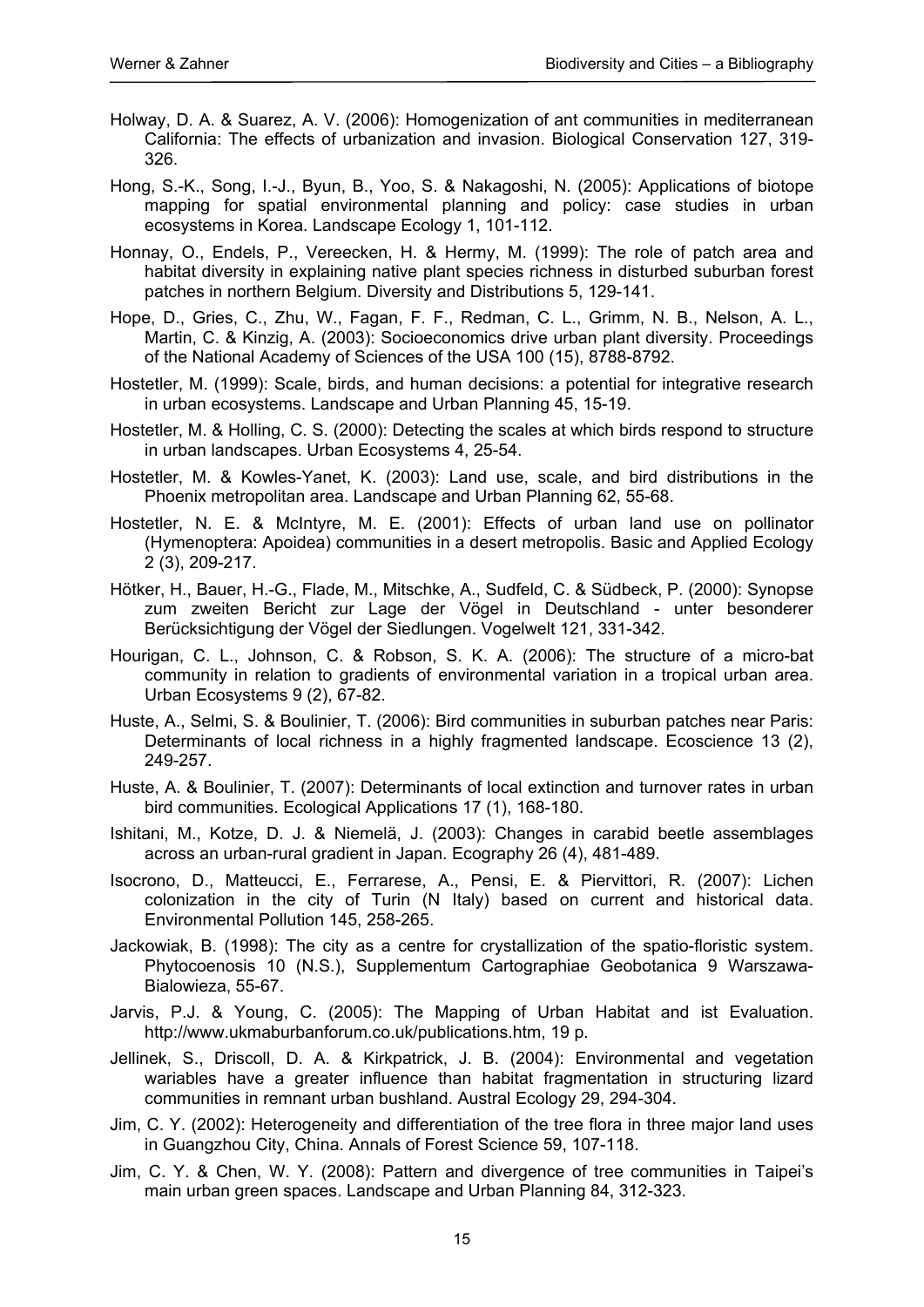- Johnson, C. Y & Zipperer, W. C. (2007): Culture, place and urban growth in the U.S. South. Urban Ecosystems 10 (4), 459-474.
- Johnson, J. B., Gates, J. E & Ford, W. M. (2008): Distribution and activity of bats at local and landscape scales within a rural-urban gradient. Urban Ecosystems 11, 227-242.
- Johnston, M. (2004): Impacts and Adaptation for Climate Change in Urban Forests. Proceedings 6th Canadian Urban Forest Conference October 19 -23, 2004, Kelowna, B.C., 14p.
- Jokimäki, J. & Kaisanlahti-Jokimäki, M.-L. (2003): Spatial similarity of urban bird communities: a multiscale approach. Journal of Biogeography 30, 1183-1193.
- Jokimäki, J., Kaisanlahti-Jokimäki, M.-L., Sorace, A., Fernandez-Juricic, E., Rodriguez-Prieto, I. & Jimenez, M. D. (2005): Evaluation of the "safe nesting zone" hypothesis across an urban gradient: a multi-scale study. Ecography 28, 59-70.
- Kache, P. (2001): Die Besiedlung urbaner Lebensräume durch Kurzflügelkäfer (Coleoptera, Staphylindiae). Zoologica 151, 139 pp.
- Kaiser, O. (2007): Bewertung und Entwicklung urbaner Fließgewässer unter aktiver Einbeziehung der Öffentlichkeit (Evaluation and Development of Urban Rivers with Active Public Involvement). Raumforschung und Raumordnung 2/2007, 93-108.
- Kalcounis-Rueppell, M. C., Payne, S. R. & Boyko, A. L. (2007): Effects of wastewater treatmant plant effluent on bat foraging ecology in an urban stream system. Biological Conservation 138 (1-2), 120-130.
- Kanda, M. (2006): Progress in the scale modeling of urban climate: Review. Theoretical and Applied Climatology 84, 23-33.
- Kark, S., Allnutt, T. F., Levin, N., Manne, L. L. & Williams, P. H. (2007): The role of transitional areas as avian biodiversity centres. Global Ecology and Biogeography 16 (2), 187-196.
- Kark, S., Iwaniuk, A., Schalimtzek, A. & Banker, E. (2007): Living in the city: can anyone become an 'urban exploiter'? Journal of Biogeography 34, 638-651.
- Katti, M. & Warren, P. S. (2004): Tits, noise and urban bioacoustics. Trends in Ecology and Evolution 19 (3), 109-110.
- Kaupp, A., Brenneisen, S., Klausnitzer, B. & Nagel, P. (2004): Eco-faunistic charcteristics of the beetle fauna of vegetated roofs (Insecta: Coleoptera). Entomologische Blätter 100 (1), 47-83.
- Kaye, J. P., Groffman, P. M., Grimm, N. B., Baker, L. A. & Pouyat, R. V. (2006): A distinct urban biogeochemistry? Trends in Ecology and Evolution 21 (4), 192-199.
- Kays, R. W. & DeWan, A. A. (2004): Ecological impact of inside/outside house cats around a suburban nature preserve. Animal Conservation 7, 273-283.
- Kelcey, J. G. & Rheinwald, G. (2005): Birds in European Cities. Ginster Verlag, St. Katherinen, 450 pp.
- Kent, M., Stevens, R. A. & Zhang, L. (1999): Urban plant ecology patterns and processes: a case study of the flora of the City of Plymouth, Devon, U.K. Journal of Biogeography 26, 1281-1298.
- Kentula, M. E., Gwin, S. E. & Pierson, S. M. (2004): Tracking Changes in Wetlands with Urbanization: Sixteen years of experience in Portland, Oregon, USA. Wetlands 24 (4), 734-743.
- Kevin, J. G., Richard, A. F., Alison, L., Charlotte, M., Sinead, P. & Dempsey, N. (2007): Urban domestic gardens (XI): variation in urban wildlife gardening in the United Kingdom. Biodiversity and Conservation 16 (11), 3227-3238.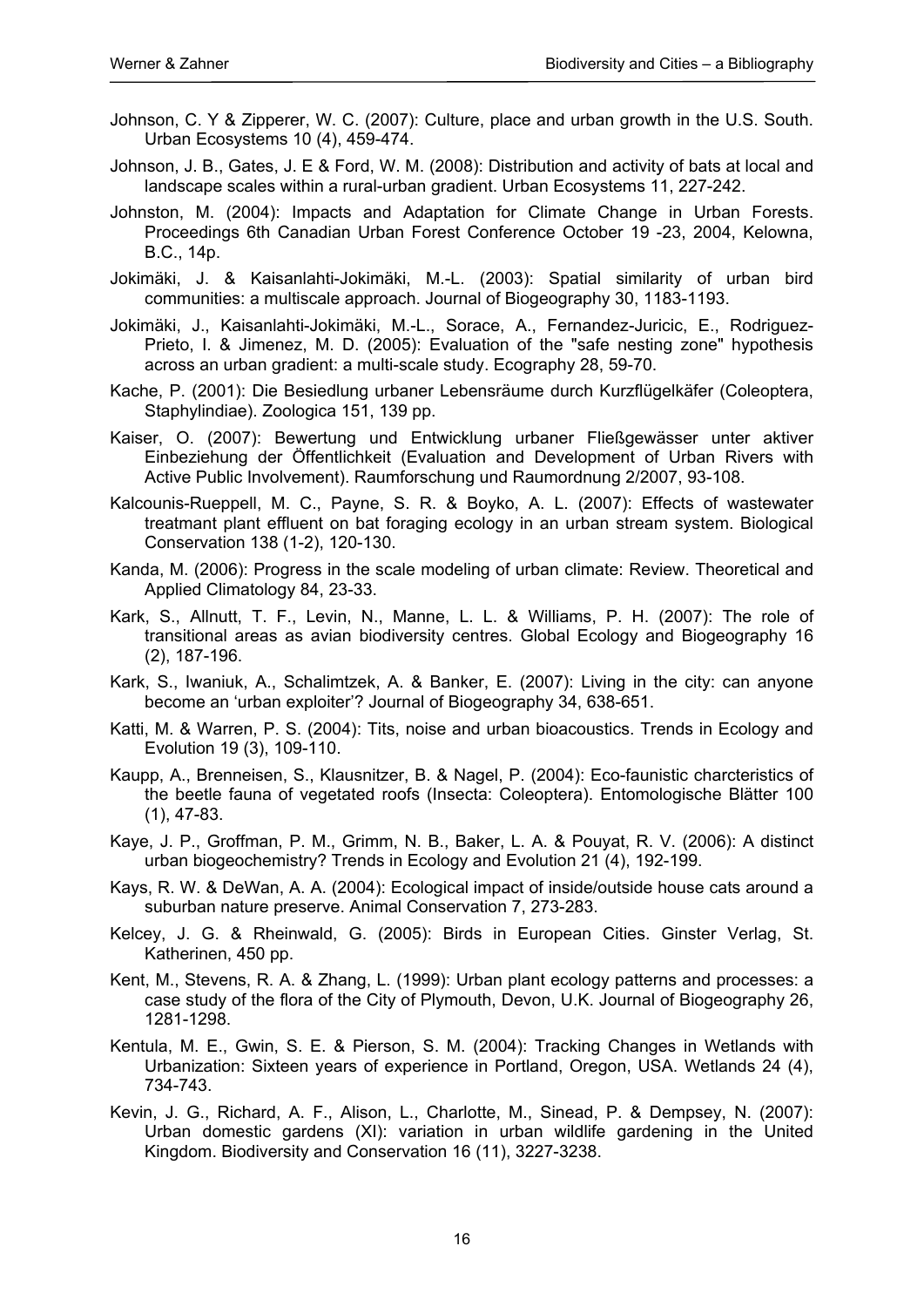- Kight, C. R. & Swaddle, J. P. (2007): Associations of anthropogenic activity and disturbance with fitness metrics of eastern bluebirds (*Sialia sialis*). Biological Conservation 138, 189- 197.
- Kim, K. C. & Byrne, L. B. (2006): Biodiversity loss and the taxonomic bottleneck: ermerging biodiversity science. Ecological Research 21, 794-810.
- King, S. A. & Buckney, R. T. (2002): Invasion of exotic plants in nutrient-enriched urban bushland. Austral Ecology 27 (5), 573-583.
- Kingston, N., Lynn, D. E., Martin, J. R. & Waldren, S. (2003): An overview of biodiversity features in Dublin city urban parklands. Management of Environmental Quality 14 (5), 556-570.
- Kinzig, A.P., Warren, P.,. Martin, Ch., Hope, D. & Katti, M. (2005): The effects of Human Socioeconomic Status and Cultural Characteristics on Urban Patterns of Biodiversity. Ecology and Society 10 (1), art. 23.
- Kiviat, E. & MacDonald, K. (2004): Biodiversity Patterns and Conservation in the Hackensack Meadowlands, New Jersey. Urban Habitats 2 (1), 28-61.
- Kline, J. D., Moses, A. & Alig, R. J. (2001): Integrating Urbanization into Landscape-level Ecological Assessments. Ecosystems 4, 3-18.
- Knaap, G-J., Song, Y., Ewing, R. & Clifton, K. (n. d.): Seeing the Elephant: Multi-disciplinary Measures of Urban Sprawl (Working Paper). http://66.223.94.76/pubs/PubDetail.aspx?pubid=1029, 46pp.
- Koh, L. P. (2007): Impacts of land use change on South-east Asian forest butterflies: a review. Journal of Applied Ecology 44, 703-713.
- Köhler, M. (2006): Long-Term Vegetation Research on Two Extensive Green Roofs in Berlin. Urban Habitats 4 (1), 3-26.
- Konijnendijk, C. C., Ricard, R. M., Kenney, A. & Randrup, T. B. (2006): Defining urban forestry - A comparative perspective of North America and Europe. Urban Forestry and Urban Greening 4, 93-103.
- Körner, S. (2007): Natur in der urbanen Landschaft. Conturec 2, 5-14.
- Kowarik, I. (1998): Auswirkungen der Urbanisierung auf Arten und Lebensgemeinschaften Risiken, Chancen und Handlungsansätze. Bundesamt für Naturschutz, Schriftenreihe für Vegetationskunde Heft 29, 173-190.
- Kowarik, I. (2002): Biologische Invasionen in Deutschland: zur Rolle nichteinheimischer Pflanzen. In: Kowarik, I. & Starfinger, U. (Hrsg.): Biologische Invasionen. Herausforderung zum Handeln? Neobiota 1, 5-24.
- Kowarik, I. & Körner, S. (2005): Wild urban woodlands. New perspectives for urban forestry. Springer, Heidelberg, 299 p.
- Krausch, H.-D. (2005): Diversität der Zierpflanzen in Dörfern und Städten. Conturec 1, 59-70.
- Kristan, W. B., III, Boarman, W. I. & Crayon, J. J. (2004): Diet composition of common ravens across the urban-wildland interface of the West Mojave Desert. Wildlife Society Bulletin 32, 244-253.
- Kübler, S. (2005): Nahrungsökologie stadtlebender Vogelarten entlang eines Urbangradienten. Diss. Mathematisch-Naturwissenschaftliche Fakultät I der Humboldtuniversität zu Berlin, 240 S.
- Kübler, S. & Zeller, U. (2005): The Kestrel (*Falco tinnunculus* L.) in Berlin: Feeding Ecology along an Urban Gradient. Die Erde 136 (2), 153-164.
- Kühn, I. & Klotz, S. (2006): Urbanization and homogenization Comparing the floras of urban and rural areas in Germany. Biological Conservation 127, 292-300.
- Kühn, I., Brandl, R. & Klotz, S. (2004): The flora of German cities is naturally species rich. Evolutionary Ecology Research 6, 749-764.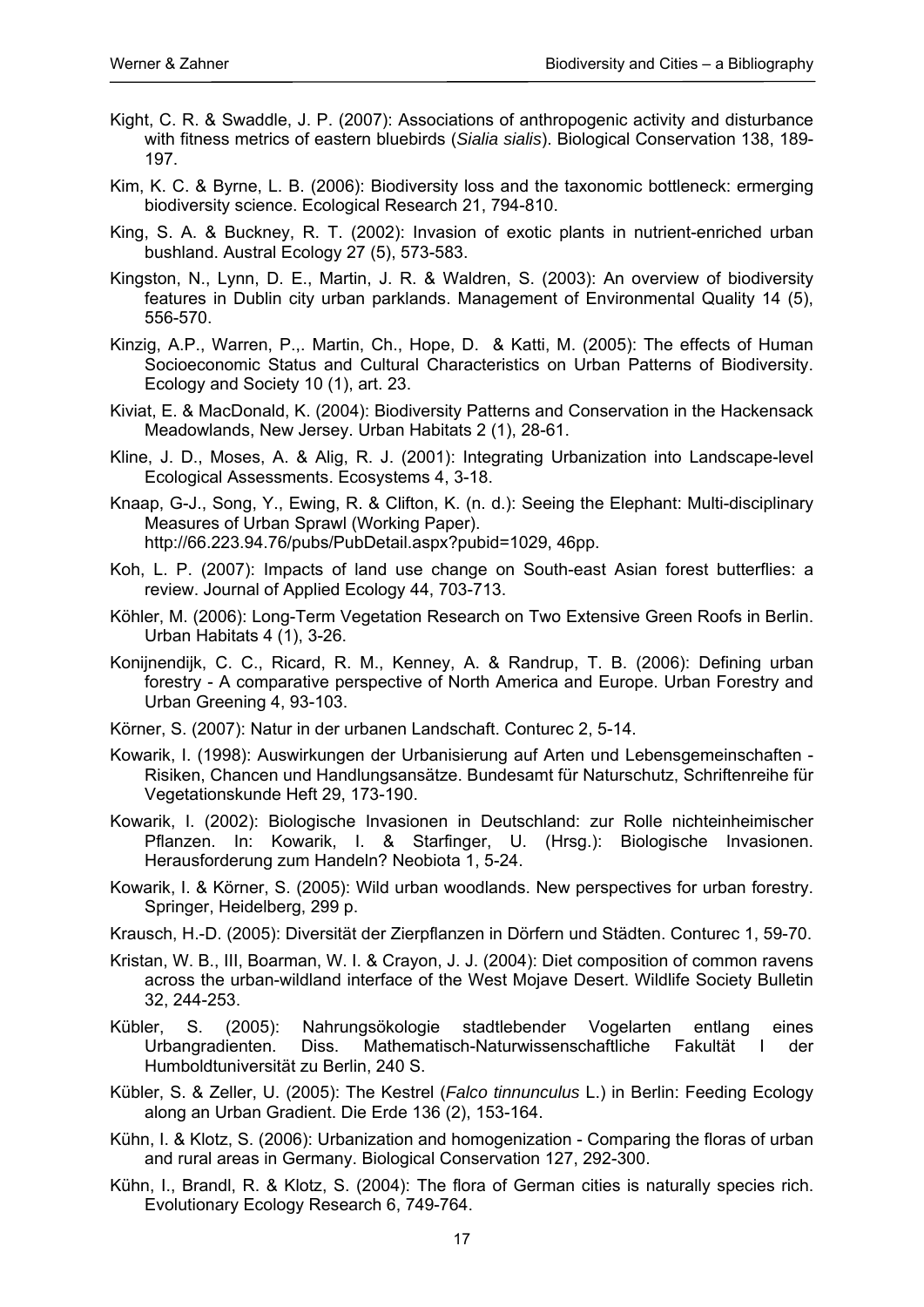- La Sorte, F. A. & McKinney, M. L. (2006): Compositional similarity and the distribution of geographical range size for assemblages of native and non-native species in urban floras. Diversity and Distribution 12, 679-686.
- La Sorte, F. A., McKinney, M. L. & Pysek, P. (2007): Compositional similarity among urban floras within and across continents: biogeographical consequences of human-mediated interchange. Global Change Biology 13, 913-921.
- Lackey, R. T. (2007): Science, Scientists, and Policy Advocacy. Conservation Biology 21 (1), 12-17.
- Lake, J. C. & Leishman, M. R. (2004): Invasion success of exotic plants in natural ecosystems: the role of disturbance, plant attributes and freedom from herbivores. Biological Conservation 117, 215-226.
- Larsen, R. S., Bell, J. N., James, P. W., Chimonides, P. J., Rumsey, F. J., Tremper, A. & Purvis, O. W. (2007): Lichen and bryophyte distribution on oak in London in relation to air pollution and bark acidity. Environmental Pollution 146, 332-340.
- Lauber, T. B., Anthony, M. L. & Knuth, B. A. (2001): Gender and Ethical Judgments About Suburban Deer Management. Society and Natural Resources 14, 571-583.
- Lee, N. & Rudd, H. (2003): Conserving Biodiversity In Greater Vancouver: Indicator Species and Habitat Quality. The Biodiversity Conservation Strategy for the Greater Vancouver Region. Environment Canada, Province of British Columbia, Greater Vancouver Regional District, BIEAP/FREMP, 2nd Edition, 65 pp.
- Lee, P-F., Ding, T-S., Hsu, F-H. & Geng, S. (2004): Breeding bird species richness in Taiwan: distribution on gradients of elevation, primary productivity and urbanization. Journal of Biogeography 31, 307-314.
- Lehvävirta, S. & Rita, H. (2002): Natural regeneration of trees in urban woodlands. Journal of Vegetation Science 13, 57-66.
- Lenth, B. A., Knight, R. L. & Gilgert, W. C. (2006): Conservation value of clustered housing developments. Conservation Biology 20 (5), 1445-1456.
- Lenzin, H., Erismann, C., Kissling, M., Gilgen, A. K. & Nagel, P. (2004): Häufigkeit und Ökologie ausgewählter Neophyten in der Stadt Basel (Schweiz). Tuexenia 24, 359-371.
- Lepczyk, C. A., Mertig, A. G. & Liu. J. (2003): Landowners and cat predation across rural-tourban landscapes. Biological Conservation 115, 191-201.
- Lepczyk, C. A., Mertig, A. G. & Liu. J. (2004): Assessing Landowner Activities Related to Birds Across Rural-to-Urban Landscapes. Environmental Management 33 (1), 110-125.
- Lepczyk, C. A., Flather, C. H., Radeloff, V. C., Pidgeon, A. M., Hammer, R. B. & Liu, J. (2008): Human Impacts on Regional Avian Diversity and Abundance. Conservation Biology, online early.
- Lesinski, G., Fuszara, E. & Kowalski, M. (2000): Foraging areas and relative density of bats (Chiroptera) in differently human transformed landscapes. Zeitschrift für Säugetierkunde 65, 129-137.
- Leston, L. F. V. & Rodewald, A. D. (2006): Are urban forests ecological traps for understory birds? An examination using Northern cardinals. Biological Conservation 131, 566-574.
- Leveau, L. M. & Leveau, C. M. (2004): Comunidades de aves en un gradiente urbano de la ciudad de Mar del Plata, Argentina. Hornero 19 (1), 13-21.
- Lim, H. C. & Sodhi, N. S. (2004): Responses of avian guilds to urbanization in a tropical city. Landscape and Urban Planning 66, 199-215.
- Loeb, R. E. (2006): A comparative flora of large urban parks: intraurban and interurban similarity in the megalopolis of the northeastern United States. Journal of the Torrey Botanical Society 133 (4), 601-625.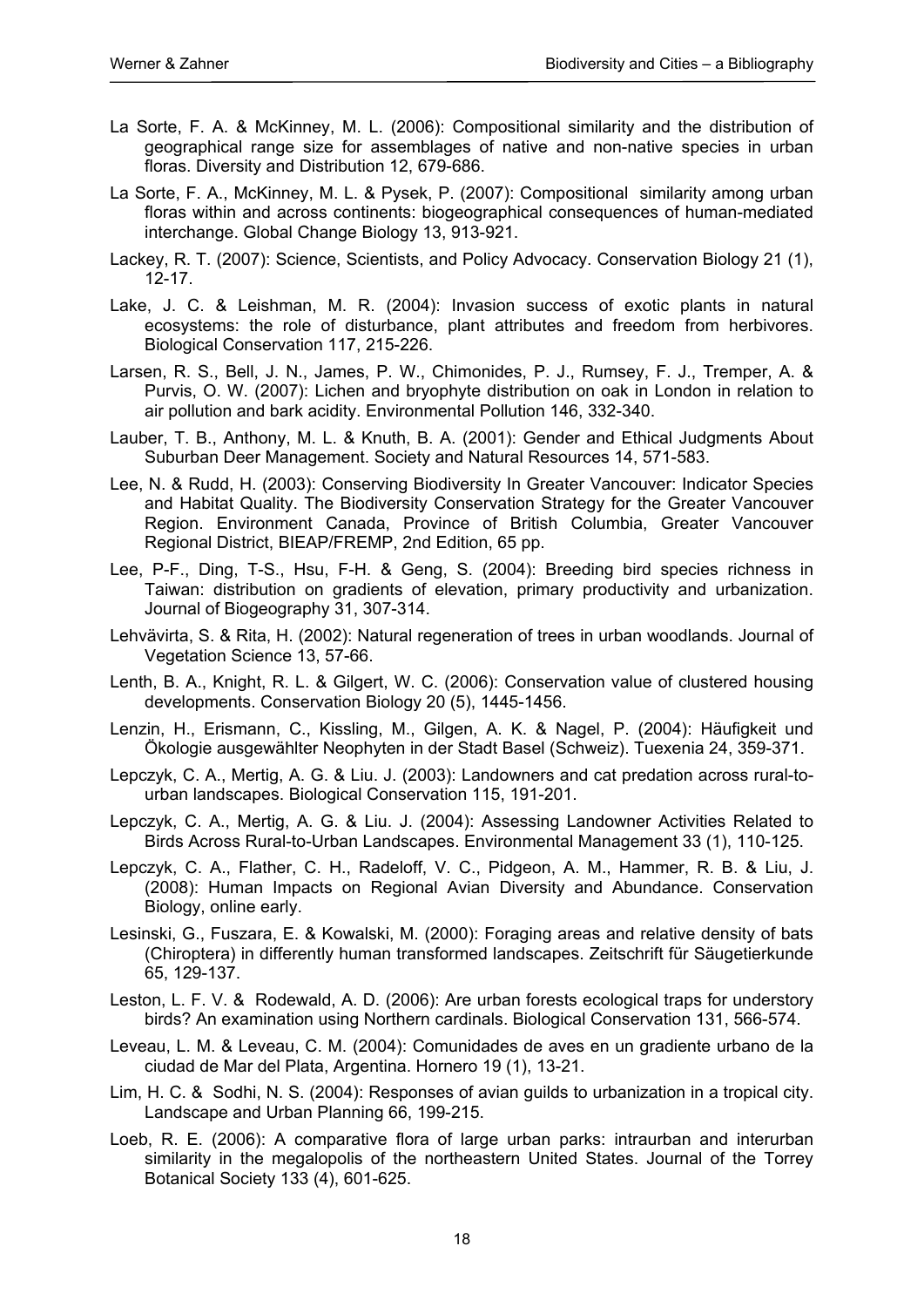- Löfvenhaft, C., Björn, C. & Ihse, M. (2002): Biotope patterns in urban areas: a conceptual model integrating biodiversity issues in spatial planning. Landscape and Urban Planning 58, 223-240.
- Loppi, S., Ivanov, D. & Boccardi, R. (2002): Biodiversity of epiphytic lichens and air pollution in the town of Siena (Central Italy). Environmental Pollution 116, 123-128.
- Lopus, S. (2005): Habitat Occupancy by Carnivorous Species in Relation to Urbanization. Carnivore Habitat, 13 pp.
- Loram, A., Tratalos, J., Warren, P. H. & Gaston, K. J. (2007): Urban domestic gardens (X): the extent & structure of the resource in five major cities. Landscape Ecology 22, 601- 615.
- Losey, J. E., Perlman, J. E. & Hoebeke, R. E. (2007): Citizen scientist rediscovers rare ninespotted lady beetle, Coccinella novemnotata, in eastern North America. Journal of Insect Conservation 11, 415-417.
- Luck, G. W. (2007): A review of the relationships between human population density and biodiversity. Biological Reviews 82, 607-645.
- Luck, G. W., Ricketts, T. H., Daily, G. C. & Imhoff, M. (2004): Alleviating spatial conflict between people and biodiversity. Proceedings of the National Academy of Sciences of the United States of America 101 (1), 182-186.
- Lundholm, J. T. (2006): Green Roofs and Facades: A Habitat Template Approach. Urban Habitats 4 (1), 87-101.
- Lundholm, J. T. & Marlin, A. (2006): Habitat origins and microhabitat preferences of urban plan species. Urban Ecosystems 9 (6), 139-159.
- Luniak, M. (2004): Synurbization adaptation of animal wildlife to urban development. In: Shaw et al. (eds.) Proceedings 4th International Urban Wildlife Symposium., 50-55.
- Luniak, M. (2008): Fauna of the big city estimating species richness and abundance in Wrsaw, Poland. In: Marzluff, J. M., et al. (eds.): Urban Ecology. An International Perspective on the Interaction Between Humans and Nature. New York, Springer, 349- 354.
- Ma, J. & Liu, Q. (2003): Flora of Beijing. An overview and suggestions for future research. Urban Habitats 1 (1), 30-44.
- Mack, R. N. & Lonsdale, W. M. (2001): Humans as global plant dispersers: Getting more than we bargained for. Bioscience 51 (2), 95-102.
- MacLeod, R., Barnett, P., Clark, J. & Cresswell, W. (2006): Mass-dependent predation risk as a mechanism for house sparrow declines? Biology Letters 2, 43-46.
- Maestas, J. D. & Knight, R. L. & Gilgert, W. C. (2003): Biodiversity across a Rural Land-Use Gradient. Conservation Biology 17 (5), 1425-1434.
- Manhães, M. A. & Lours-Ribeiro, A. (2005): Spatial Distribution and Diversity of Bird Community in an Urban Area of Southeast Brazil. Brazilian Archives of Biology and Technology 48 (2), 285-294.
- Mannan, R. W., Mannan, N. R., Schmidt, C. A., Estes-Zumpf, W. A. & Boal, C. W. (2007): Influence of Natal Experience on Nest-Site Selection by Urban-Nesting Cooper's Hawks. Journal of Wildlife Management 71 (1), 64-68.
- Mannan, R. W., Steidl, R. J. & Boal, C. W. (2008): Identifying habitat sinks: a case study of Cooper's hawks in an urban environment. Urban Ecosystems 11, 141-148.
- Marchetti, M. P., Lockwood, J. L. & Light, T. (2006): Effects of urbanization on California's fish diversity: Differentiation, homogenization and the influence of spatial scale. Biological Conservation 127, 310-318.
- Martin, C. A. & Stabler, L. B. (2004): Urban Horticultural Ecology: Interactions between Plants, People and the physical Environment. Acta Horticulturae 639, 97-102.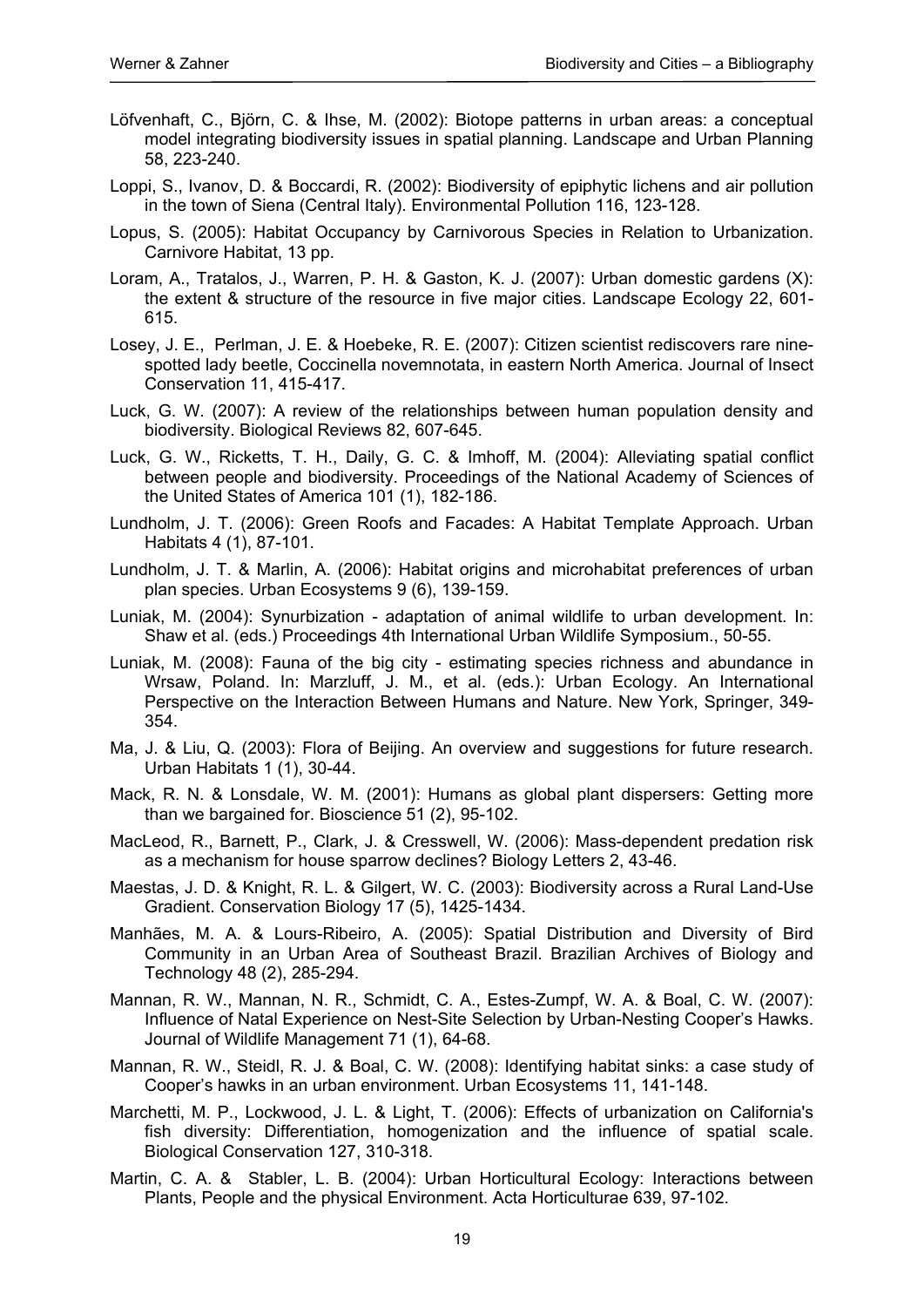- Martin, C. A., Warren, P. S., Kinzig, A. P. (2004): Neighborhood socioeconomic status is a useful predictor of perennial landscape vegetation in residential neighborhoods and embedded small parks of Phoenix, AZ. Landscape and Urban Planning 69, 355-368.
- Marzluff, J. M. (2001): Worldwide urbanization and ist effects on birds. In: Marzluff, J.M., Bowman, R & Donnelly, R. (eds.): Avian Conservation and Ecology in an Urbanizing World. Kluwer Academic Publ. New York, 21-47.
- Marzluff, J. M. & Bowman, R. & Donnelly, R. (2001): A historical perspective on urban bird research: trend, terms, and approaches. In: Marzluff, J.M., Bowman, R & Donnelly, R. (eds.): Avian Conservation and Ecology in an Urbanizing World. Kluwer Academic Publ. New York, 1-18.
- Marzluff, J. M. & Ewing, K. (2001): Restoration of Fragmented Landscapes for the Conservation of Birds: A General Framework and Specific Recommendations for Urbanizing Landscapes. Restoration Ecology 9 (3), 280-292.
- Marzluff, J. M., Shulenberger, E., Endlicher, W., Alberti, M., Bradley, G., Ryan, G., Simon, U. & ZumBrunnen, C. (eds.) (2008): Urban Ecology. An International Perspective on the Interaction Between Humans and Nature. Springer, New York, 807 pp.
- Marzluff, J. M., Withey, J. C., Whittaker, J. C., Oleyar, M. D., Unfried, T. M., Rullman, S. & DeLap, J. (2007): Consequences of Habitat Utilization by Nest Predators and Breeding Songbirds across Multiple Scales in an Urbanizing Landscape. Condor 109 (3), 516-534.
- Mason, J., Moorman, C., Hess. G. & Sinclair, K. (2004): Designing urban greenways to provide habitat for forest-breeding birds. Landscape and Urban Planning 80, 153-164.
- Mazerolle, M. J., & Villard, M. (1999): Patch characteristics and landscape context as predictors of species presence and abundance: A review. Ecoscience 6 (1), 117-124.
- McCaffrey, R. E. (2005): Using Citizen Science in Urban Bird Studies. Urban Habitats 3 (1), 70-86.
- McCarthy, T. M. & Seavoy, R. J. (1994): Reducing Nonsport Losses Attributable to Food Conditioning: Human and Bear Behavior Modification in an Urban Environment. International Conf. Bear Res. and Manage. 9 (1), 75-84.
- McIntyre, N. (2000): Ecology of urban arthropods: a review and a call to action. Annals of the Entomological Society of America 93 (4), 825-835.
- McIntyre, N. E (1999): Influences of urban land use on the frequency of scorpion stings in the Phoenix, Arizona, metropolitan area. Landscape and Urban Planning 45 (1), 47-55.
- McIntyre, N. E. & Hostetler, M. E. (2001): Effects of urban land use on pollinator (Hymenoptera: Apoidea) communities in a desert metropolis. Basic and Applied Ecology 2 (3), 209-217.
- McIntyre, N. E., Knowles-Yánez, K. & Hope, D. (2000): Urban ecology as an interdisciplinary field: differences in the use of "urban" between the social and natural sciences. Urban Ecosystems 4 (1), 5-24.
- McIntyre, N. E., Rango, J., Fagan, W. F. & Faeth, S. H. (2001): Ground arthropod community structure in a heterogeneous urban environment. Landscape and Urban Planning 52 (4), 257-274.
- McKendry, I. G. (2003): Applied climatology. Progress in Physical Geography 27 (4), 597- 606.
- McKinney, M. L. (2002): Urbanization, biodiversity, and conservation. BioScience 52 (10), 883-890.
- McKinney, M. L. (2004): Citizens as Propagules for Exotic Plants: Measurement and Management Implications. Weed Technology 18, 1480-1483.
- McKinney, M. L. (2004): Measuring floristic homogenization by non-native plants in North America. Global Ecology and Biogeography 13 (1), 47-53.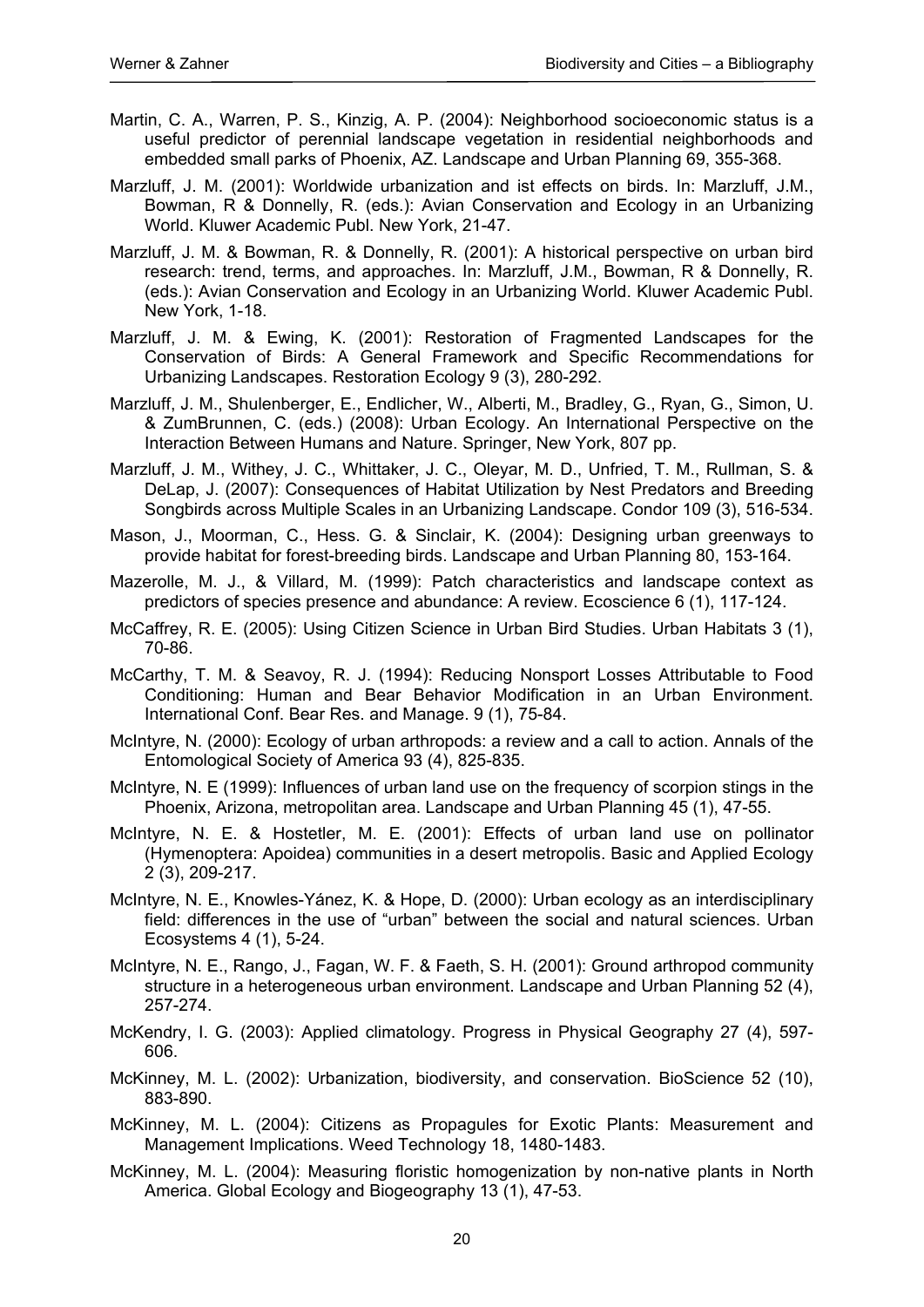- McKinney, M. L. (2006a): Urbanization as a major cause of biotic homogenization. Biological Conservation 127 (3), 247-260.
- McKinney, M. L. (2006b): Correlated non-native species richness of birds, mammals, herptiles and plants: scale effects of area, human population and native plants. Biological Invasions 8, 415-425.
- McKinney, M. L. (2008): Effects of urbanization on species richness: A review of plants and animals. Urban Ecosystems, online early.
- McKinney, R. A., McWilliams, S. R. & Charpentier, M. A. (2006): Waterfowl-habitat associations during winter in an urban North Atlantic estuary. Biological Conservation 132 (2), 239-249.
- McMillan, A., Bagley, M., Jackson, S. & Nacci, D. (2006): Genetic diversity and structure of an estuarine fish (Fundulus heteroclitus) indigenous to sites associated with a highly contaminated urban harbor. Ecotoxicology 15 (6), 539-548.
- Melles, S. J. (2005): Urban Bird Diversity as an Indicator of Human Social Diversity and Economic Inequality in Vancouver, British Columbia. Urban Habitats 3 (1), 25-48.
- Melles, S., Glenn, S. & Martin, K. (2003): Urban Bird Diversity and Landscape Complexity: Species-environment Associations Along a Multiscale Habitat Gradient. Conservation Ecology 7 (1), 5.
- Mennechez, G. & Clergeau, P. (2006): Effect of urbanisation on habitat generalists: starlings not so flexible? Acta Oecologica 30, 182-191.
- Meshaka, W. E., Smith, H. T., Golden, E., Moore, J. A., Fitchett, S., Cowan, E. M., Engeman, R. M., Sekscienski, S. R. & Cress, H. L. (2007): Green Iguanas (Iguana iguana): the unintended consequence of sound wildlife management practices in a South Florida park. Herpetological Conservation and Biology 2 (2), 149-156.
- Millennium Ecosystem Assessment (2005): Millennium Ecosystem Assessment. Ecosystems and Human Well-being: Biodiversity Synthesis. World Resources Institute, Washington, DC., 100 pp.
- Miller, J. R. (2005): Biodiversity conservation and the extinction of experience. Trends in Ecology and Evolution 20 (8), 430-434.
- Miller, J. R. (2006): Restoration, reconciliation, and reconnecting with nature nearby. Biological Conservation 127, 356-361.
- Miller, J. R. & Hobbs, R. J. (2002): Conservation where people live and work. Conservation Biology 16 (2), 330-337.
- Miyashita, T., Shinkai, A. & Chida, T. (1998): The effects of forest fragmentation on web spider communities in urban areas. Biological Conservation 86, 357-364.
- Moore, A. A. & Palmer, M. A. (2005): Invertebrate biodiversity in agricultural and urban headwater streams: implications for conservation and management. Ecological Applications 15 (4), 1169-1177.
- Moraczewski, I. R. & Sudnik-Wójcikowska, B. (2007): Polish urban flora: conclusions drawn from Distribution Atlas of Vascular Plants in Poland. Annales Botanici Fennici 44, 170- 180.
- Morrison, L. W. & Porter, S. D. (2003): Positive association between densities of the red imported fire ant, *Solenopsis invicta*, and generalized ant and arthropod diversity. Environmental Entomology 32 (3), 548-554.
- Mörtberg, U. (2001): Resident bird species in urban forest remnants; landscape and habitat perspectives. Landscape Ecology 16, 193-203.
- Mörtberg, U. (2004): Landscape Ecological Analysis and Assessment in an Urbanising Environment - Forest Birds as Biodiversity Indicators. Diss. Department of Land and Water Resources Engineering Stockholm: TRITA-LWR PHD Nr.: 1012, 50.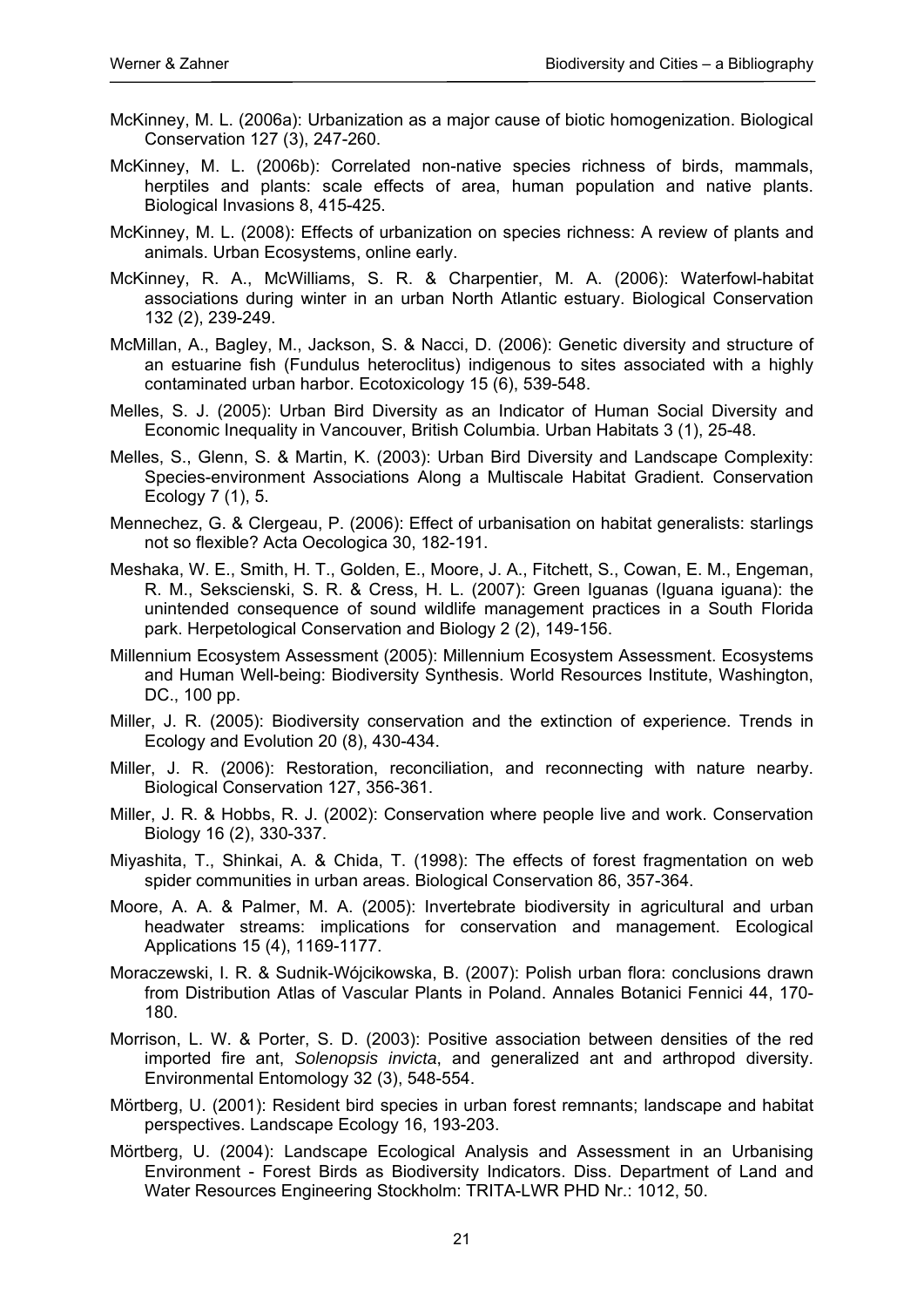- Mörtberg, U. & Wallentinus, H.-G. (2000): Red-listed forest bird species in an urban environment - assessment of green space corridors. Landscape and Urban Planning 50, 215-226.
- Mosyakin, S. L. & Yavorska, O. G. (2002): The Nonnative Flora of the Kiev (Kyiv) Urban Area, Ukraine: A Checklist and Brief Analysis. Urban Habitats 1 (1), 45-65.
- Müller, N. (1998): Assessment of habitats for natural conservation in Japanese cities procedure of a pilot study on biotope mapping in the urban agglomeration of Tokyo. In: J. Breuste, H. Feldmann & O. Ohlmann (eds), Urban ecology, Springer, Berlin, 631-635.
- Müller, N. (2005): Biologischer Imperialismus zum Erfolg von Neophyten in Großstädten der alten und neuen Welt. Artenschutzreport Heft 18, 49-63.
- Müller, N. & Fujiwara, K. (1998): Biotope Mapping and Nature Conservation in Cities, Part 2: Results of Pilot Study in the Urban Agglomeration of Tokyo. Bulletin of the Institute of Environmental Science and Technology 24 (1), 97-119.
- Muratet, A., Machon, N., Jiguet, F., Moret, J. & Porcher, E. (2007): The Role of Urban Structures in the Distribution of Wasteland Flora in the Greater Paris Area, France. Ecosystems 19 (4), 661-671.
- Murgui, E. (2007): Effects of seasonality on the species-area relationship: a case study with birds in urban parks. Global Ecology and Biogeography 16, 319-329.
- Murgui, E. & Valentin, A. (2003): Relación entre las características del paisaje urbano y la comunidad de aves introducidas en la ciudad de Valencia (España). Ardeola 50 (2), 201-214.
- Nagel, P., Smrekar, G. & Haag-Wackernagel, D. (2001): Use of feral pigeon eggs for urban biomonitoring. Fresenius Environmental Bulletin 10 (1), 18-25.
- Nakamura, A., Morimoto, Y. & Mizutani, Y. (2005): Adaptive management approach to increasing the diversity of a 30-year-old planted forest in an urban area of Japan. Landscape and Urban Planning 70, 291-300.
- Nakamura, T. & Short, K. (2001): Land-use planning and distribution of threatened wildlife in a city of Japan. Landscape and Urban Planning 53, 1-15.
- Nelson, G. C. & Nelson, S. M. (2001): Bird and butterfly communities associated with two types of urban riparian areas. Urban Ecosystems 5 (2), 95-108.
- Nelson, G. C., Bennett, E., Berhe, A. A., Cassman, K., DeFries, R., Dietz, T., Dobermann, A., Dobson, A., Janetos, A., Levy, M., Marco, D., Nakicenovic, N., O'Neill, B., Norgaard, R., Petschel-Held, G., Ojima, D., Pingali, P., Watson, R. & Zurek, M. (2006): Anthropogenic Drivers of Ecosystem Change: an Overview. Ecology and Society 11 (2), art. 29.
- Neumann, M. (2005): The Compact City Fallacy. Journal of Planning Education and Research 25, 11-26.
- New, T. R. & Sands, D. P. A. (2002): Conservation concerns for butterflies in urban areas of Australia. Journal of Insect Conservation 6, 207-215.
- Niemelä, J (1999): Ecology and urban planning. Biodiversity and Conservation 8, 119-131.
- Niemelä, J., Kotze, D. J., Venn, S., Penev, L., Stoyanov, I., Spence, J., Hartley, D. & Montes de Oca, E. (2002): Carabid beetle assemblages (Coleoptera, Carabidae) across urbanrural gradients: an international comparison. Landscape Ecology 17 (5), 387-401.
- Nilon, C. H., Berkowitz, A. R. & Hollweg, K. S. (2003): Introduction: ecosystem understanding is a key to understanding cities. In: Berkowitz, A. R., Nilon, C. H. & Hollweg, K. S. (eds.), Understanding urban ecosystems - A new frontier for science and education, Springer, New York, 1-13.
- Noel, S., Ouellet, M., Galois, P. & Lapointe, F.-J. (2007): Impact of urban fragmentation on the genetic structure of the eastern red-backed salamander. Conservation Genetics 8 (3), 599-606.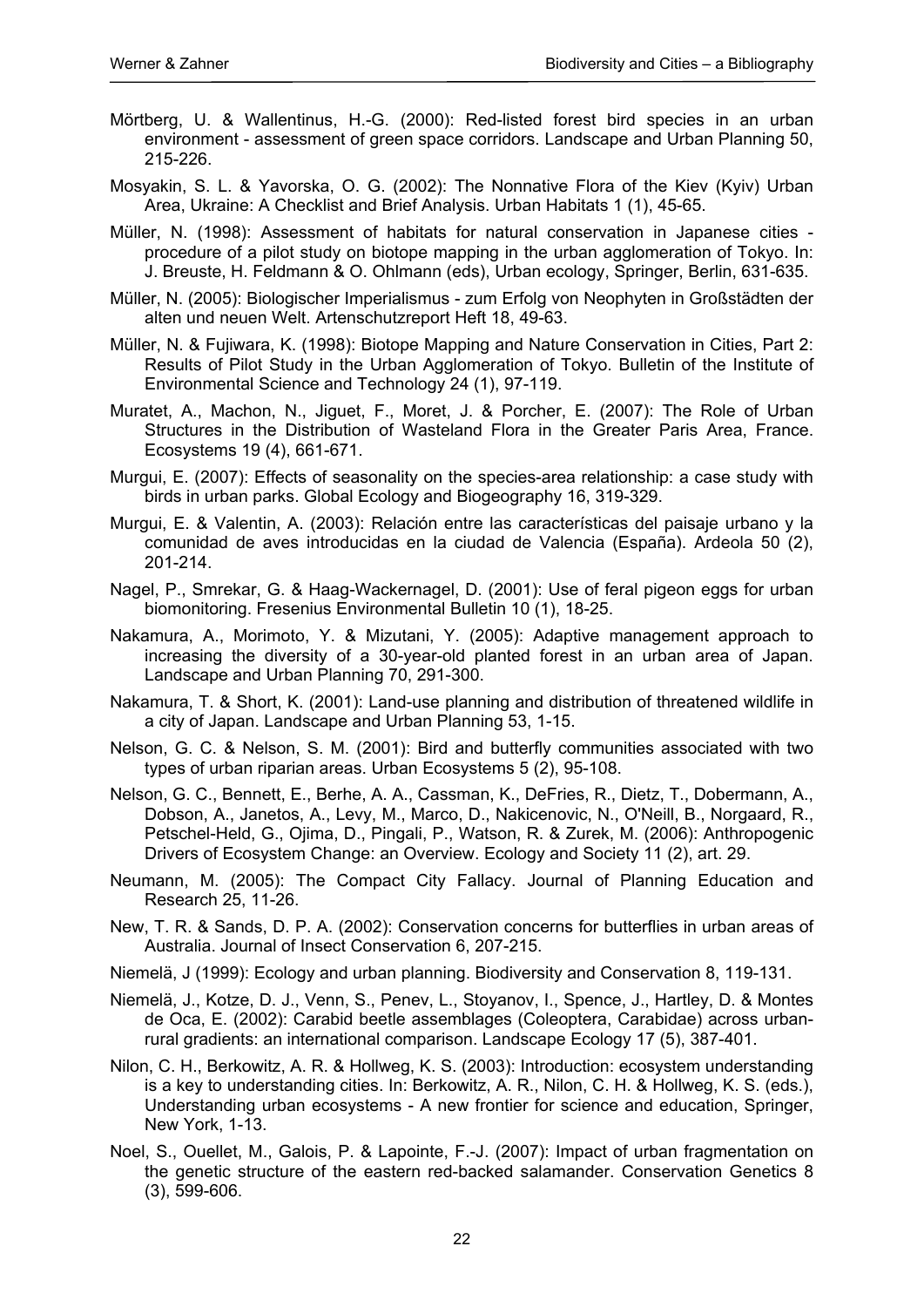- Oberndorfer, E., Lundholm, J., Bass, B., Coffman, R. R., Doshi, H., Dunnett, N., Gaffin, S., Köhler, M., Liu, K. K.Y. & Rowe, B. (2007): Green Roofs as Urban Ecosystems: Ecological Structures, Functions, and Services. BioScience 57 (10), 823-833.
- Olden, J. D. & Rooney, T. P. (2006): On defining and quantifying biotic homogenization. Global Ecology and Biogeography 15, 113-120.
- Olden, J. D., Poff, N. L. & McKinney, M. L. (2006): Forecasting faunal and floral homogenization associated with human population geography in North America. Biological Conservation 127, 261-271.
- Olden, J. D.& Poff, N. L. (2003): Toward a Mechanistic Understanding and Prediction of Biotic Homogenization. The American Naturalist 162, 442-460.
- Osawa. S., Yamashita, H., Mori, S. & Ishikawa, M. (2004): The preparing of biotope mapping in a municipal scale by using Kamakura City as a case study. Journal of the Japanese Institute of Landscape Architecture 67 (5), 581-586 (only English abstract).
- Palmer, M. W. (2006): Scale dependence of native and alien species richness in North American floras. Preslia 78, 427-436.
- Palomino D. & Carrascal, L. M. (2006): Urban influence on birds at a regional scale: A case study with the avifauna of northern Madrid province. Landscape and Urban Planning 77, 276-290.
- Palomino, D. & Carrascal, L. M. (2005): Birds on novel island environments. A case study with the urban avifauna of Tenerife (Canary Islands). Ecological Research 20 (5), 611- 617.
- Palomino, D. & Carrascal, L. M. (2007): Threshold distances to nearby cities and roads influence the bird community of a mosaic landscape. Biological Conservation 140, 100- 109.
- Pandit, R. & Laband, D. N. (2005): A global analysis of the impact of human concentration on species fragility. 7th International BIOECON Conference on Economics and the Analysis of Ecology and Biodiversity Kings College Cambridge, 20-21 September 2005, 15 pp.
- Park, C.-R. & Lee, W.-S. (2000): Relationship between species composition and area in breeding birds of urban woods in Seoul, Korea. Landscape and Urban Planning 51, 29- 36.
- Parker, T. S. (2006): Habitat And Landscape Characteristics That Influence Population Density And Behavior Of Gray Squirrels In Urban Areas. Diss. Faculty of the Graduate School University of Missouri-Columbia, 113pp.
- Parris, K. M. (2006): Urban amphibian assemblages as metacommunities. Journal of Animal Ecology 75, 757-764.
- Parris, K. M. & Hazell, D. L. (2005): Biotic effects of climate change in urban environments: The case of the grey-headed flying-fox (*Pteropus poliocephalus*) in Melbourne, Australia. Biological Conservation 124, 267-276.
- Parsons, H., Major, R. E. & French, K. (2006): Species interactions and habitat associations of birds inhabiting urban areas of Sidney, Australia. Austral Ecology 31, 217-227.
- Partecke, J., Van'tHof, T. & Gwinner, E. (2004): Differences in the timing of reproduction between urban and forest European blackbirds (*Turdus merula*): result of phenotypic flexibility or genetic differences? Proceedings of the Royal Society London B 271, 1995- 2001.
- Partecke, J., Van't Hof, T. J. & Gwinner, E. (2005): Underlying physiological control of reproduction in urban and forest-dwelling European blackbirds *Turdus merula*. Journal of Avian Biology 36, 295-305.
- Pauchard, A., Aguayo, M., Peña, E. & Urrutia, R. (2006): Multiple effects of urbanization on the biodiversity of developing countries: The case of a fast-growing metropolitan area (Concepción, Chile). Biological Conservation 127, 272-281.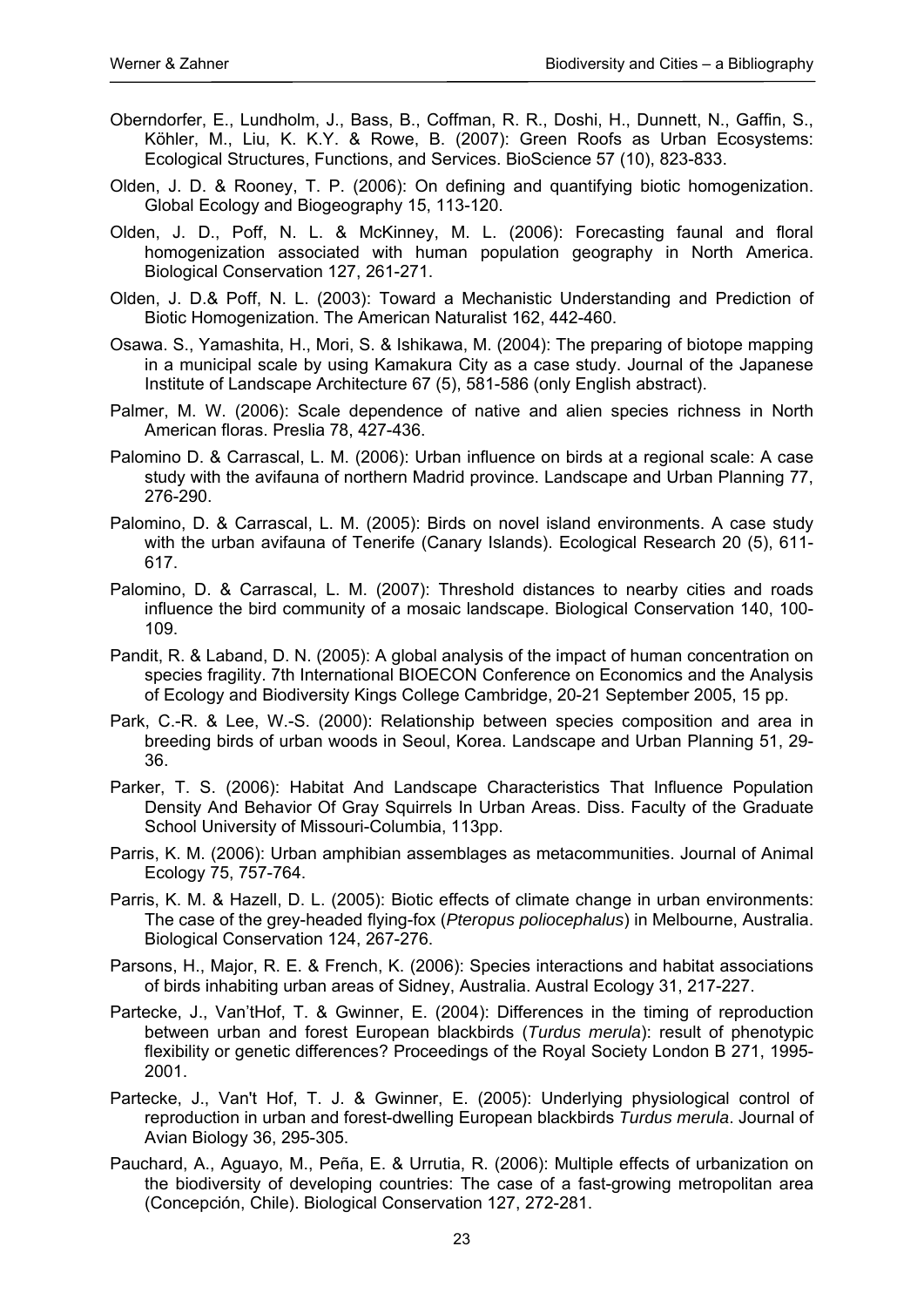- Paul, J. M. & Meyer, J. L. (2001): Streams in the Urban Landscape. Annual Review of Ecology and Systematics 32, 333-365.
- Pautasso, M. (2007): Scale dependence of the correlation between human population presence and vertebrate and plant species richness. Ecology Letters 10, 16-24.
- Pautasso, M. & McKinney, M. L. (2007): The Botanist Effect Revisited: Plant Species Richness, County Area, and Human Population Size in the United States. Conservation Biology 21 (5), 1333-1340.
- Pellet, J., Guisan, A. & Perrin, N. (2004): A concentric analysis of the impact of urbanization on the threatened European tree frog in an agricultural landscape. Conservation Biology 18 (6), 1599-1606.
- Perdersen, Å. Ø., Nyhuus, S., Blindheim, T. & Wergeland Krog, O. M. (2004): Implementation of a GIS-based management tool for conservation of biodiversity within the municipality of Oslo, Norway. Landscape and Urban Planning 68 (4), 429-438.
- Phillips, J., Nol. E., Burke, D. & Dunford, W. (2005): Impacts of housing developments on wood trush nesting success in hardwood forest fragments. The Condor 107 (1), 97.
- Pickett, S. T. A., Cadenasso, M. L., Grove, J. M., Nilon, C. H., Pouyat, R. V., Zipperer, W. C. & Costanza, R. (2001): Urban Ecological Systems: Linking Terrestrial Ecological, Physical, and Socioeconomic Components of Metropolitan Areas. Annual Review of Ecology and Systematics 32, 127-57.
- Platt, A. & Lill, A. (2006): Composition and conservation value of bird assemblages of urban 'habitat islands': Do pedestrian traffic and landscape variables exert an influence? Urban Ecosystems 9 (2), 83-97.
- Plowes, R. M., Dunn, J. G. & Gilbert, L.E. (2007): The urban fire ant paradox: native fire ants persist in an urban refuge while invasive fire ants dominate natural habitats. Biological Invasions 9 (7), 825-836.
- Posa, M. R. C. & Sodhi, N. S. (2006): Effects of anthropogenic land use on forest birds and butterflies in Subic Bay, Philippines. Biological Conservation 129, 256-270.
- Prange, S., Gehrt, S. D. & Wiggers, E. P. (2004): Influences of anthropogenic resources on raccoon (*Procyon lotor*) movements and spatial distribution. Journal of Mammalogy 85 (3), 483-490.
- Price, S. J., Dorcas, M. E., Gallant, A. L., Klaver, R. W. & Willson, J. D. (2006): Three decades of urbanization: Estimating the impact of land-cover change on stream salamander populations. Biological Conservation 133, 436-441.
- Prior, K. A. & Gibbs, H. L. & Weatherhead, P. J. (1997): Population Genetic Structure in the Black Rat Snake: Implications for Management. Conservation Biology 11 (5), 1147- 1158.
- Proulx, G., Aubry, K., Birks, J., Buskirk, S., Fortin, C., Frost, H., Krohn, W., Mayo, L., Monakhov, V., Payer, D., Saeki, M., Santos-Reis, M., Weir, R. & Zielinski, W. (2005): World Distribution and Status of the Genus Martes in 2000. In: Harrison, D. J., Fuller, A. K. & Proulx, G.: Martens and Fishers (Martes) in Human-Altered Environments An International Perspective, 21-76.
- Pysek, P. (1998): Alien and native species in central European urban floras: a quantitative comparison. Journal of Biogeography 25, 155-163.
- Pysek, P., Chocholouskova, Z., Pysek, A., Jrosik, V., Chytry, M. & Tichy, L. (2004): Trends in species diversity and composition of urban vegetation over three decades. Journal of Vegetation Sciences 15, 781-788.
- Radeloff, V. C., Hammer, R. B. & Steward, S. I. (2005): Rural and suburban sprawl in the U.S. Midwest from 1940 to 2000 and its relation to forest fragmentation. Conservation Biology 19, 793-805.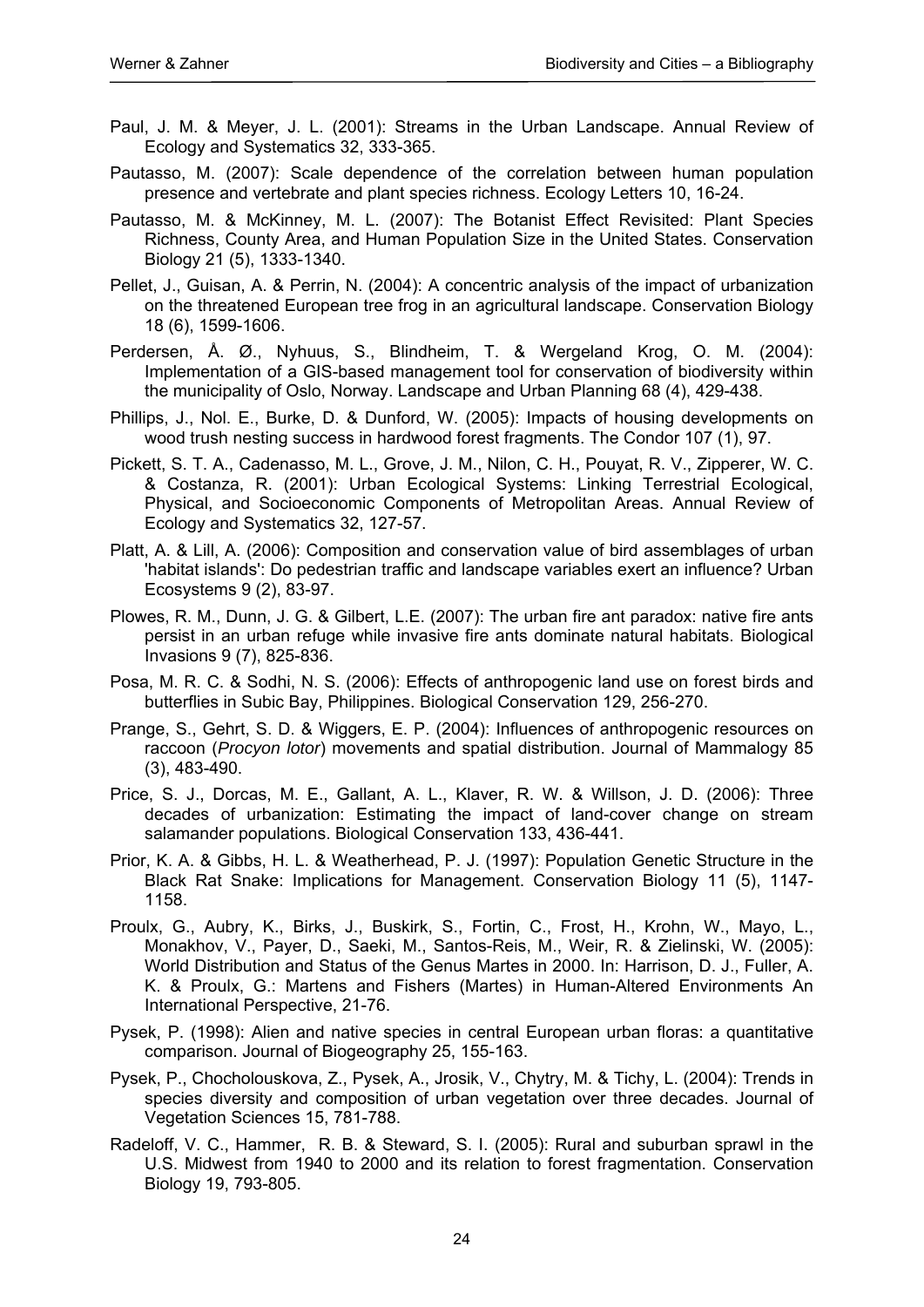- Radeloff, V. C., Hammer, R. B., Stewart, S. I., Fried, J. S., Holcomb, S. S. & McKeefry, J. F. (2005): The wildland-urban interface in the United States. Ecological Applications 15 (3), 799-805.
- Rainio, J. & Niemelä, J. (2003): Ground Beetles (Coleoptera: Carabidae) as Bioindicators. Biodiversity and Conservation 12, 487-506.
- Rango, J. J. (2005): Arthropod communities on creosote bush (*Larrea tridentata*) in desert patches of varying degrees of urbanization. Biodiversity and Conservation 14, 2185- 2206.
- Ranta, P. (2001): Changes in urban lichen diversity after a fall in sulphur dioxide levels in the city of Tampere, SW Finland. Annales Botanici Fennici 38, 295-304.
- Reale, J. A. & Blair, R. B. (2005): Nesting Success and life-History Attributes of Bird Communities Along an Urbanization Gradient. Urban Habitats 3 (1), 1-23.
- Reichholf, J. H. (2007): Stadtnatur. oekom, München, 318 S.
- Reidl, K., Schemel, H.-J. & Blinkert, B. (2007): Naturerfahrungsräume Ein Ansatz zur Naturvermittlung in Stadtgebieten. Conturec 2, 141-152.
- Reynaud, P. A. & Thioulouse, J. (2000): Identification of birds as biological markers along a neotropical urban-rural gradient (Cayenne, French Guiana), using co-inertia analysis. Journal of Environmental Management 59, 121-140.
- Rhodes, M., Wardell-Johnson, G. W., Rhodes, M. P. & Raymond, B. (2006): Applying Network Analysis to the Conservation of Habitat Trees in Urban Environments: a Case Study from Brisbane, Australia. Conservation Biology 20 (3), 861-870.
- Rhodes, R. J., Wiegand, T., McAlpine, C. A., Callaghan, J., Lunney, D., Bowen, M. & Possingham, H. P. (2006): Modelling Species' Distribution to Improve Conservation in Semiurban Landscapes: Koala Case Study. Conservation Biology 20 (2), 449-459.
- Rice, W. R. & Sax, D. F. (2005): Testing Fundamental Evolutionary Questions at Large Spatial and Demographic Scales - Species Invasions as an Underappreciated Tool. In: Sax, D. F., Stachowicz, J. J. & Gaines, S. D., (eds.) Species Invasions: Insights into Ecology, Evolution and Biogeography. Sinauer Associates, Sunderland, MA, 291-308.
- Richardson, D. M., van Wilgen, B. W., Higgins, S. I., Trinder-Smith, T. H., Cowling, R. M. & McKell, D. H. (1996): Current and future threats to plant biodiversity on the Cape Peninsula, South Africa. Biodiversity and Conservation 5 (5), 607-647.
- Ricketts, T. & Imhoff, M. (2003): Biodiversity, urban areas, and agriculture: locating priority ecoregions for conservation. Conservation Ecology 8 (2), art. 1.
- Ricotta, C., Celesti Grapow, L., Avena, G. & Blasi, C. (2001): Topological analysis of the spatial distribution of plant species richness across the city of Rome (Italy) with the echelon approach. Landscape and Urban Planning 57 (2), 69-76.
- Ries, L., Debinski, D. M. & Wieland, M. L. (2001): Conservation value of roadside prairie restoration to butterfly communities. Conservation Biology 15 (2), 401-411.
- Riley, S. P. D., Busteed, G. T., Kats, L. B., Vandergon, T. L., Lee, L. F. S., Dagit, R. G., Kerby, J. L., Fisher, R. N. & Sauvajot, R. M. (2005): Effects of Urbanization on the Distribution and Abundance of Amphibians and Invasive Species in Southern California Streams. Conservation Biology 19, 1894-1907.
- Riley, S. P. D., Sauvajot, R. M., Fuller, T. K., York, E. C., Kamradt, D. A., Bromley, C. & Wayne, R. K. (2003): Effects of Urbanization and Habitat Fragmentation on Bobcats and Coyotes in Southern California. Conservation Biology 17 (2), 566-576.
- Roberts, D. & Ayre, D. J. & Wheland R. J. (2007): Urban Plants as Genetic Reservoirs or Threats to the Integrity of Bushland Plant Populations. Conservation Biology 21 (3), 842- 852.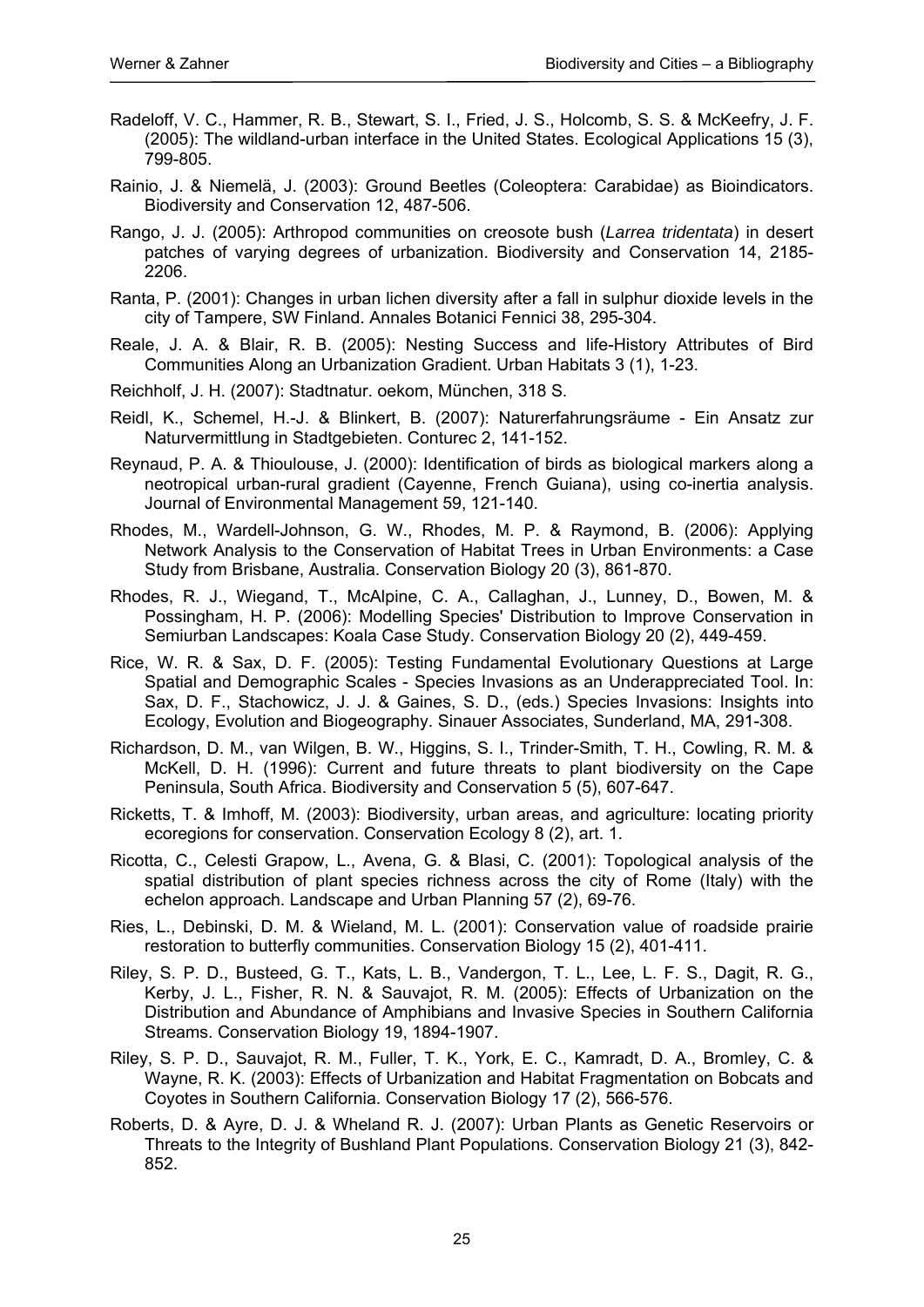- Rodewald, A. D. & Shustack, D. P. (2008): Urban flight: understanding individual and population-level respnses of Neartic-Neotropical migratory birds to urbanization. Journal of Animal Ecology 77, 83-91.
- Romero, H. & Ordenes, F. (2004): Emerging Urbanization in the Southern Andes. Environmental Impacts of Urban Sprawl in Santiago de Chile on the Andean Piedmont. Mountain Research and Development 24 (3), 195-199.
- Rooney, T. P., Olden, J. D., Leach, M. K. & Rogers, D. A. (2007): Biotic homogenization and conservation prioritization. Biological Conservation 134, 447-450.
- Rose, E., Nagel, P. & Haag-Wackernagel, D. (2006): Spatio-temporal use of the urban habitat by feral pigeons (*Columba livia*). Behavioral Ecology and Sociobiology 60 (2), 242-254.
- Rouget, M., Richardson, D. M., Cowling, R. M., Lloyd, J. W. & Lombard, A. T. (2003): Current patterns of habitat transformation and future threats to biodiversity in terrestrial ecosystems of the Cape Floristic Region, South Africa. Biological Conservation 112 (1), 63-85.
- Roy, A. H., Rosemond, A. D., Paul, M. J., Leigh, D. S. & Wallace, J. B. (2003): Stream macroinvertebrate response to catchment urbanisation (Georgia, U.S.A.). Freshwater Biology 48 (2), 329-346.
- Roy, D. B., Hill, M. O. & Rothery, P. (1999): Effects of urban land cover on local species pool in Britain. Ecography 22, 507-515.
- Rubbo, M. J. & Kiesecker, J. M. (2005): Amphibian Breeding Distribution in an Urbanized Landscape. Conservation Biology 19, 504-511.
- Rubin, C. S., Warner, R. E., Bouzat, J. L. & Paige, K. N. (2001): Population genetic structure of Blanding's turtles (*Emydoidea blandingii*) in an urban landscape. Biological Conservation 99 (3), 323-330.
- Rudd, H., Vala, J. & Schaefer, V. (2002): Importance of Backyard Habitat in a Comprehensive Biodiversity Conservation Strategy: A Connectivity Analysis of Urban Green Spaces. Restoration Ecology 10 (2), 368-375.
- Rusterholz, H.-P. (2003): Die Rolle extensiv gepflegter städtischer Grünflächen zur Erhaltung bedrohter Pflanzenarten: Der St. Johanns-Park in Basel. Bauhinia 17, 1-10.
- Rutkowski, R., Rejt, L. & Szczuka, J. (2006): Analysis of microsatellite polymorphism and genetic differentiation in urban and rural kestrels *Falco tinnunculus* (L.). Polish Journal of Ecology 54 (3), 473-480.
- Ryan, T. J., Conner, C. A., Douthitt, B. A., Sterrett, S. C. & Salsbury, C. M. (2008): Movement and habitat use of two aquatic turtles (*Graptemys geographica* and *Trachemys scripta*) in an urban landscape. Urban Ecosystems 11 (2), 213-225.
- Sadler, J. P., Small, E. C., Fiszpan, H., Telfer, M. G. & Niemelä, J. (2006): Investigating environmental variation and landscape characteristics of an urban-rural gradient using woodland carabid assemblages. Journal of Biogeography 33 (6), 1126-1138.
- Sal'nikov, A. L. & Pilipenko, V. N. (2005): Anthropogenic transformation of flora in the city of Astrakhan and ist environs over the past 100 years. Russian Journal of Ecology 36 (6), 383-390.
- Samways, M. J. (2007): Rescuing the extinction of experience. Biodiversity and Conservation 16 (7), 1995-1997.
- Sandström, U. G., Angelstam, P. & Mikusiński, G. (2006): Ecological diversity of birds in relation to the structure of urban green space. Landscape and Urban Planning 77, 39- 53.
- Savard, J.-P. L.; Clergeau, P. & Mennechez, G. (2000): Biodiversity concepts and urban ecosystems. Landscape and Urban Planning 48, 131-142.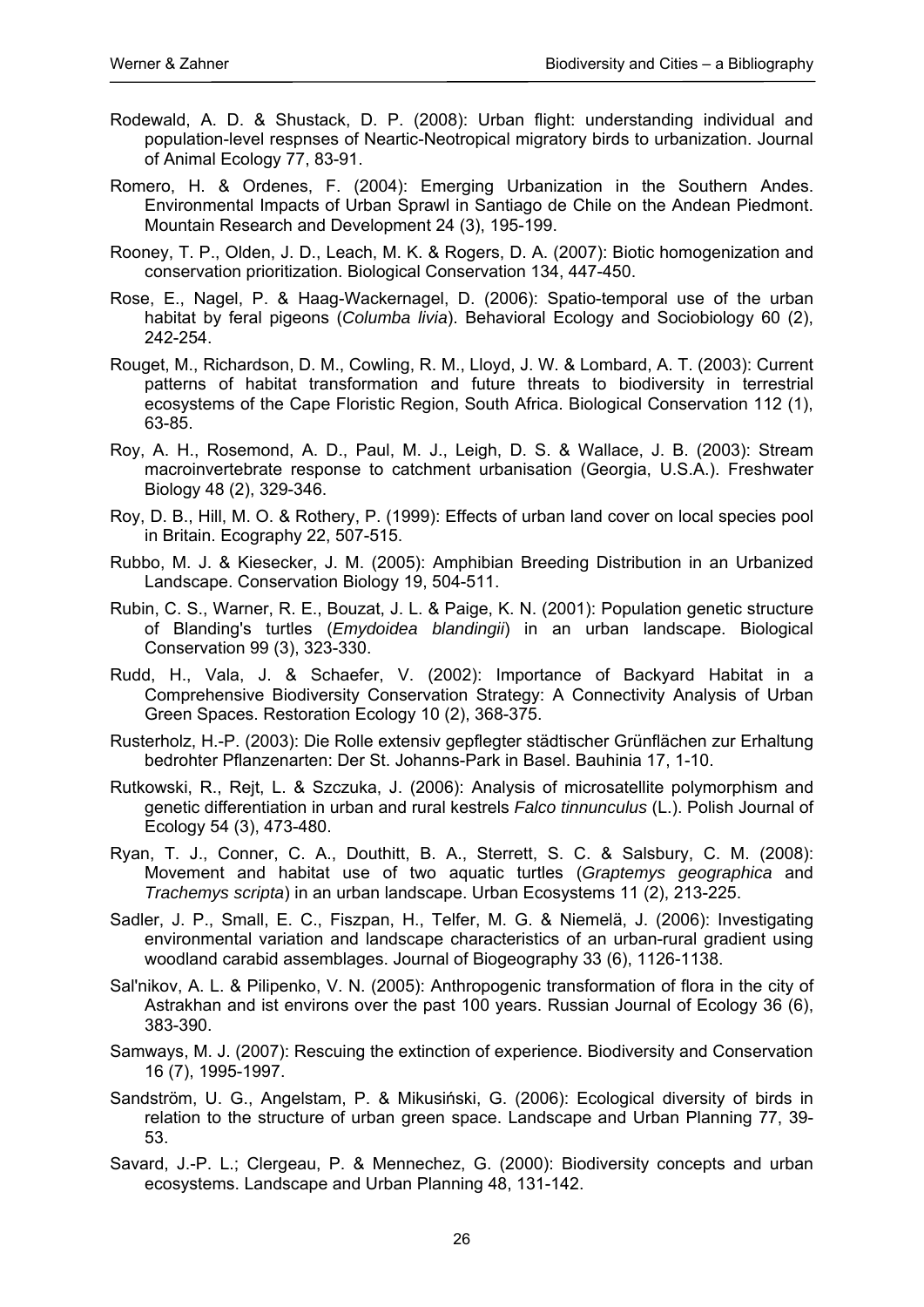- Sax, D. F. (2002): Native and naturalized plant diversity are positively correlated in scrub communities of California and Chile. Diversity and Distributions 8, 193-210.
- Sax, D. F. & Brown, J. H. (2000): The paradox of invasion. Global Ecology and Biogeography 9, 363-371.
- Sax, D. F. & Gaines, S. D. (2003): Species diversity: from global decreases to local increases. Trends in Ecology and Evolution 18 (11), 561-566.
- Say, L., Bonhomme, F., Desmarais, E. & Pontier, D. (2003): Microspatial genetic heterogeneity and gene flow in stray cats (*Felis catus* L.): a comparison of coat colour and microsatellite loci. Molecular Ecology 12 (6), 1669-1674.
- Scherer, J. F. M., Scherer, A. L., Petry, M. V. & Teixeira, É. C. (2006): Estudo da avifauna associada à área úmida situada no Parque. Mascarenhas de Moraes, zona urbana de Porto Alegre (RS). Biotemas 19 (1), 107-110.
- Schläpfer, F. & Schmid B. (1999): Ecosystem effects of Biodiversity: A classification of hypotheses and exploration of empirical results. Ecological Applications 9 (3), 893-912.
- Schulte, W. & Sukopp, H. (2003): Biotope mapping in cities, towns and villages a national program in Germany. Acta Ecologica Sinica 23 (3), 588-597.
- Schwartz, M. W., Thorne, J. H. & Viers, J. H. (2006): Biotic homogenization of the California flora in urban and urbanizing regions. Biological Conservation 127 (3), 282-291.
- Segurado, P. & Araújo, M. B. (2004): An evaluation of methods for modelling species distributions. Journal of Biogeography 31, 1555-1568.
- Shaltout, K. H. & El-Sheikh, M. A. (2002): Vegetation of the urban habitats in the Nile Delta region, Egypt. Urban Ecosystems 6 (3), 205-221.
- Shochat, E. (2004): Credit or debit? Resource input changes population dynamics of cityslicker birds. Oikos 106, 622-626.
- Shochat, E., Lerman, S. B., Katti, M. & Lewis, D. B. (2004a): Linking Optimal Foraging Behavior to Bird Community Structure in an Urban-Desert Landscape: Field Experiments with Artificial Food Patches. American Naturalist 164, 232-243.
- Shochat, E., Stefanov, W., Whitehouse, M. E. A. & Faeth, S. H. (2004b): Urbanization and spider diversity: influences of human modification of habitat structure and productivity. Ecological Applications 14 (1), 268-280.
- Shochat, E., Warren, P. S. & Faeth, S. H. (2006): Future directions in urban ecology. Trends in Ecology and Evolution 21 (12), 661-662.
- Shochat, E., Warren, P. S., Faeth, S. H., McIntyre, N. E. & Hope, D. (2006): From patterns to emerging processes in mechanistic urban ecology. Trends in Ecology and Evolution 21 (4), 186-191.
- Simon, U., Kübler, S. & Böhner, J. (2006): Analysis of breeding bird communities along an urban-rural gradient in Berlin, Germany, by Hasse Diagram Technique. Urban Ecosystems 10 (1), 17-28.
- Sims, V., Evans, K. L., Newson, S. E., Tratalos, J. & Gaston, K. J. (2008): Avian assemblage structure and domestic cat densities in urban environments. Diversity and Distributions 14, 387-399.
- Slabbekoorn, H. & denBoer-Visser, A. (2006): Cities Change the Songs of Birds. Current Biology 16 (23), 2326-2331.
- Slabbekoorn, H.& Peet, M. (2003): Birds sing at a higher pitch in urban noise. Nature 424, 267-268.
- Small, E., Sadler, J. P. & Telfer, M. (2003): Carabid beetle assemblages on urban derelict sites in Birmingham, UK. Journal of Insect Conservation 6, 233-246.
- Small, E., Sadler, J. P. & Telfer, M. (2006): Do landscape factors affect brownfield carabid assemblages? Science of The Total Environment 360, 205-222.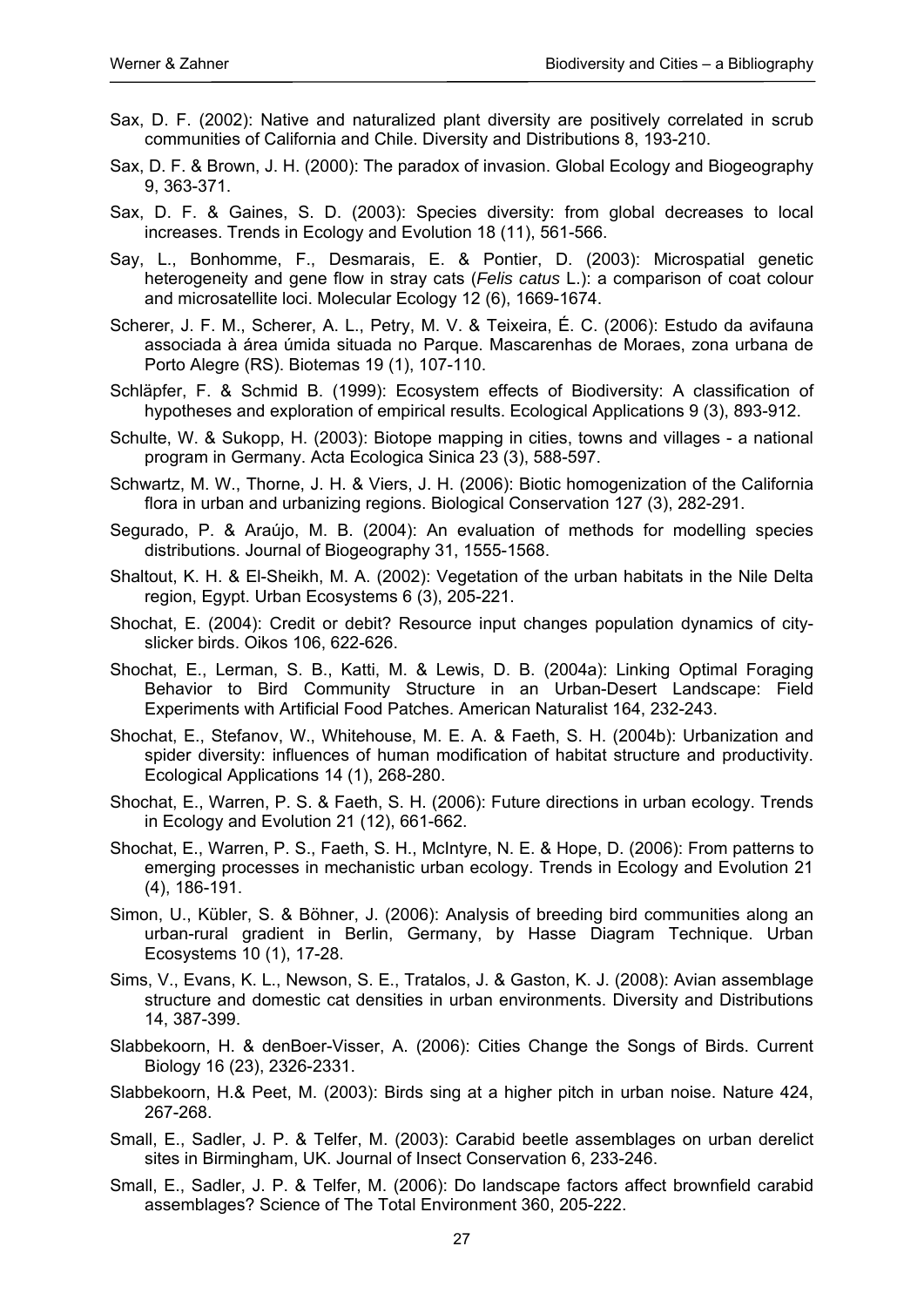- Smart, S. M., Bunce, R. G. H., Marrs, R., LeDuc, M., Firbank, L. G., Maskell, L. C., Scott, W. A., Thompson, K. & Walker, K. (2005): Large-scale changes in the abundance of common higher plant species across Britain between 1978, 1990 and 1998 as a consequence of human activity: tests of hypothesised changes in trait representation. Biological Conservation 124, 355-371.
- Smith, H. T., Barry, R. M., Engeman, R. M., Shwiff, S. A. & Miller, W. J. B. (2003): Wildlife road-kills in an urban park in Florida. Florida Field Naturalist 31 (3), 53-58.
- Smith, H. T., Meshaka, W. E. Jr., Golden, E. & Cowan, E. M. (2007): The Appearance of the Exotic Green Iguana as Road-kills in a Restored Urban Florida State Park: The Importance of an 11-Year Dataset. Journal of Kansas Herpetology 22, 14-16.
- Smith, P. G. R. (2007): Charactersitics of urban natural areas influencing winter bird use in southern Ontario. Environmental Management 39 (3), 338-352.
- Smith, R. M., Gaston, K. J., Warren, P. H. & Thompson, K. (2006): Urban domestic gardens (VIII) : environmental correlates of invertebrate abundance. Biodiversity and Conservation 15, 2515-2545.
- Smith, R. M., Thompson, K., Hodgson, J. G., Warren, P. H. & Gaston, K. J. (2006): Urban domestic gardens (IX): Composition and richness of the vascular plant flora, and implications for native biodiversity. Biological Conservation 129, 312-322.
- Smith, R. M., Gaston, K. J., Warren, P. H. & Thompson, K. (2005): Urban domestic gardens (V): relationships between landcover composition, housing and landscape. Landscape Ecology 20 (2), 235-253.
- Smith, R. M., Warren, P. H., Thompson, K. & Gaston, K. J. (2006): Urban domestic gardens (VI): environmental correlates of invertebrate species richness. Biodiversity and Conservation 15, 2415-2438.
- Snep, R. P. H., Opdam, P. F. M., Baveco, J. M., WallisDeVries, M. F., Timmermans, W., Kwak, R. G. M. & Kuypers, V. (2006): How peri-urban areas can strengthen animal populations within cities: A modeling approach. Biological Conservation 127, 345-355.
- Song, I., Hong, S., Kim H., Byun, B. & Gin, Y. (2003): The patterns of landscape patches and invasion of naturalized plants in developed areas of urban Seoul. Landscape and Urban Planning 70, 205-219.
- Sorace, A. (2001): Value to Wildlife of Urban-Agricultural Parks: A Case Study from Rome Urban Area. Environmental Management 28 (4), 547-560.
- Spagnuolo, V., Muscariello, L., Terracciano, S. & Giordano, S. (2007): Molecular biodiversity in the moss *Leptodon smithii* (Neckeraceae) in relation to habitat disturbance and fragmentation. Journal of Plant Research 120 (5), 595-604.
- Spellerberg, I. F. & Fedor, P. J. (2003): A tribute to Claude Shannon (1916-2001) and a plea for more rigorous use of species richness, species diversity and the 'Shannon-Wiener' Index. Global Ecology and Biogeography 12 (3), 177-179.
- Stefanescu, C., Herrando, S. & Paramo, F. (2004): Butterfly species richness in the northwest Mediterranean Basin: the role of natural and human-induced factors. Journal of Biogeography 31, 905-915.
- Steffan-Dewenter, I. (2003): Importance of habitat area and landscape context for species richness of bees and wasps in fragmented orchard meadows. Conservation Biology 17 (4), 1036-1044.
- Stratford, J. A. & Robinson, W. D. (2006): Distribution of neotropical migratory bird species across an urbanizing landscape. Urban Ecosystems 8 (1), 59-77.
- Strauss, B. & Biedermann, R. (2006): Urban brownfields as temporary habitats: driving forces for the diversity of phytophagous insects. Ecography 29, 928-940.
- Sukopp, H. (2002): On the early history of urban ecology in Europe. Preslia 74, 373-379.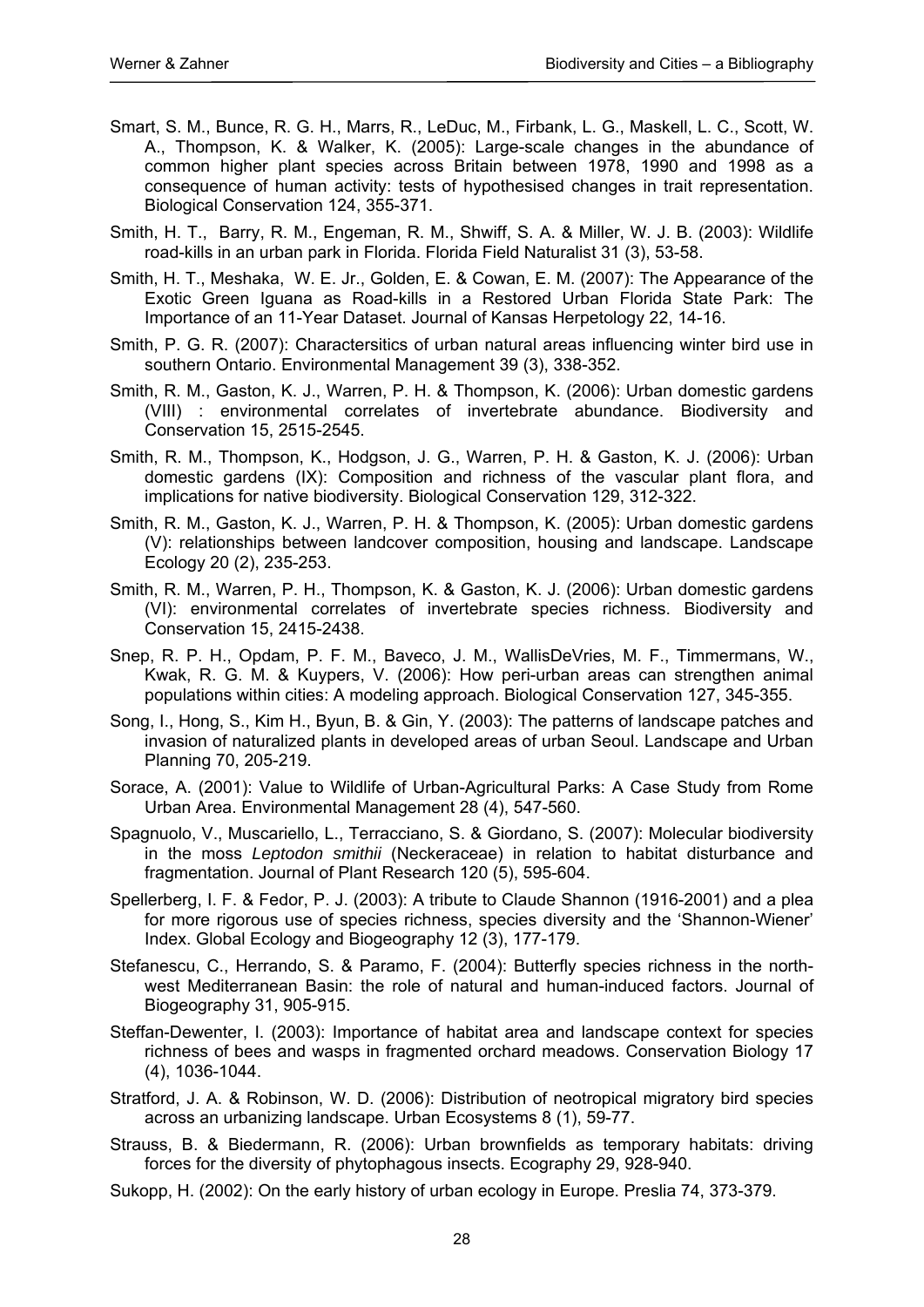- Sukopp, H. (2004): Human-caused impact on preserved vegetation. Landscape and Urban Planning 68, 347-355.
- Sukopp, H. (2005): Welche Biodiversität soll in Siedlungen erhalten werden? Conturec 1, 15- 18.
- Sukopp, H. (2006): Apophytes in the flora of Central Europe. Polish Botanical Studies 22, 473-485.
- Sukopp, H. & Werner, P. (1982): Nature in Cities : a report and review of studies and experiments concerning ecology, wildlife and nature conservation in urban and suburban areas. Nature and environment series 28, Council of Europe, Strasbourg, 94 pp.
- Sukopp, H. & Wittig, R. (1998): Stadtökologie. 2. ed., Gustav Fischer, Stuttgart, 474 pp.
- Sukopp, H. & Wurzel, A. (2003): The effects of climate change on the vegetation of central European cities. Urban Habitats 1 (1), 66-86.
- Tait, C. J., Daniels, C. B. & Hill, R. S. (2005): Changes in species assemblages within the Adelaide metropolitan area, Australia, 1836-2002. Ecological Applications 15 (1), 346- 359.
- Takami, Y., Koshio, C., Ishii, M., Fujii, H., Hidaka, T. & Shimizu, I. (2004): Genetic diversity and structure of urban populations of Pieris butterflies assessed using amplified fragment length polymorphism. Molecular Ecology 13 (2), 245-258.
- Talley, T. S., Fleishman, E., Holyoak, M., Murphy, D. D.,& Ballard, A. (2007): Rethinking a rare-species conservation strategy in an urban landscape: the case of the valley elderberry longhorn beetle. Biological Conservation 135 (1), 21-32.
- Teo, D. H. L., Tan, H. T. W., Corlett, R. T., Wong, C. M. & Lum, S. K. Y. (2003): Continental rain forest fragments in Singapore resist invasion by exotic plants. Journal of Biogeography 30, 305-310.
- Thompson, K., Austin, K. C., Smith, R. M., Warren, P. H., Angold, P. G. & Gaston, K. J. (2003): Urban domestic gardens I: putting small-scale plant diversity in context. Journal of Vegetation Science, 14, 71-78.
- Thompson, K., Hodgson, J. G., Smith, R. M., Warren, P. H. & Gaston, K. J. (2004): Urban domestic gardens (III): Composition and diversity of lawn floras. Journal of Vegetation Science, 15, 373-378.
- Thorington, K. K. & Bowman, R. (2003): Predation rate on artificial nests increases with human housing density in suburban habitats. Ecography 26, 188-196.
- Tigas, L. A., Van Vuren, D. H. & Sauvajot, R. M. (2002): Behavioral responses of bobcats and coyotes to habitat fragmentation and corridors in an urban environment. Biological Conservation 108, 299-306.
- Tikhonova, G. N., Tikhonov, I. A. & Bogomolov, P. L. (2006): Impact of a Small City on the Structure of Small Mammal Fauna in Forests of the Northeastern Moscow Region. Russian Journal of Ecology 37 (4), 278-283.
- Tischendorf, L., Bender, D. J. & Fahrig, L. (2003): Evaluation of patch isolation metrics in mosaic landscapes for specialist vs. generalist dispersers. Landscape Ecology 18, 41- 50.
- Torga, K. (2005): Influencia do gradiente urbano sobre a avifauna na cidade de Uberlandia, Minas Gerais, Brasil. Diss. Universidade Federal de Uberlandia, 61p.
- Torga, K., Franchin, A. G. & Júnior, O. M. (2007): A avifauna em uma seção da área urbania de Uberlândia, MG. Biotemas 20 (1), 7-17.
- Tratalos, J., Fuller, R. A., Warren, P. H., Davies, R. G. & Gaston, K. J. (2007a): Urban form, biodiversity potential and ecosystem services. Landscape and Urban Planning 83, 308- 317.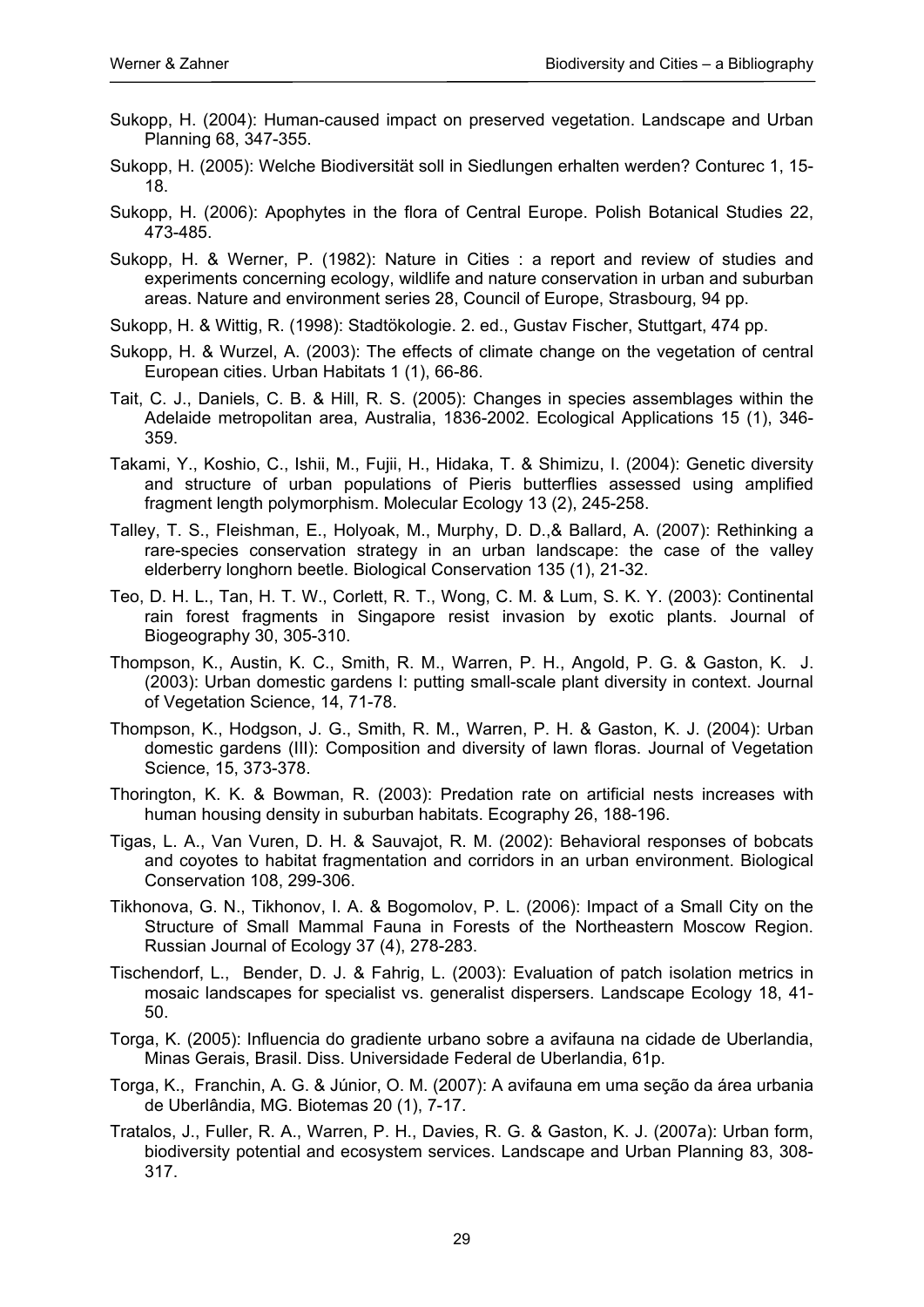- Tratalos, J., Fuller, R., Evans, K. L., Davies, R. G., Newson, S., Greenwood, J. J. D. & Gaston, K. J. (2007b): Bird densities are associated with household densities. Global Change Biology 13, 1685-1695.
- Traut, A. H. & Hostetler, M. E. (2004): Urban lakes and waterbirds: effects of shoreline development on avian distribution. Landscape and Urban Planning 69, 69-85.
- Travis, J. R., Connor, A. C., Douthitt, B. A., Sterrett, S. C. & Salsbury, C. M. (2008): Movement and habitat use of two aquatic turtles (*Graptemys geographica* and *Trachemys scripta*) in an urban landscape. Urban Ecosystems, online early.
- Trusty, J. L., Goertzen, L. R., Zipperer, W. C., Lockaby, B. G. (2007): Invasive Wisteria in the Southeastern United States: genetic diversity, hybridization and the role of urban centers. Urban Ecosystems 10 (4), 379-395.
- Tscharntke, T., Steffan-Dewenter, I., Kruess, A. & Thies, C. (2002): Characteristics of insect populations on habitat fragments: A mini review. Ecological Research 17, 229-239.
- Tucker, G., Ash, H. & C. Plant (2005): Review of the coverage of urban habitats and species within the UK Biodiversity Action Plan. English Nature Research Reports No. 651, 105.
- Turner, K., Lefler, L. & Freedman, B. (2005): Plant communities of selected urbanized areas of Halifax, Nova Scotia, Canada. Landscape and Urban Planning 71, 191-206.
- Turner, W. R. (2003): Citywide biological monitoring as a tool for ecology and conservation in urban landscapes: the case of the Tucson Bird Count. Landscape and Urban Planning 65, 149-166.
- Turner, W. R. (2006): Interactions among spatial scales constrain species distributions in fragmented urban landscapes. Ecology and Society 11 (2), art. 6.
- Turner, W. R., Brandon, K., Brooks, T. M., Costanza, R., DaFonseca, G. A. B. & Portela, R. (2007): Global Conservation of Biodiversity and Ecosystem Services. BioScience 57 (10), 868-873.
- Turner, W. R., Nakamura, T. & Dinetti, M. (2004): Global Urbanization and the Separation of Humans from Nature. Bioscience 54 (6), 585-590.
- Tzoulas, K. & James, P. (2005): Surrogate Measures for Urban Biodiversity, and Human Health and Well-Being. 5th International Postgraduate Research Conference in the Built and Human Environment, The Lowry Centre, Salford, 14th - 15th April 2005, 826-838.
- Uehara-Prado, M. (2007): Urbanization and Mismatch with Protected Areas Place the Conservation of a Threatened Species at Risk. Biotropica 39 (2), 264-268.
- Uehara-Prado, M. & Fonseca, L. R. (2007): Urbanization and Mismatch with Protected Areas Place the Conservation of a Threatened Species at Risk. Biotropica 39 (2), 264-268.
- Ulrich, W., Komosinski, K. & Zalewski, M. (2008): Body size and biomass distributions of carrion visiting beetles: do cities host smaller species? Ecological Research 23 (2), 241- 248.
- Ulrich, W., Zalewski, M. & Komosinski, K. (2007): Diversity of carrion visiting beetles at rural and urban sites. Community Ecology 8 (2), 171-181.
- Valiela, I. & Martinetto, P. (2007): Changes in Bird Abundance in Eastern North America: Urban Sprawl and Global Footprint? BioScience 57 (4), 360-370.
- van der Ree, R. & McCarthy, M. A. (2005): Inferring persistence of indigenous mammals in response to urbanisation. Animal Conservation 8, 309-319.
- Van der Veken, S., Verheyen, K. & Hermy, M. (2004): Plant species loss in an urban area (Turnhout, Belgium) from 1880 to 1999 and its environmental determinants. Flora 199, 516-523.
- VanRossum, F. (2008): Conservation of long-lived perennial forest herbs in an urban context: Primula elatior as study case. Conservation Genetics 9, 119-128.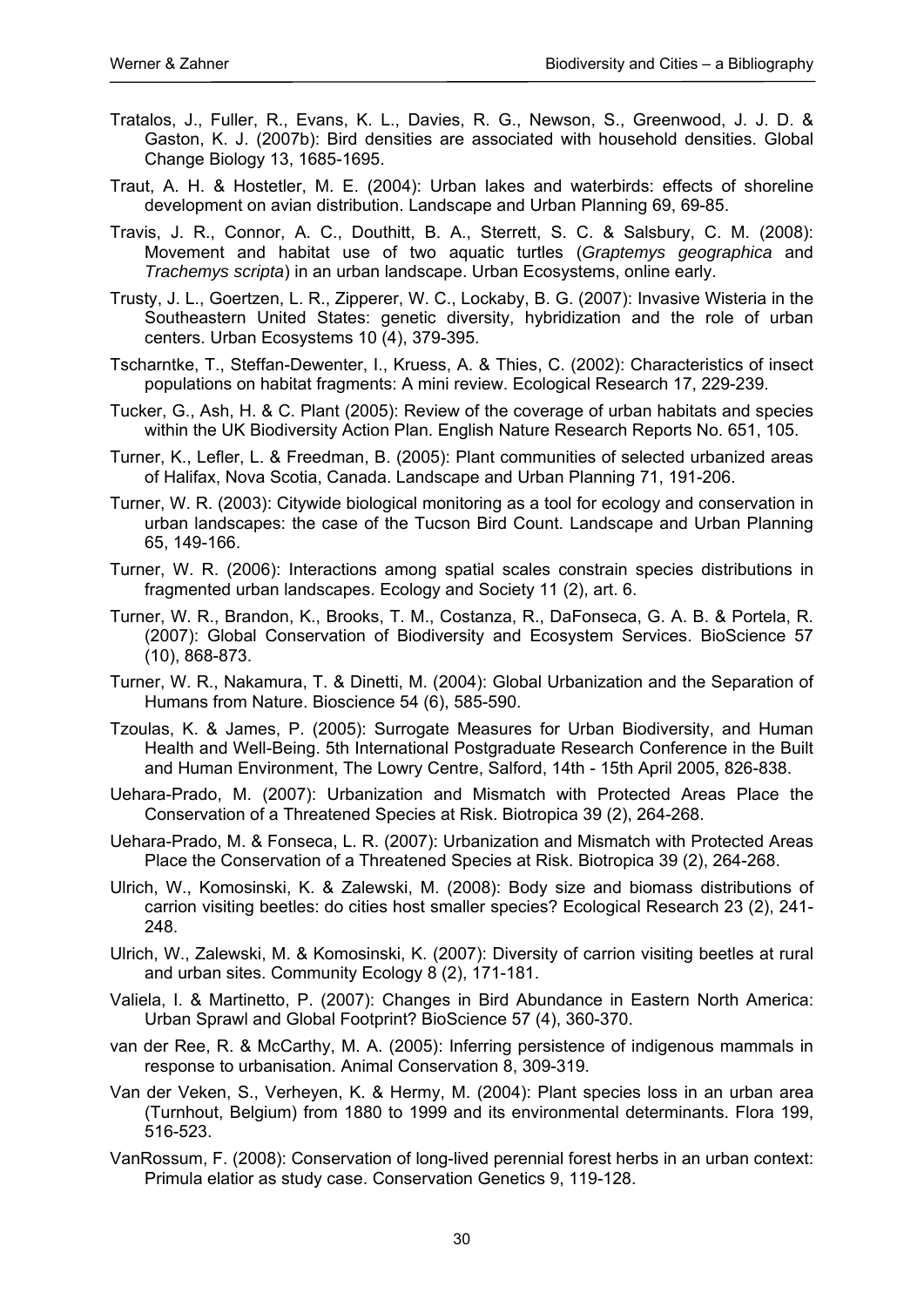- Venn, S. J., Kotze, D. J. & Niemelä, J. (2003): Urbanization effects on carabid diversity in boreal forests. European Journal of Entomology 100, 73-80.
- Verbeylen, G., deBruyn, L., Adriaensen, F. & Matthysen, E. (2003): Does matrix resistance influence Red squirrel (*Sciurus vulgaris* L. 1758) distribution in an urban landscape? Landscape Ecology 18 (8), 791-805.
- Vermaat, J. E., Goosen, H. & Omtzigt, N. (2007): Do biodiversity patterns in Dutch wetland complexes relate to variation in urbanisation, intensity of agricultural land use or fragmentation? Biodiversity and Conservation 16 (12), 3585-3595.
- von der Lippe, M. & Kowarik, I. (2007): Do cities export biodiversity? Traffic as dispersal vector across urban-rural gradients. Diversity and Distribution 14 (1), 18-25.
- von der Lippe, M., Säumel, I. & Kowarik, I. (2005): Cities as Drivers for Biological Invasions The Role of Urban Climate and Traffic. Die Erde 136 (2), 123-143.
- Vuorisalo, T., Lahtinen, R. & Laaksonen, H. (2001): Urban biodiversity in local newspapers: a historical perspective. Biodiversity and Conservation 10, 1739-1756.
- Walter, D. M. & Leigh, D. S. & Bearden, A. B. (2003): Urbanization, sedimentation, and the homogenization of fish assemblages in the Etowah River Basin, USA. Hydrobiologia 494 (1-3), 5-10.
- Wandeler, P., Funk, S. M., Largiadèr, C. R., Gloor, S. & Breitenmoser, U. (2003): The city-fox phenomenon: genetic consequences of a recent colonization of urban habitat. Molecular Ecology 12 (3), 647-656.
- Wania, A., Kuhn, I. & Klotz, S. (2006): Plant richness patterns in agricultural and urban landscapes in Central Germany—spatial gradients of species richness. Landscape and Urban Planning 75, 97-110.
- Warren, P. S., Katti, M., Ermann, M. & Brazel, A. (2006): Urban bioacoustics: it's not just noise. Animal Behaviour 71, 491-502.
- Warren, P. S., Tripler, C., Bolger, D., Faeth, S., Huntly, N., Lepczyk, C., Meyer, J., Parker, T., Shochat, E. & Walker, J. (2006): Urban Food Webs: Predators, Prey, and the People Who Feed Them. Bulletin of the Ecological Society of America 87 (4), 387-393.
- Werner, P. (1996): Welche Bedeutung haben räumliche Dimensionen und Beziehungen für die Verbreitung von Pflanzen und Tieren im besiedelten Bereich? Gleditschia 24 (1-2), 303-314.
- Werner, P. (1999): Why biotope mapping in populated areas? Deinsea 5, 9-26.
- Werner, P. (2007): Urban form and biodiversity. In: Langner, M. & Endlicher, W. (eds.): Shrinking Cities: Effects on Urban Ecology and Challenges for Urban Development. Peter Lang, Frankfurt, 57-68.
- Whelan, R. J., Roberts, D. G., England, P. R. & Ayre, D. J. (2006): The potential for genetic contamination vs. Augmentation by native plants in urban gardens. Biological Conservation 128, 493-500.
- White, J. G., M. J. Antos, J. A. Fitzsimons & Palmer, G. C. (2005): Non-uniform bird assemblages in urban environments: the influence of streetscape vegetation. Landscape and Urban Planning 71, 123-135.
- White, L. A. C. & Main, M. B. (2004): Wildlife in Urban Landscapes: Use of Golf Course Ponds by Wetlands Birds. WEC 188, (http://edis.ifas.ufl.edu), 6 pp.
- White, P. J. T. & Kerr, J. T. (2007): Human impacts on environment-diversity relationships: evidence for biotic homogenization from butterfly species richness patterns. Global Ecology and Biogeography 16 (3), 290-299.
- Whitford, V., Ennos, A. R. & Handley, J. F. (2001): "City form and natural process" indicators for the ecological performance of urban areas and their application to Merseyside, UK. Landscape and Urban Planning 57 (2), 91-103.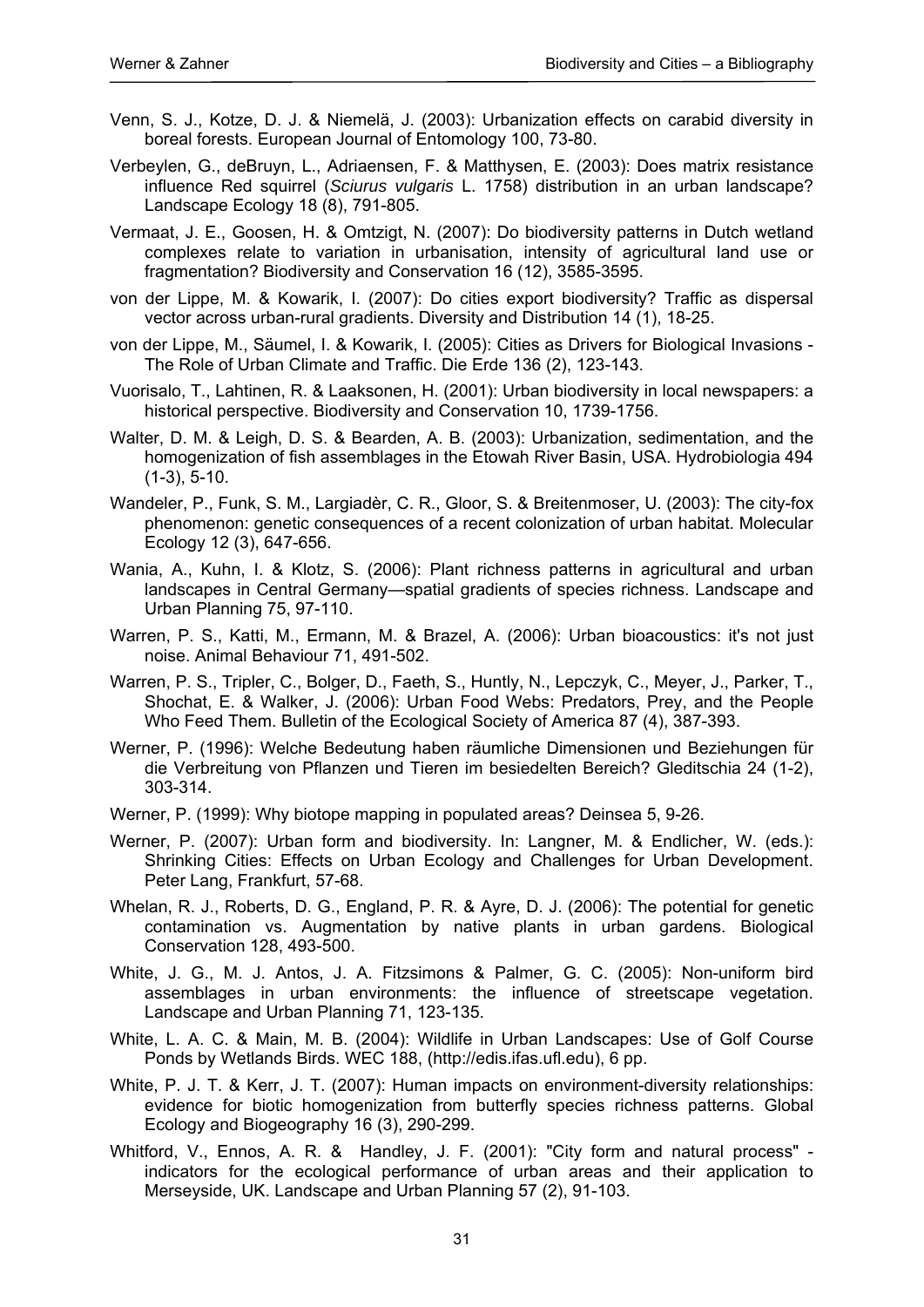- Whitmore, C., Crouch, T. E. & Slotow, R. H. (2002): Conservation of biodiversity in urban environments: invertebrates on structurally enhanced road islands. African Entomology 10 (1), 113-126.
- Wilby, R. L. & Perry, G. L. W. (2006): Climate change, biodiversity and the urban environment: a critical review based on London, UK. Progress in Pyhsical Geography 30 (1), 73-98.
- Wilkie, K. J. Tyler, M. E. & Alexander, S. (2003): Conserving Habitat and Biodiversity in Urbanizing Landscapes. Environmental Informatics Archives 1, 190-196.
- Wilkinson, D. & Smith, G. C. (2001): A preliminary survey for changes in urban Fox (*Vulpes vulpes*) densities in England and Wales, and implications for rabies control. Mammal Review 31 (1), 107-110.
- Williams, J. W., Seabloom, E. W., Slayback, D., Stoms, D. M. & Viers, J. H. (2005): Anthropogenic impacts upon plant species richness and net primary productivity in California. Ecology Letters 8, 127-137.
- Williams, N. S. G., Morgan, J. W., McDonnell, M. J. & McCarthy, M. A. (2005): Plant traits and local extinctions in natural grasslands along an urban-rural gradient. Journal of Ecology 93 (6), 1203-1213.
- Wittig, R. (2002): Siedlungsvegetation. Ulmer, Stuttgart, 252 pp.
- Wittig, R. (2004): The origin and development of the urban flora of Central Europe. Urban Ecosystems 7 (4), 323-339.
- Wittig, R., Breuste, J., Finke, L., Kleyer, M., Rebele, F., Reidl, K., Schulte, W. & Werner, P. (2008): What should an Ideal City Look Like from an Ecological View? - Ecological Demands on the Future City. In: Marzluff, J. M., et al. (eds.): Urban Ecology. An International Perspective on the Interaction Between Humans and Nature. New York, Springer, 691-697.
- Wood, B. C. & Pullin, A. S. (2002): Persistence of species in a fragmented urban landscape: the importance of dispersal ability and habitat availability for grassland butterflies. Biodiversity and Conservation 11, 1451-1468.
- Woods, M., McDonald, R. A. & Harris, S. (2003): Predation of wildlife by domestic cats *Felis catus* in Great Britain. Mammal Review 33 (2), 174-188.
- Wray, S., Hay, J., Walker, H. & Staff, R. (2005): Audit of the Towns, Cities and Development Workstream of the England Biodiversity. English Nature Research Reports No. 652, 102.
- Yahner, R. H. (2001): Butterfly communities in residential landscapes of central Pennsylvania. Northeastern Naturalist 8 (1), 113-118.
- Yasuda, M. & Koike, F. (2006): Do golf courses provide a refuge for flora and fauna in Japanese urban landscapes? Landscape and Urban Planning 75, 58-68.
- Yeh, P. J. (2004): Rapid evolution of a sexually selected trait following population establishment in a novel environment. Evolution 58, 166-174.
- Yeoman, F. & MacNally, R. (2005): The avifaunas of some fragmented, periurban, coastal woodlands in south-eastern Australia. Landscape and Urban Planning 72, 297-312.
- Yli-Pelkonen, V. & Niemelä, J. (2005): Linking ecological and social systems in cities: urban planning in Finland as a case. Biodiversity and Conservation 14, 1947-1967.
- Zanette, L. R. S., Martins, R. P. & Ribeiro, S. P. (2005): Effects of urbanization on Neotropical wasp and bee assemblages in a Brazilian metropolis. Landscape and Urban Planning 71, 105-121.
- Zerbe, S., Choi, I.-K. & Kowarik, I. (2004): Characteristics and habitats of non-native species in the city of Chonju, southern Korea. Ecological Research 19, 91-98.